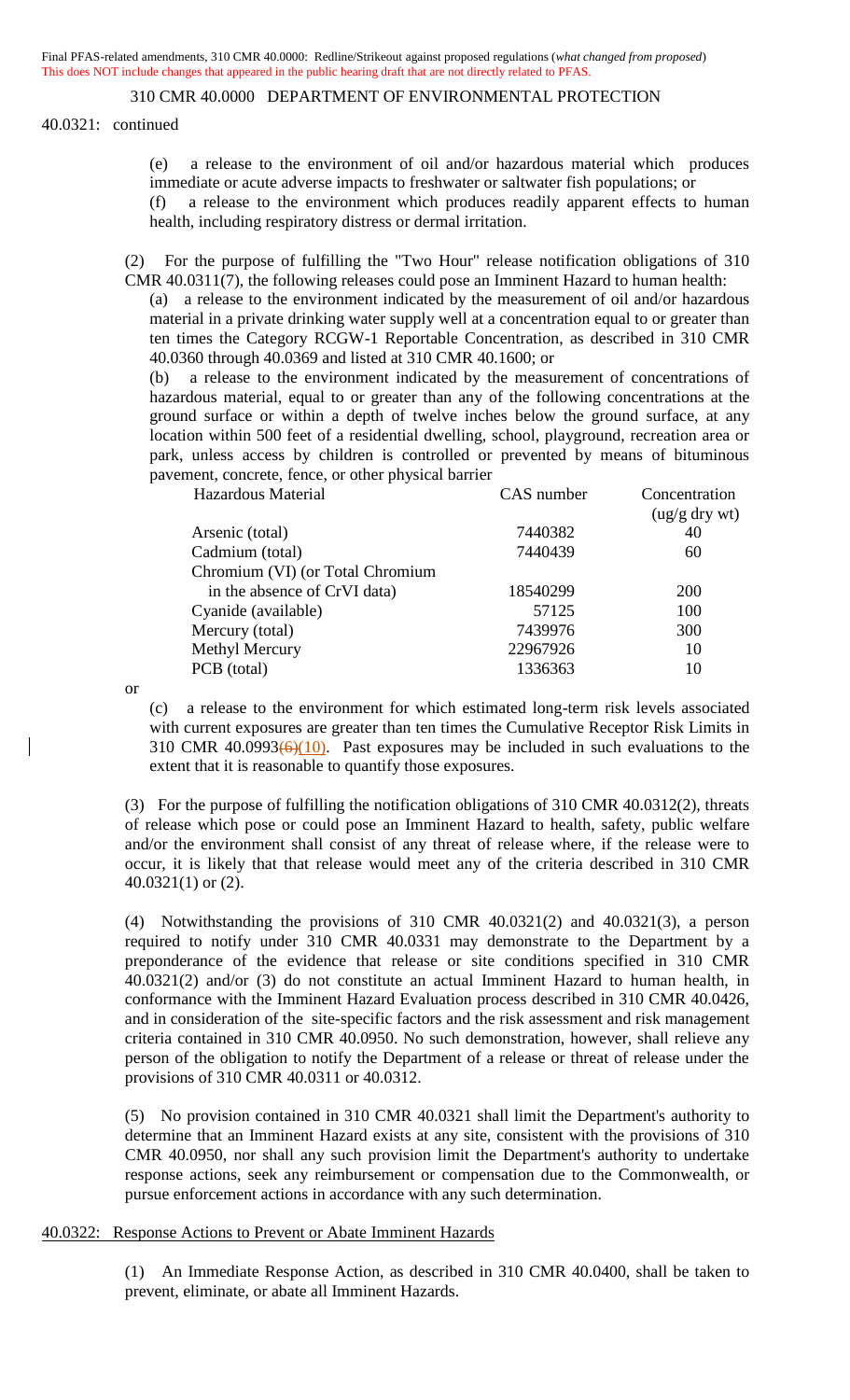#### 310 CMR 40.0000 DEPARTMENT OF ENVIRONMENTAL PROTECTION

40.0955: continued

(2) The characterization of the risk of harm to human health shall be conducted using Method 3, as described in 310 CMR 40.0993.

(a) The toxicity information used to characterize risk shall be consistent with the type and duration of exposure under evaluation, and shall be clearly identified and documented. Primary consideration shall be given to information developed by the Massachusetts Department of Environmental Protection for the purpose of conducting such risk assessments. Examples of such toxicity information include:

- 1. Reference Doses and Reference Concentrations; and
- 2. Carcinogenic Slope Factors and Unit Risk values.

(b) The conditions at the disposal site pose an Imminent Hazard based upon the potential for carcinogenic health effects if, for the oil and/or hazardous material evaluated and for each receptor, the estimated Excess Lifetime Cancer Risk is greater than a cancer risk limit which is an Excess Lifetime Cancer Risk equal to one-in-100,000.

(c) The conditions at the disposal site pose an Imminent Hazard based upon the potential for non-cancer health effects if, for the oil and/or hazardous material evaluated and for each receptor, the non-cancer risk calculated is greater than a non-cancer risk limit of:

1. a Hazard Index (or equivalent ratio of exposure) equal to one for oil or hazardous materials that have the potential to cause serious effects (including but not limited to lethal, developmental, or neurological effects) following short-term exposures, for example lead or cyanide; and

2. a Hazard Index equal to ten for all other oil or hazardous materials.

(d) A release to the environment which produces readily apparent effects to human health poses an Imminent Hazard. A quantitative evaluation of such exposures is not required.

(e) The mathematical equations used to calculate the risk estimates shall be clearly presented and documented.

(3) The risk of harm to the environment shall be characterized based on the data collected pursuant to the response action being performed and the site, receptor, and exposure information identified in 310 CMR 40.0995. The following conditions shall constitute an Imminent Hazard to the environment:

(a) evidence of stressed biota attributable to the release at the disposal site, including, without limitation, fish kills or abiotic conditions; or

(b) a release to the environment of oil or hazardous material which produces immediate or acute adverse impacts to freshwater or saltwater fish populations.

(4) The documentation of the Imminent Hazard Evaluation shall clearly state whether the conditions at the disposal site pose an Imminent Hazard based upon the criteria described in 310 CMR 40.0955(1) through (3).

#### 40.0956: Substantial Hazard Evaluation

(1) The focus of a Substantial Hazard Evaluation shall be on possible exposures to Human and Environmental Receptors, considering the current use(s) of the disposal site and the surrounding environment and, where applicable, any Activity and Use Limitation for the site. A Substantial Hazard Evaluation shall not include fish consumption where a fish advisory has been put in place by the Commonwealth of Massachusetts or the federal government and the public is fully informed of the advisory by signage and/or other communication media.

(a) A condition of No Substantial Hazard to Health would exist if, for an appropriate Exposure Period, no Cumulative Receptor Cancer Risk and no Cumulative Receptor Non-cancer Risk is greater than the Cumulative Receptor Risk Limits specified at 310 CMR  $40.0993(610)$ ;

(b) The period of exposure to be considered shall be equal to or greater than the time from Notification to the date that the Substantial Hazard evaluation is conducted, plus five years; and

(c) A quantitative evaluation of human health risk is not required if there is no current exposure to oil and/or hazardous material at the disposal site.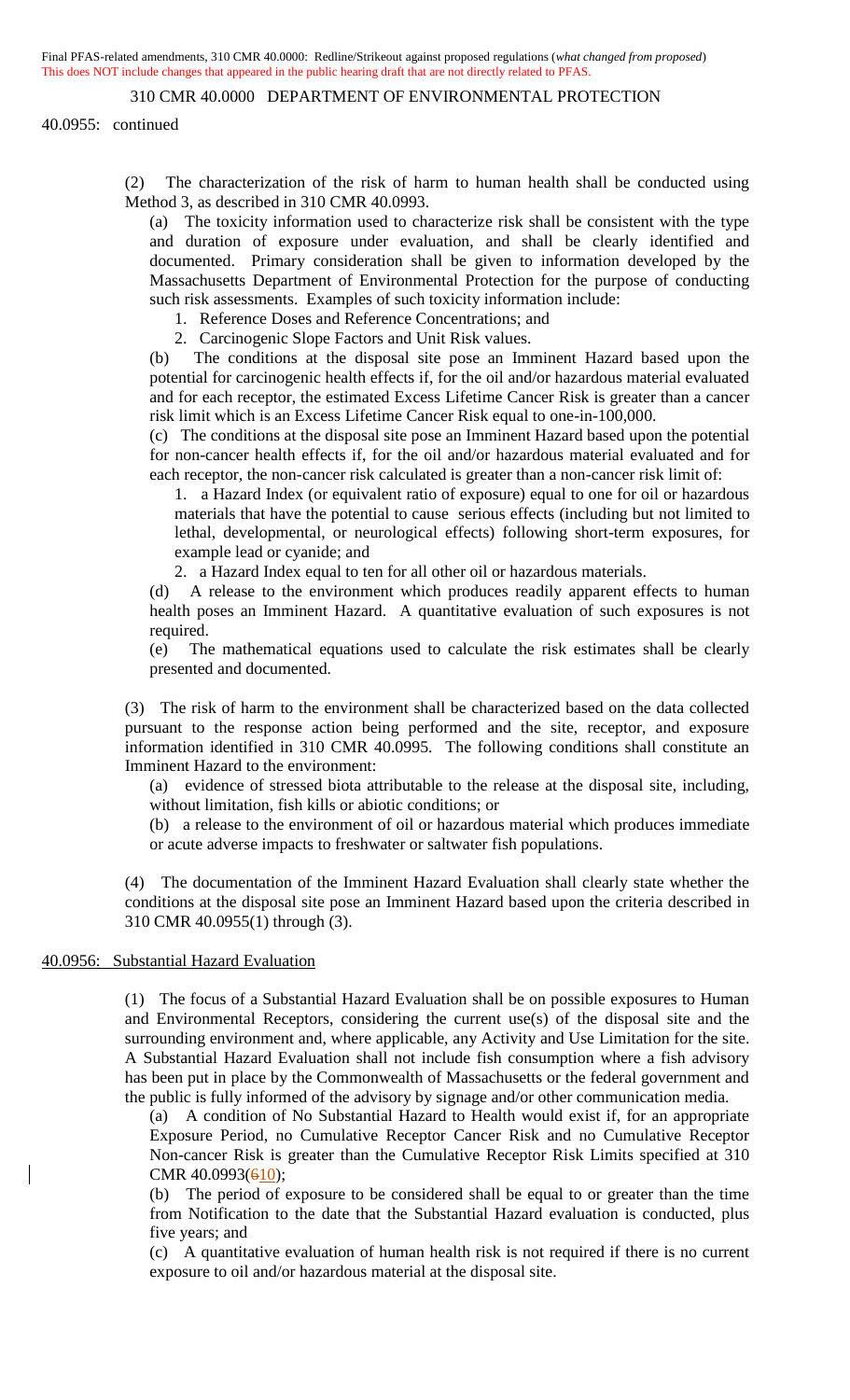# 310 CMR 40.0974(2): **TABLE 1 ††**

| <b>FOLLOWING CATEGORIES PER 310 CMR 40.0932</b>   |                         |                           |                           |                           |
|---------------------------------------------------|-------------------------|---------------------------|---------------------------|---------------------------|
| Oil and/or Hazardous Material                     | <b>CAS Number</b>       | $GW-1$<br><b>Standard</b> | $GW-2$<br><b>Standard</b> | $GW-3$<br><b>Standard</b> |
|                                                   |                         | ug/liter<br>(ppb)         | ug/liter<br>(ppb)         | ug/liter<br>(ppb)         |
| <b>DIETHYL PHTHALATE</b>                          | 84-66-2                 | 2,000                     | 50,000                    | 9,000                     |
| DIMETHYL PHTHALATE                                | $131 - 11 - 3$          | 300                       | 50,000                    | 50,000                    |
| DIMETHYLPHENOL, 2,4-                              | 105-67-9                | 60                        | 40,000                    | 50,000                    |
| DINITROPHENOL, 2,4-                               | $51 - 28 - 5$           | 200                       | 50,000                    | 20,000                    |
| DINITROTOLUENE, 2,4-                              | $121 - 14 - 2$          | 30                        | 20,000                    | 50,000                    |
| DIOXANE, 1,4-                                     | 123-91-1                | 0.3                       | 6,000                     | 50,000                    |
| <b>ENDOSULFAN</b>                                 | 115-29-7                | 10                        | <b>NA</b>                 | $\overline{\mathbf{c}}$   |
| <b>ENDRIN</b>                                     | $72 - 20 - 8$           | $\overline{2}$            | <b>NA</b>                 | 5                         |
| <b>ETHYLBENZENE</b>                               | $100 - 41 - 4$          | 700                       | 20,000                    | 5,000                     |
| ETHYLENE DIBROMIDE                                | 106-93-4                | 0.02                      |                           | 50,000                    |
| <b>FLUORANTHENE</b>                               | 206-44-0                | 90                        | <b>NA</b>                 | 200                       |
| <b>FLUORENE</b><br><b>HEPTACHLOR</b>              | 86-73-7<br>76-44-8      | 30<br>0.4                 | <b>NA</b>                 | 40                        |
| <b>HEPTACHLOR EPOXIDE</b>                         | 1024-57-3               | 0.2                       | $\overline{7}$            | $\overline{2}$            |
| <b>HEXACHLOROBENZENE</b>                          | 118-74-1                |                           |                           | 6,000                     |
| HEXACHLOROBUTADIENE                               | 87-68-3                 | 0.6                       | 50                        | 3,000                     |
| HEXACHLOROCYCLOHEXANE, GAMMA (gamma-HCH)          | 58-89-9                 | 0.2                       | 200                       |                           |
| <b>HEXACHLOROETHANE</b>                           | $67 - 72 - 1$           | 8                         | 100                       | 50,000                    |
| <b>HMX</b>                                        | 2691-41-0               | 200                       | 50,000                    | 50,000                    |
| INDENO(1,2,3-cd)PYRENE                            | 193-39-5                | 0.5                       | <b>NA</b>                 | 100                       |
| <b>LEAD</b>                                       | 7439-92-1               | 15                        | <b>NA</b>                 | 10                        |
| <b>MERCURY</b>                                    | 7439-97-6               | $\overline{c}$            | <b>NA</b>                 | 20                        |
| <b>METHOXYCHLOR</b>                               | $72 - 43 - 5$           | 40                        | <b>NA</b>                 | 10                        |
| METHYL ETHYL KETONE                               | 78-93-3                 | 4,000                     | 50,000                    | 50,000                    |
| METHYL ISOBUTYL KETONE                            | $108 - 10 - 1$          | 350                       | 50,000                    | 50,000                    |
| <b>METHYL MERCURY</b><br>METHYL TERT BUTYL ETHER  | 22967-92-6<br>1634-04-4 | 0.3<br>70                 | <b>NA</b>                 | 20<br>50,000              |
| METHYLNAPHTHALENE, 2-                             | $91 - 57 - 6$           | 10                        | 50,000<br>2,000           | 20,000                    |
| NAPHTHALENE                                       | $91 - 20 - 3$           | 140                       | 700                       | 20,000                    |
| <b>NICKEL</b>                                     | 7440-02-0               | 100                       | <b>NA</b>                 | 200                       |
| PENTACHLOROPHENOL                                 | 87-86-5                 |                           | <b>NA</b>                 | 200                       |
| PER- AND POLYFLUOROALKYL SUBSTANCES (PFAS) ***    |                         | 0.02                      | <b>NA</b>                 |                           |
| PERFLUORODECANOIC ACID (PFDA)                     | 335-76-2                | See PFAS                  | <b>NA</b>                 | 40,000                    |
| PERFLUOROHEPTANOIC ACID (PFHpA)                   | 375-85-9                | See PFAS                  | <b>NA</b>                 | 40,000                    |
| PERFLUOROHEXANESULFONIC ACID (PFHxS)              | 355-46-4                | See PFAS                  | <b>NA</b>                 | 500                       |
| PERFLUORONONANOIC ACID (PFNA)                     | 375-95-1                | See PFAS                  | <b>NA</b>                 | 40,000                    |
| PERFLUOROOCTANESULFONIC ACID (PFOS)               | 1763-23-1               | See PFAS                  | <b>NA</b>                 | 500                       |
| PERFLUOROOCTANOIC ACID (PFOA)                     | $335 - 67 - 1$          | See PFAS                  | <b>NA</b>                 | 40,000                    |
| <b>PERCHLORATE</b><br>PETROLEUM HYDROCARBONS      |                         |                           | <b>NA</b>                 | 1,000                     |
| TOTAL PETROLEUM HYDROCARBON <sup>†</sup>          | <b>NA</b>               | 200                       | 5,000                     | 5,000                     |
| ALIPHATIC HYDROCARBONS                            |                         |                           |                           |                           |
| C5 through C8 Aliphatic Hydrocarbons              | <b>NA</b>               | 300                       | 3,000                     | 50,000                    |
| C9 through C12 Aliphatic Hydrocarbons             | <b>NA</b>               | 700                       | 5,000                     | 50,000                    |
| C9 through C18 Aliphatic Hydrocarbons             | <b>NA</b>               | 700                       | 5,000                     | 50,000                    |
| C19 through C36 Aliphatic Hydrocarbons            | <b>NA</b>               | 14,000                    | <b>NA</b>                 | 50,000                    |
| <b>AROMATIC HYDROCARBONS</b>                      |                         |                           |                           |                           |
| C9 through C10 Aromatic Hydrocarbons              | <b>NA</b>               | 200                       | 4,000                     | 50,000                    |
| C11 through C22 Aromatic Hydrocarbons             | <b>NA</b>               | 200                       | 50,000                    | 5,000                     |
| PHENANTHRENE                                      | $85 - 01 - 8$           | 40                        | <b>NA</b>                 | 10,000                    |
| <b>PHENOL</b><br>POLYCHLORINATED BIPHENYLS (PCBs) | 108-95-2<br>1336-36-3   | 1,000<br>0.5              | 50,000                    | 2,000                     |
| <b>PYRENE</b>                                     | 129-00-0                | 60                        | <b>NA</b>                 | 10<br>20                  |
| <b>RDX</b>                                        | 121-82-4                |                           | 50,000                    | 50,000                    |
| <b>SELENIUM</b>                                   | 7782-49-2               | 50                        | <b>NA</b>                 | 100                       |
| <b>SILVER</b>                                     | 7440-22-4               | 100                       | <b>NA</b>                 | 7 <sup>1</sup>            |
| <b>STYRENE</b>                                    | $100 - 42 - 5$          | 100                       | 100                       | 6,000                     |
| TETRACHLORODIBENZO-p-DIOXIN (TCDD), 2,3,7,8-      | 1746-01-6               | 3.E-05                    | <b>NA</b>                 | 4.E-02                    |
| (equivalents)                                     |                         |                           |                           |                           |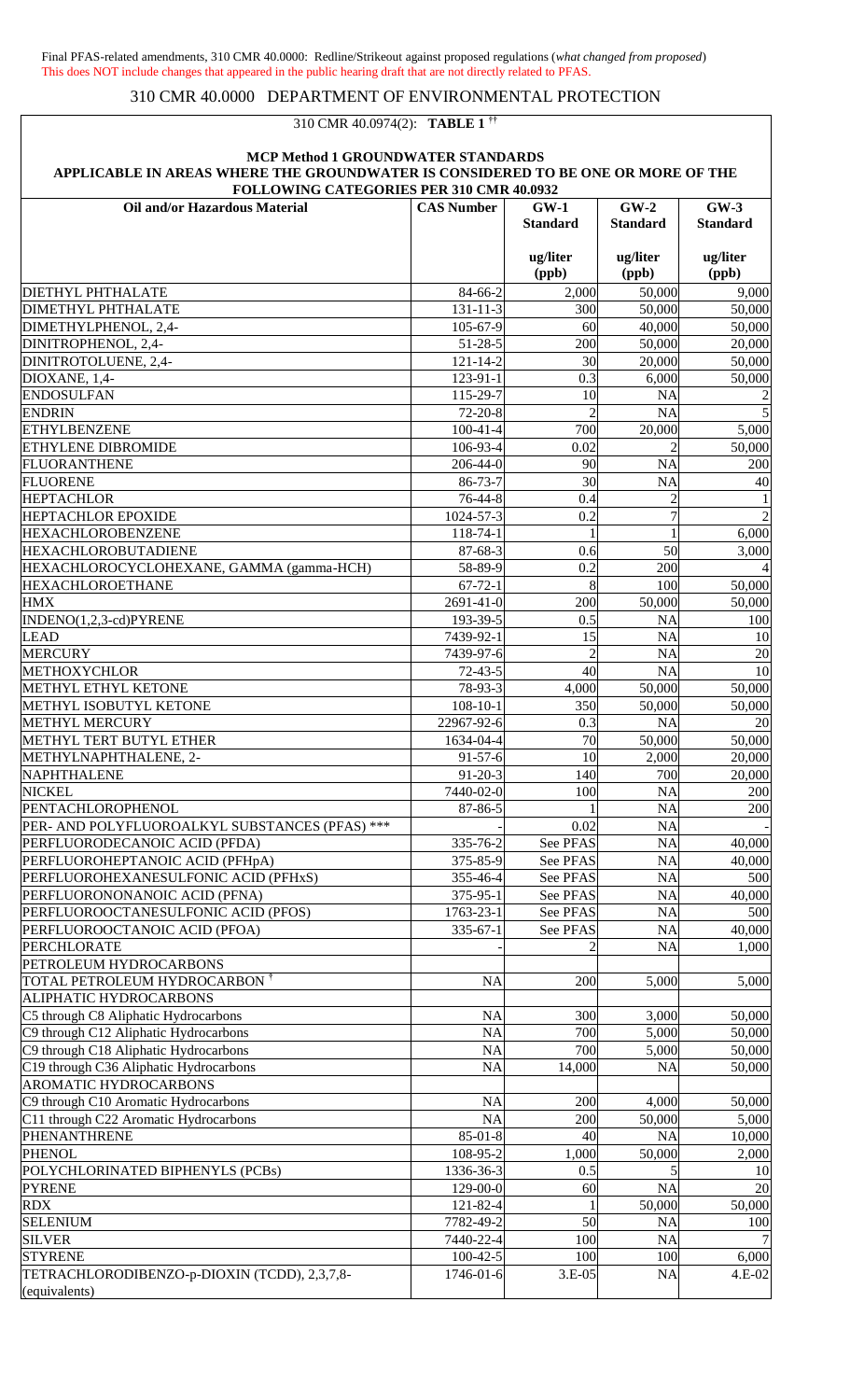## 310 CMR 40.0974(2): **TABLE 1 ††**

#### **MCP Method 1 GROUNDWATER STANDARDS APPLICABLE IN AREAS WHERE THE GROUNDWATER IS CONSIDERED TO BE ONE OR MORE OF THE FOLLOWING CATEGORIES PER 310 CMR 40.0932**

| Oil and/or Hazardous Material<br>$GW-3$<br><b>CAS Number</b><br>$GW-1$<br>$GW-2$<br><b>Standard</b><br><b>Standard</b><br><b>Standard</b><br>ug/liter<br>ug/liter<br>ug/liter<br>(ppb)<br>(ppb)<br>(ppb)<br>$630 - 20 - 6$<br>10<br>$79 - 34 - 5$<br>$127 - 18 - 4$<br>50<br>7440-28-0<br><b>NA</b><br>108-88-3<br>1,000<br>50,000<br>120-82-1<br>200<br>70<br>$71 - 55 - 6$<br>200<br>4.000<br>$79-00-5$<br>900<br>$79-01-6$<br>$95 - 95 - 4$<br>200<br>50,000<br>88-06-2<br>5,000<br>10<br>7440-62-2<br>30<br><b>NA</b><br>$75-01-4$<br>1330-20-7<br>10,000<br>3,000<br>7440-66-6<br><b>NA</b><br>5,000 | TULLUWING CATEGONIES I EN 310 CMIN <del>1</del> 0.0232 |  |        |
|-----------------------------------------------------------------------------------------------------------------------------------------------------------------------------------------------------------------------------------------------------------------------------------------------------------------------------------------------------------------------------------------------------------------------------------------------------------------------------------------------------------------------------------------------------------------------------------------------------------|--------------------------------------------------------|--|--------|
|                                                                                                                                                                                                                                                                                                                                                                                                                                                                                                                                                                                                           |                                                        |  |        |
|                                                                                                                                                                                                                                                                                                                                                                                                                                                                                                                                                                                                           |                                                        |  |        |
|                                                                                                                                                                                                                                                                                                                                                                                                                                                                                                                                                                                                           |                                                        |  |        |
|                                                                                                                                                                                                                                                                                                                                                                                                                                                                                                                                                                                                           |                                                        |  |        |
|                                                                                                                                                                                                                                                                                                                                                                                                                                                                                                                                                                                                           |                                                        |  |        |
|                                                                                                                                                                                                                                                                                                                                                                                                                                                                                                                                                                                                           | TETRACHLOROETHANE, 1,1,1,2-                            |  | 50,000 |
|                                                                                                                                                                                                                                                                                                                                                                                                                                                                                                                                                                                                           | TETRACHLOROETHANE, 1,1,2,2-                            |  | 50,000 |
|                                                                                                                                                                                                                                                                                                                                                                                                                                                                                                                                                                                                           | <b>TETRACHLOROETHYLENE</b>                             |  | 30,000 |
|                                                                                                                                                                                                                                                                                                                                                                                                                                                                                                                                                                                                           | <b>THALLIUM</b>                                        |  | 3,000  |
|                                                                                                                                                                                                                                                                                                                                                                                                                                                                                                                                                                                                           | <b>TOLUENE</b>                                         |  | 40,000 |
|                                                                                                                                                                                                                                                                                                                                                                                                                                                                                                                                                                                                           | TRICHLOROBENZENE, 1,2,4-                               |  | 50,000 |
|                                                                                                                                                                                                                                                                                                                                                                                                                                                                                                                                                                                                           | TRICHLOROETHANE, 1,1,1-                                |  | 20,000 |
|                                                                                                                                                                                                                                                                                                                                                                                                                                                                                                                                                                                                           | TRICHLOROETHANE, 1,1,2-                                |  | 50,000 |
|                                                                                                                                                                                                                                                                                                                                                                                                                                                                                                                                                                                                           | TRICHLOROETHYLENE                                      |  | 5,000  |
|                                                                                                                                                                                                                                                                                                                                                                                                                                                                                                                                                                                                           | TRICHLOROPHENOL, 2,4,5-                                |  | 3,000  |
|                                                                                                                                                                                                                                                                                                                                                                                                                                                                                                                                                                                                           | TRICHLOROPHENOL 2,4,6-                                 |  | 500    |
|                                                                                                                                                                                                                                                                                                                                                                                                                                                                                                                                                                                                           | <b>VANADIUM</b>                                        |  | 4,000  |
|                                                                                                                                                                                                                                                                                                                                                                                                                                                                                                                                                                                                           | <b>VINYL CHLORIDE</b>                                  |  | 50,000 |
|                                                                                                                                                                                                                                                                                                                                                                                                                                                                                                                                                                                                           | XYLENES (Mixed Isomers)                                |  | 5,000  |
|                                                                                                                                                                                                                                                                                                                                                                                                                                                                                                                                                                                                           | <b>ZINC</b>                                            |  | 900    |

NA - Not Applicable

**\*** - The Total Chromium standard is applicable in the absence of species-specific data for Chromium III and Chromium VI.

**\*\*** - Cyanide expressed as Physiologically Available Cyanide (PAC). In the absence of measured Physiologically Available Cyanide, the standard is applicable to Total Cyanide.

**\*\*\*** The Per- and Polyfluoroalkyl Substances (PFAS) standard for GW-1 is for shall be compared to the sum of the concentrations of the following PFAS compounds: perfluorodecanoic acid (PFDA), perfluoroheptanoic acid (PFHpA), perfluorohexanesulfonic acid (PFHxS), perfluorononanoic acid (PFNA), perfluorooctanesulfonic acid (PFOS), and perfluorooctanoic acid (PFOA), perfluorooctanesulfonic acid (PFOS), and perfluorononanoic acid (PFNA). The listed PFAS compounds and associated CAS numbers are for the acid forms of these PFAS compounds. The information PFAS standards presented in Table 1 are also apply applicable to the respective anionic forms of these **PFAS** compounds. These anions may form salts with any of a number of cations resulting in a variety of possible chemical species, each having a unique CAS number.

**†** The Total Petroleum Hydrocarbon (TPH) standard may be used as an alternative to the appropriate combinations of the Aliphatic and Aromatic Hydrocarbon Fraction standards. The use of the general TPH standard is a valid option only for C9 and greater petroleum hydrocarbons; it is not appropriate for the characterization of risks associated with lighter (gasoline-range) hydrocarbons.

**†† -** The Department periodically reviews the scientific basis for these Standards and amends them, as appropriate, to incorporate new scientific information.

40.0975: Identification of Applicable Soil Standards in Method 1

The MCP Method 1 Soil Standards consider both the potential risk of harm resulting from direct exposure to the oil and/or hazardous material in the soil and the potential impacts on the groundwater at the disposal site. The applicability of a specific numerical Standard is thus a function of both the soil and the groundwater category identified:

(1) The category of soil (S-1, S-2, or S-3) at each Exposure Point determines which one of the three tables of MCP Method 1 Soil Standards is applicable.

(2) The category of groundwater (GW-1, GW-2, and/or GW-3) at or near each Exposure Point determines which column of the applicable MCP Method 1 Soil Standards table are relevant to the soil at the Exposure Point. If more than one groundwater category is applicable at the disposal site, then multiple MCP Method 1 Soil Standards may be applicable to the soil of interest, and the lowest of those identified standards shall be selected to characterize the risk of harm.

(3) The MCP Method 1 Soil Standards listed in Table 2 in 310 CMR 40.0975(6)(a) are applicable to soil determined to be category S-1.

(4) The MCP Method 1 Soil Standards listed in Table 3 in 310 CMR 40.0975(6)(b) are applicable to soil determined to be category S-2.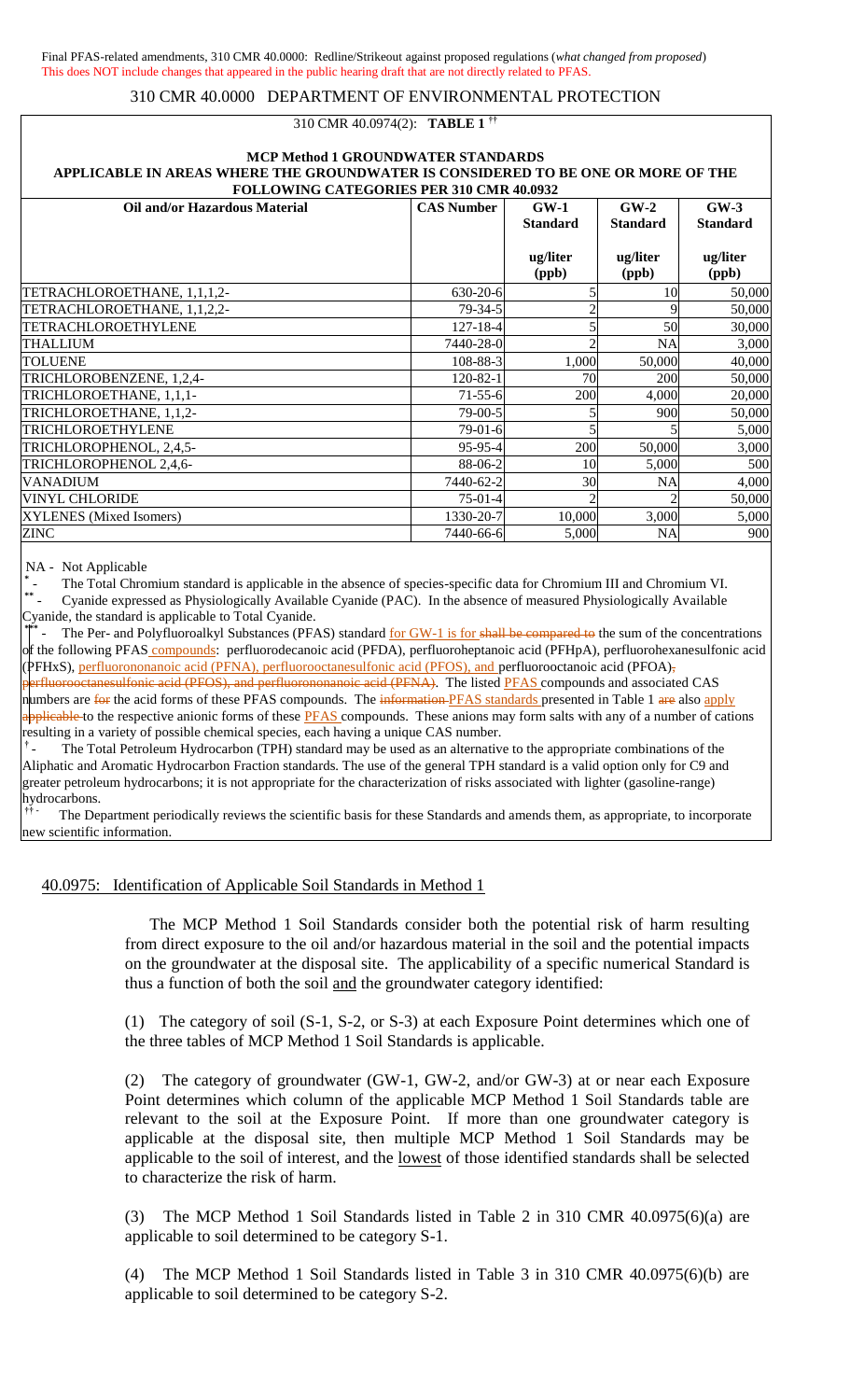## 310 CMR 40.0000 DEPARTMENT OF ENVIRONMENTAL PROTECTION

(5) The MCP Method 1 Soil Standards listed in Table 4 in 310 CMR 40.0975(6)(c) are applicable to soil determined to be category S-3.

| MCP Method 1: SOIL CATEGORY S-1 STANDARDS<br>APPLICABLE TO SOIL WHERE THE COMBINATION OF SOIL & GROUNDWATER CATEGORIES<br>ARE:<br>S-1 SOIL<br>$S-1$<br>$S-1$<br><b>SOIL</b><br>& GW-1<br><b>SOIL</b><br><b>CAS</b><br>& GW-2 & GW-3<br><b>Oil and/or Hazardous Material</b><br>$\frac{u g}{g}$<br><b>Number</b><br>(ppm)<br>$\frac{ug}{g}$<br>$\frac{u g}{g}$<br>(ppm)<br>(ppm)<br>9<br>0.4<br>$75 - 34 - 3$<br>500<br>20<br>DICHLOROETHANE, 1,2-<br>107-06-2<br>0.1<br>0.1<br>3<br>40<br>500<br>DICHLOROETHYLENE, 1,1-<br>$75 - 35 - 4$<br>DICHLOROETHYLENE, CIS-1,2-<br>156-59-2<br>0.3<br>100<br>0.1<br>DICHLOROETHYLENE, TRANS-1,2-<br>156-60-5<br>500<br>1<br><b>DICHLOROMETHANE</b><br>75-09-2<br>0.1<br>$\overline{4}$<br>400<br>60<br>40<br>0.7<br>DICHLOROPHENOL, 2,4-<br>120-83-2<br>30<br>DICHLOROPROPANE, 1,2-<br>78-87-5<br>0.1<br>0.1<br>20<br>0.4<br>DICHLOROPROPENE, 1,3-<br>542-75-6<br>0.01<br>0.08<br>0.08<br><b>DIELDRIN</b><br>$60-57-1$<br>0.08<br>84-66-2<br>10<br>200<br>300<br>0.7<br><b>DIMETHYL PHTHALATE</b><br>$131 - 11 - 3$<br>50<br>600<br>DIMETHYLPHENOL, 2,4-<br>105-67-9<br>0.7<br>500<br>100<br>3<br>50<br>$51 - 28 - 5$<br>50<br>DINITROPHENOL, 2,4-<br>0.7<br>$\overline{c}$<br>DINITROTOLUENE, 2,4-<br>$121 - 14 - 2$<br>0.2<br>20<br>123-91-1<br>6<br>DIOXANE, 1,4-<br>0.5<br><b>ENDOSULFAN</b><br>115-29-7<br>300<br>10<br><b>ENDRIN</b><br>$72 - 20 - 8$<br>10<br>10<br>40<br><b>ETHYLBENZENE</b><br>$100-41-4$<br>500<br>500<br><b>ETHYLENE DIBROMIDE</b><br>106-93-4<br>0.1<br>0.1<br>FLUORANTHENE<br>206-44-0<br>1,000<br>1,000<br>1,000<br>1,000<br>FLUORENE<br>86-73-7<br>1,000<br>1,000<br>76-44-8<br>0.3<br>0.3<br><b>HEPTACHLOR</b><br>0.3<br>0.1<br><b>HEPTACHLOR EPOXIDE</b><br>1024-57-3<br>0.1<br>0.1<br><b>HEXACHLOROBENZENE</b><br>118-74-1<br>0.7<br>0.7<br>0.7<br>30<br>30<br>30<br><b>HEXACHLOROBUTADIENE</b><br>87-68-3<br>HEXACHLOROCYCLOHEXANE, GAMMA (gamma-HCH)<br>0.003<br>0.5<br>58-89-9<br><b>HEXACHLOROETHANE</b><br>3<br>50<br>0.7<br>$67 - 72 - 1$<br><b>HMX</b><br>2691-41-0<br>100<br>1,000<br>2<br>$\overline{7}$<br>INDENO(1,2,3-cd)PYRENE<br>193-39-5<br><b>LEAD</b><br>7439-92-1<br>200<br>200<br>200<br><b>MERCURY</b><br>7439-97-6<br>20<br>20<br>20<br>200<br><b>METHOXYCHLOR</b><br>$72 - 43 - 5$<br>200<br>200<br>METHYL ETHYL KETONE<br>400<br>78-93-3<br>50<br>50<br>METHYL ISOBUTYL KETONE<br>$108 - 10 - 1$<br>400<br>0.4<br><b>METHYL MERCURY</b><br>22967-92-6<br>METHYL TERT BUTYL ETHER<br>1634-04-4<br>0.1<br>100<br>100<br>80<br>METHYLNAPHTHALENE, 2-<br>$91 - 57 - 6$<br>0.7<br>300<br><b>NAPHTHALENE</b><br>20<br>500<br>$91 - 20 - 3$<br><b>NICKEL</b><br>7440-02-0<br>600<br>600<br>600<br>PENTACHLOROPHENOL<br>87-86-5<br>3<br>3<br>PER- AND POLYFLUOROALKYL SUBSTANCES (PFAS) ***<br>$-0.0002$<br>3E-04See PFAS<br>PEFLUORODECANOIC ACID (PFDA)<br>0.3<br>0.3<br>335-76-2<br>PERFLUOROHEPTANOIC ACID (PFHpA)<br>5E-04See PFAS<br>0.3<br>0.3<br>375-85-9<br>0.3<br>PERFLUOROHEXANESULFONIC ACID (PFHxS)<br>355-46-4<br>3E-04See PFAS<br>0.3 | 310 CMR 40.0975(6)(a): <b>TABLE 2</b> <sup>††</sup> |  |  |  |  |  |  |
|----------------------------------------------------------------------------------------------------------------------------------------------------------------------------------------------------------------------------------------------------------------------------------------------------------------------------------------------------------------------------------------------------------------------------------------------------------------------------------------------------------------------------------------------------------------------------------------------------------------------------------------------------------------------------------------------------------------------------------------------------------------------------------------------------------------------------------------------------------------------------------------------------------------------------------------------------------------------------------------------------------------------------------------------------------------------------------------------------------------------------------------------------------------------------------------------------------------------------------------------------------------------------------------------------------------------------------------------------------------------------------------------------------------------------------------------------------------------------------------------------------------------------------------------------------------------------------------------------------------------------------------------------------------------------------------------------------------------------------------------------------------------------------------------------------------------------------------------------------------------------------------------------------------------------------------------------------------------------------------------------------------------------------------------------------------------------------------------------------------------------------------------------------------------------------------------------------------------------------------------------------------------------------------------------------------------------------------------------------------------------------------------------------------------------------------------------------------------------------------------------------------------------------------------------------------------------------------------------------------------------------------------------------------------------------------------------------------------------------------------------------------------------------------------------------------------------------------------------------------------------------------------------------------------------------------------------------------------------------------------------------------------------------------------|-----------------------------------------------------|--|--|--|--|--|--|
|                                                                                                                                                                                                                                                                                                                                                                                                                                                                                                                                                                                                                                                                                                                                                                                                                                                                                                                                                                                                                                                                                                                                                                                                                                                                                                                                                                                                                                                                                                                                                                                                                                                                                                                                                                                                                                                                                                                                                                                                                                                                                                                                                                                                                                                                                                                                                                                                                                                                                                                                                                                                                                                                                                                                                                                                                                                                                                                                                                                                                                              |                                                     |  |  |  |  |  |  |
|                                                                                                                                                                                                                                                                                                                                                                                                                                                                                                                                                                                                                                                                                                                                                                                                                                                                                                                                                                                                                                                                                                                                                                                                                                                                                                                                                                                                                                                                                                                                                                                                                                                                                                                                                                                                                                                                                                                                                                                                                                                                                                                                                                                                                                                                                                                                                                                                                                                                                                                                                                                                                                                                                                                                                                                                                                                                                                                                                                                                                                              |                                                     |  |  |  |  |  |  |
|                                                                                                                                                                                                                                                                                                                                                                                                                                                                                                                                                                                                                                                                                                                                                                                                                                                                                                                                                                                                                                                                                                                                                                                                                                                                                                                                                                                                                                                                                                                                                                                                                                                                                                                                                                                                                                                                                                                                                                                                                                                                                                                                                                                                                                                                                                                                                                                                                                                                                                                                                                                                                                                                                                                                                                                                                                                                                                                                                                                                                                              |                                                     |  |  |  |  |  |  |
|                                                                                                                                                                                                                                                                                                                                                                                                                                                                                                                                                                                                                                                                                                                                                                                                                                                                                                                                                                                                                                                                                                                                                                                                                                                                                                                                                                                                                                                                                                                                                                                                                                                                                                                                                                                                                                                                                                                                                                                                                                                                                                                                                                                                                                                                                                                                                                                                                                                                                                                                                                                                                                                                                                                                                                                                                                                                                                                                                                                                                                              | DICHLOROETHANE, 1,1-                                |  |  |  |  |  |  |
|                                                                                                                                                                                                                                                                                                                                                                                                                                                                                                                                                                                                                                                                                                                                                                                                                                                                                                                                                                                                                                                                                                                                                                                                                                                                                                                                                                                                                                                                                                                                                                                                                                                                                                                                                                                                                                                                                                                                                                                                                                                                                                                                                                                                                                                                                                                                                                                                                                                                                                                                                                                                                                                                                                                                                                                                                                                                                                                                                                                                                                              |                                                     |  |  |  |  |  |  |
|                                                                                                                                                                                                                                                                                                                                                                                                                                                                                                                                                                                                                                                                                                                                                                                                                                                                                                                                                                                                                                                                                                                                                                                                                                                                                                                                                                                                                                                                                                                                                                                                                                                                                                                                                                                                                                                                                                                                                                                                                                                                                                                                                                                                                                                                                                                                                                                                                                                                                                                                                                                                                                                                                                                                                                                                                                                                                                                                                                                                                                              |                                                     |  |  |  |  |  |  |
|                                                                                                                                                                                                                                                                                                                                                                                                                                                                                                                                                                                                                                                                                                                                                                                                                                                                                                                                                                                                                                                                                                                                                                                                                                                                                                                                                                                                                                                                                                                                                                                                                                                                                                                                                                                                                                                                                                                                                                                                                                                                                                                                                                                                                                                                                                                                                                                                                                                                                                                                                                                                                                                                                                                                                                                                                                                                                                                                                                                                                                              |                                                     |  |  |  |  |  |  |
|                                                                                                                                                                                                                                                                                                                                                                                                                                                                                                                                                                                                                                                                                                                                                                                                                                                                                                                                                                                                                                                                                                                                                                                                                                                                                                                                                                                                                                                                                                                                                                                                                                                                                                                                                                                                                                                                                                                                                                                                                                                                                                                                                                                                                                                                                                                                                                                                                                                                                                                                                                                                                                                                                                                                                                                                                                                                                                                                                                                                                                              |                                                     |  |  |  |  |  |  |
|                                                                                                                                                                                                                                                                                                                                                                                                                                                                                                                                                                                                                                                                                                                                                                                                                                                                                                                                                                                                                                                                                                                                                                                                                                                                                                                                                                                                                                                                                                                                                                                                                                                                                                                                                                                                                                                                                                                                                                                                                                                                                                                                                                                                                                                                                                                                                                                                                                                                                                                                                                                                                                                                                                                                                                                                                                                                                                                                                                                                                                              |                                                     |  |  |  |  |  |  |
|                                                                                                                                                                                                                                                                                                                                                                                                                                                                                                                                                                                                                                                                                                                                                                                                                                                                                                                                                                                                                                                                                                                                                                                                                                                                                                                                                                                                                                                                                                                                                                                                                                                                                                                                                                                                                                                                                                                                                                                                                                                                                                                                                                                                                                                                                                                                                                                                                                                                                                                                                                                                                                                                                                                                                                                                                                                                                                                                                                                                                                              |                                                     |  |  |  |  |  |  |
|                                                                                                                                                                                                                                                                                                                                                                                                                                                                                                                                                                                                                                                                                                                                                                                                                                                                                                                                                                                                                                                                                                                                                                                                                                                                                                                                                                                                                                                                                                                                                                                                                                                                                                                                                                                                                                                                                                                                                                                                                                                                                                                                                                                                                                                                                                                                                                                                                                                                                                                                                                                                                                                                                                                                                                                                                                                                                                                                                                                                                                              |                                                     |  |  |  |  |  |  |
|                                                                                                                                                                                                                                                                                                                                                                                                                                                                                                                                                                                                                                                                                                                                                                                                                                                                                                                                                                                                                                                                                                                                                                                                                                                                                                                                                                                                                                                                                                                                                                                                                                                                                                                                                                                                                                                                                                                                                                                                                                                                                                                                                                                                                                                                                                                                                                                                                                                                                                                                                                                                                                                                                                                                                                                                                                                                                                                                                                                                                                              |                                                     |  |  |  |  |  |  |
|                                                                                                                                                                                                                                                                                                                                                                                                                                                                                                                                                                                                                                                                                                                                                                                                                                                                                                                                                                                                                                                                                                                                                                                                                                                                                                                                                                                                                                                                                                                                                                                                                                                                                                                                                                                                                                                                                                                                                                                                                                                                                                                                                                                                                                                                                                                                                                                                                                                                                                                                                                                                                                                                                                                                                                                                                                                                                                                                                                                                                                              |                                                     |  |  |  |  |  |  |
|                                                                                                                                                                                                                                                                                                                                                                                                                                                                                                                                                                                                                                                                                                                                                                                                                                                                                                                                                                                                                                                                                                                                                                                                                                                                                                                                                                                                                                                                                                                                                                                                                                                                                                                                                                                                                                                                                                                                                                                                                                                                                                                                                                                                                                                                                                                                                                                                                                                                                                                                                                                                                                                                                                                                                                                                                                                                                                                                                                                                                                              | <b>DIETHYL PHTHALATE</b>                            |  |  |  |  |  |  |
|                                                                                                                                                                                                                                                                                                                                                                                                                                                                                                                                                                                                                                                                                                                                                                                                                                                                                                                                                                                                                                                                                                                                                                                                                                                                                                                                                                                                                                                                                                                                                                                                                                                                                                                                                                                                                                                                                                                                                                                                                                                                                                                                                                                                                                                                                                                                                                                                                                                                                                                                                                                                                                                                                                                                                                                                                                                                                                                                                                                                                                              |                                                     |  |  |  |  |  |  |
|                                                                                                                                                                                                                                                                                                                                                                                                                                                                                                                                                                                                                                                                                                                                                                                                                                                                                                                                                                                                                                                                                                                                                                                                                                                                                                                                                                                                                                                                                                                                                                                                                                                                                                                                                                                                                                                                                                                                                                                                                                                                                                                                                                                                                                                                                                                                                                                                                                                                                                                                                                                                                                                                                                                                                                                                                                                                                                                                                                                                                                              |                                                     |  |  |  |  |  |  |
|                                                                                                                                                                                                                                                                                                                                                                                                                                                                                                                                                                                                                                                                                                                                                                                                                                                                                                                                                                                                                                                                                                                                                                                                                                                                                                                                                                                                                                                                                                                                                                                                                                                                                                                                                                                                                                                                                                                                                                                                                                                                                                                                                                                                                                                                                                                                                                                                                                                                                                                                                                                                                                                                                                                                                                                                                                                                                                                                                                                                                                              |                                                     |  |  |  |  |  |  |
|                                                                                                                                                                                                                                                                                                                                                                                                                                                                                                                                                                                                                                                                                                                                                                                                                                                                                                                                                                                                                                                                                                                                                                                                                                                                                                                                                                                                                                                                                                                                                                                                                                                                                                                                                                                                                                                                                                                                                                                                                                                                                                                                                                                                                                                                                                                                                                                                                                                                                                                                                                                                                                                                                                                                                                                                                                                                                                                                                                                                                                              |                                                     |  |  |  |  |  |  |
|                                                                                                                                                                                                                                                                                                                                                                                                                                                                                                                                                                                                                                                                                                                                                                                                                                                                                                                                                                                                                                                                                                                                                                                                                                                                                                                                                                                                                                                                                                                                                                                                                                                                                                                                                                                                                                                                                                                                                                                                                                                                                                                                                                                                                                                                                                                                                                                                                                                                                                                                                                                                                                                                                                                                                                                                                                                                                                                                                                                                                                              |                                                     |  |  |  |  |  |  |
|                                                                                                                                                                                                                                                                                                                                                                                                                                                                                                                                                                                                                                                                                                                                                                                                                                                                                                                                                                                                                                                                                                                                                                                                                                                                                                                                                                                                                                                                                                                                                                                                                                                                                                                                                                                                                                                                                                                                                                                                                                                                                                                                                                                                                                                                                                                                                                                                                                                                                                                                                                                                                                                                                                                                                                                                                                                                                                                                                                                                                                              |                                                     |  |  |  |  |  |  |
|                                                                                                                                                                                                                                                                                                                                                                                                                                                                                                                                                                                                                                                                                                                                                                                                                                                                                                                                                                                                                                                                                                                                                                                                                                                                                                                                                                                                                                                                                                                                                                                                                                                                                                                                                                                                                                                                                                                                                                                                                                                                                                                                                                                                                                                                                                                                                                                                                                                                                                                                                                                                                                                                                                                                                                                                                                                                                                                                                                                                                                              |                                                     |  |  |  |  |  |  |
|                                                                                                                                                                                                                                                                                                                                                                                                                                                                                                                                                                                                                                                                                                                                                                                                                                                                                                                                                                                                                                                                                                                                                                                                                                                                                                                                                                                                                                                                                                                                                                                                                                                                                                                                                                                                                                                                                                                                                                                                                                                                                                                                                                                                                                                                                                                                                                                                                                                                                                                                                                                                                                                                                                                                                                                                                                                                                                                                                                                                                                              |                                                     |  |  |  |  |  |  |
|                                                                                                                                                                                                                                                                                                                                                                                                                                                                                                                                                                                                                                                                                                                                                                                                                                                                                                                                                                                                                                                                                                                                                                                                                                                                                                                                                                                                                                                                                                                                                                                                                                                                                                                                                                                                                                                                                                                                                                                                                                                                                                                                                                                                                                                                                                                                                                                                                                                                                                                                                                                                                                                                                                                                                                                                                                                                                                                                                                                                                                              |                                                     |  |  |  |  |  |  |
|                                                                                                                                                                                                                                                                                                                                                                                                                                                                                                                                                                                                                                                                                                                                                                                                                                                                                                                                                                                                                                                                                                                                                                                                                                                                                                                                                                                                                                                                                                                                                                                                                                                                                                                                                                                                                                                                                                                                                                                                                                                                                                                                                                                                                                                                                                                                                                                                                                                                                                                                                                                                                                                                                                                                                                                                                                                                                                                                                                                                                                              |                                                     |  |  |  |  |  |  |
|                                                                                                                                                                                                                                                                                                                                                                                                                                                                                                                                                                                                                                                                                                                                                                                                                                                                                                                                                                                                                                                                                                                                                                                                                                                                                                                                                                                                                                                                                                                                                                                                                                                                                                                                                                                                                                                                                                                                                                                                                                                                                                                                                                                                                                                                                                                                                                                                                                                                                                                                                                                                                                                                                                                                                                                                                                                                                                                                                                                                                                              |                                                     |  |  |  |  |  |  |
|                                                                                                                                                                                                                                                                                                                                                                                                                                                                                                                                                                                                                                                                                                                                                                                                                                                                                                                                                                                                                                                                                                                                                                                                                                                                                                                                                                                                                                                                                                                                                                                                                                                                                                                                                                                                                                                                                                                                                                                                                                                                                                                                                                                                                                                                                                                                                                                                                                                                                                                                                                                                                                                                                                                                                                                                                                                                                                                                                                                                                                              |                                                     |  |  |  |  |  |  |
|                                                                                                                                                                                                                                                                                                                                                                                                                                                                                                                                                                                                                                                                                                                                                                                                                                                                                                                                                                                                                                                                                                                                                                                                                                                                                                                                                                                                                                                                                                                                                                                                                                                                                                                                                                                                                                                                                                                                                                                                                                                                                                                                                                                                                                                                                                                                                                                                                                                                                                                                                                                                                                                                                                                                                                                                                                                                                                                                                                                                                                              |                                                     |  |  |  |  |  |  |
|                                                                                                                                                                                                                                                                                                                                                                                                                                                                                                                                                                                                                                                                                                                                                                                                                                                                                                                                                                                                                                                                                                                                                                                                                                                                                                                                                                                                                                                                                                                                                                                                                                                                                                                                                                                                                                                                                                                                                                                                                                                                                                                                                                                                                                                                                                                                                                                                                                                                                                                                                                                                                                                                                                                                                                                                                                                                                                                                                                                                                                              |                                                     |  |  |  |  |  |  |
|                                                                                                                                                                                                                                                                                                                                                                                                                                                                                                                                                                                                                                                                                                                                                                                                                                                                                                                                                                                                                                                                                                                                                                                                                                                                                                                                                                                                                                                                                                                                                                                                                                                                                                                                                                                                                                                                                                                                                                                                                                                                                                                                                                                                                                                                                                                                                                                                                                                                                                                                                                                                                                                                                                                                                                                                                                                                                                                                                                                                                                              |                                                     |  |  |  |  |  |  |
|                                                                                                                                                                                                                                                                                                                                                                                                                                                                                                                                                                                                                                                                                                                                                                                                                                                                                                                                                                                                                                                                                                                                                                                                                                                                                                                                                                                                                                                                                                                                                                                                                                                                                                                                                                                                                                                                                                                                                                                                                                                                                                                                                                                                                                                                                                                                                                                                                                                                                                                                                                                                                                                                                                                                                                                                                                                                                                                                                                                                                                              |                                                     |  |  |  |  |  |  |
|                                                                                                                                                                                                                                                                                                                                                                                                                                                                                                                                                                                                                                                                                                                                                                                                                                                                                                                                                                                                                                                                                                                                                                                                                                                                                                                                                                                                                                                                                                                                                                                                                                                                                                                                                                                                                                                                                                                                                                                                                                                                                                                                                                                                                                                                                                                                                                                                                                                                                                                                                                                                                                                                                                                                                                                                                                                                                                                                                                                                                                              |                                                     |  |  |  |  |  |  |
|                                                                                                                                                                                                                                                                                                                                                                                                                                                                                                                                                                                                                                                                                                                                                                                                                                                                                                                                                                                                                                                                                                                                                                                                                                                                                                                                                                                                                                                                                                                                                                                                                                                                                                                                                                                                                                                                                                                                                                                                                                                                                                                                                                                                                                                                                                                                                                                                                                                                                                                                                                                                                                                                                                                                                                                                                                                                                                                                                                                                                                              |                                                     |  |  |  |  |  |  |
|                                                                                                                                                                                                                                                                                                                                                                                                                                                                                                                                                                                                                                                                                                                                                                                                                                                                                                                                                                                                                                                                                                                                                                                                                                                                                                                                                                                                                                                                                                                                                                                                                                                                                                                                                                                                                                                                                                                                                                                                                                                                                                                                                                                                                                                                                                                                                                                                                                                                                                                                                                                                                                                                                                                                                                                                                                                                                                                                                                                                                                              |                                                     |  |  |  |  |  |  |
|                                                                                                                                                                                                                                                                                                                                                                                                                                                                                                                                                                                                                                                                                                                                                                                                                                                                                                                                                                                                                                                                                                                                                                                                                                                                                                                                                                                                                                                                                                                                                                                                                                                                                                                                                                                                                                                                                                                                                                                                                                                                                                                                                                                                                                                                                                                                                                                                                                                                                                                                                                                                                                                                                                                                                                                                                                                                                                                                                                                                                                              |                                                     |  |  |  |  |  |  |
|                                                                                                                                                                                                                                                                                                                                                                                                                                                                                                                                                                                                                                                                                                                                                                                                                                                                                                                                                                                                                                                                                                                                                                                                                                                                                                                                                                                                                                                                                                                                                                                                                                                                                                                                                                                                                                                                                                                                                                                                                                                                                                                                                                                                                                                                                                                                                                                                                                                                                                                                                                                                                                                                                                                                                                                                                                                                                                                                                                                                                                              |                                                     |  |  |  |  |  |  |
|                                                                                                                                                                                                                                                                                                                                                                                                                                                                                                                                                                                                                                                                                                                                                                                                                                                                                                                                                                                                                                                                                                                                                                                                                                                                                                                                                                                                                                                                                                                                                                                                                                                                                                                                                                                                                                                                                                                                                                                                                                                                                                                                                                                                                                                                                                                                                                                                                                                                                                                                                                                                                                                                                                                                                                                                                                                                                                                                                                                                                                              |                                                     |  |  |  |  |  |  |
|                                                                                                                                                                                                                                                                                                                                                                                                                                                                                                                                                                                                                                                                                                                                                                                                                                                                                                                                                                                                                                                                                                                                                                                                                                                                                                                                                                                                                                                                                                                                                                                                                                                                                                                                                                                                                                                                                                                                                                                                                                                                                                                                                                                                                                                                                                                                                                                                                                                                                                                                                                                                                                                                                                                                                                                                                                                                                                                                                                                                                                              |                                                     |  |  |  |  |  |  |
|                                                                                                                                                                                                                                                                                                                                                                                                                                                                                                                                                                                                                                                                                                                                                                                                                                                                                                                                                                                                                                                                                                                                                                                                                                                                                                                                                                                                                                                                                                                                                                                                                                                                                                                                                                                                                                                                                                                                                                                                                                                                                                                                                                                                                                                                                                                                                                                                                                                                                                                                                                                                                                                                                                                                                                                                                                                                                                                                                                                                                                              |                                                     |  |  |  |  |  |  |
|                                                                                                                                                                                                                                                                                                                                                                                                                                                                                                                                                                                                                                                                                                                                                                                                                                                                                                                                                                                                                                                                                                                                                                                                                                                                                                                                                                                                                                                                                                                                                                                                                                                                                                                                                                                                                                                                                                                                                                                                                                                                                                                                                                                                                                                                                                                                                                                                                                                                                                                                                                                                                                                                                                                                                                                                                                                                                                                                                                                                                                              |                                                     |  |  |  |  |  |  |
|                                                                                                                                                                                                                                                                                                                                                                                                                                                                                                                                                                                                                                                                                                                                                                                                                                                                                                                                                                                                                                                                                                                                                                                                                                                                                                                                                                                                                                                                                                                                                                                                                                                                                                                                                                                                                                                                                                                                                                                                                                                                                                                                                                                                                                                                                                                                                                                                                                                                                                                                                                                                                                                                                                                                                                                                                                                                                                                                                                                                                                              |                                                     |  |  |  |  |  |  |
|                                                                                                                                                                                                                                                                                                                                                                                                                                                                                                                                                                                                                                                                                                                                                                                                                                                                                                                                                                                                                                                                                                                                                                                                                                                                                                                                                                                                                                                                                                                                                                                                                                                                                                                                                                                                                                                                                                                                                                                                                                                                                                                                                                                                                                                                                                                                                                                                                                                                                                                                                                                                                                                                                                                                                                                                                                                                                                                                                                                                                                              |                                                     |  |  |  |  |  |  |
|                                                                                                                                                                                                                                                                                                                                                                                                                                                                                                                                                                                                                                                                                                                                                                                                                                                                                                                                                                                                                                                                                                                                                                                                                                                                                                                                                                                                                                                                                                                                                                                                                                                                                                                                                                                                                                                                                                                                                                                                                                                                                                                                                                                                                                                                                                                                                                                                                                                                                                                                                                                                                                                                                                                                                                                                                                                                                                                                                                                                                                              |                                                     |  |  |  |  |  |  |
|                                                                                                                                                                                                                                                                                                                                                                                                                                                                                                                                                                                                                                                                                                                                                                                                                                                                                                                                                                                                                                                                                                                                                                                                                                                                                                                                                                                                                                                                                                                                                                                                                                                                                                                                                                                                                                                                                                                                                                                                                                                                                                                                                                                                                                                                                                                                                                                                                                                                                                                                                                                                                                                                                                                                                                                                                                                                                                                                                                                                                                              |                                                     |  |  |  |  |  |  |
|                                                                                                                                                                                                                                                                                                                                                                                                                                                                                                                                                                                                                                                                                                                                                                                                                                                                                                                                                                                                                                                                                                                                                                                                                                                                                                                                                                                                                                                                                                                                                                                                                                                                                                                                                                                                                                                                                                                                                                                                                                                                                                                                                                                                                                                                                                                                                                                                                                                                                                                                                                                                                                                                                                                                                                                                                                                                                                                                                                                                                                              |                                                     |  |  |  |  |  |  |
|                                                                                                                                                                                                                                                                                                                                                                                                                                                                                                                                                                                                                                                                                                                                                                                                                                                                                                                                                                                                                                                                                                                                                                                                                                                                                                                                                                                                                                                                                                                                                                                                                                                                                                                                                                                                                                                                                                                                                                                                                                                                                                                                                                                                                                                                                                                                                                                                                                                                                                                                                                                                                                                                                                                                                                                                                                                                                                                                                                                                                                              |                                                     |  |  |  |  |  |  |
|                                                                                                                                                                                                                                                                                                                                                                                                                                                                                                                                                                                                                                                                                                                                                                                                                                                                                                                                                                                                                                                                                                                                                                                                                                                                                                                                                                                                                                                                                                                                                                                                                                                                                                                                                                                                                                                                                                                                                                                                                                                                                                                                                                                                                                                                                                                                                                                                                                                                                                                                                                                                                                                                                                                                                                                                                                                                                                                                                                                                                                              |                                                     |  |  |  |  |  |  |
|                                                                                                                                                                                                                                                                                                                                                                                                                                                                                                                                                                                                                                                                                                                                                                                                                                                                                                                                                                                                                                                                                                                                                                                                                                                                                                                                                                                                                                                                                                                                                                                                                                                                                                                                                                                                                                                                                                                                                                                                                                                                                                                                                                                                                                                                                                                                                                                                                                                                                                                                                                                                                                                                                                                                                                                                                                                                                                                                                                                                                                              |                                                     |  |  |  |  |  |  |
|                                                                                                                                                                                                                                                                                                                                                                                                                                                                                                                                                                                                                                                                                                                                                                                                                                                                                                                                                                                                                                                                                                                                                                                                                                                                                                                                                                                                                                                                                                                                                                                                                                                                                                                                                                                                                                                                                                                                                                                                                                                                                                                                                                                                                                                                                                                                                                                                                                                                                                                                                                                                                                                                                                                                                                                                                                                                                                                                                                                                                                              |                                                     |  |  |  |  |  |  |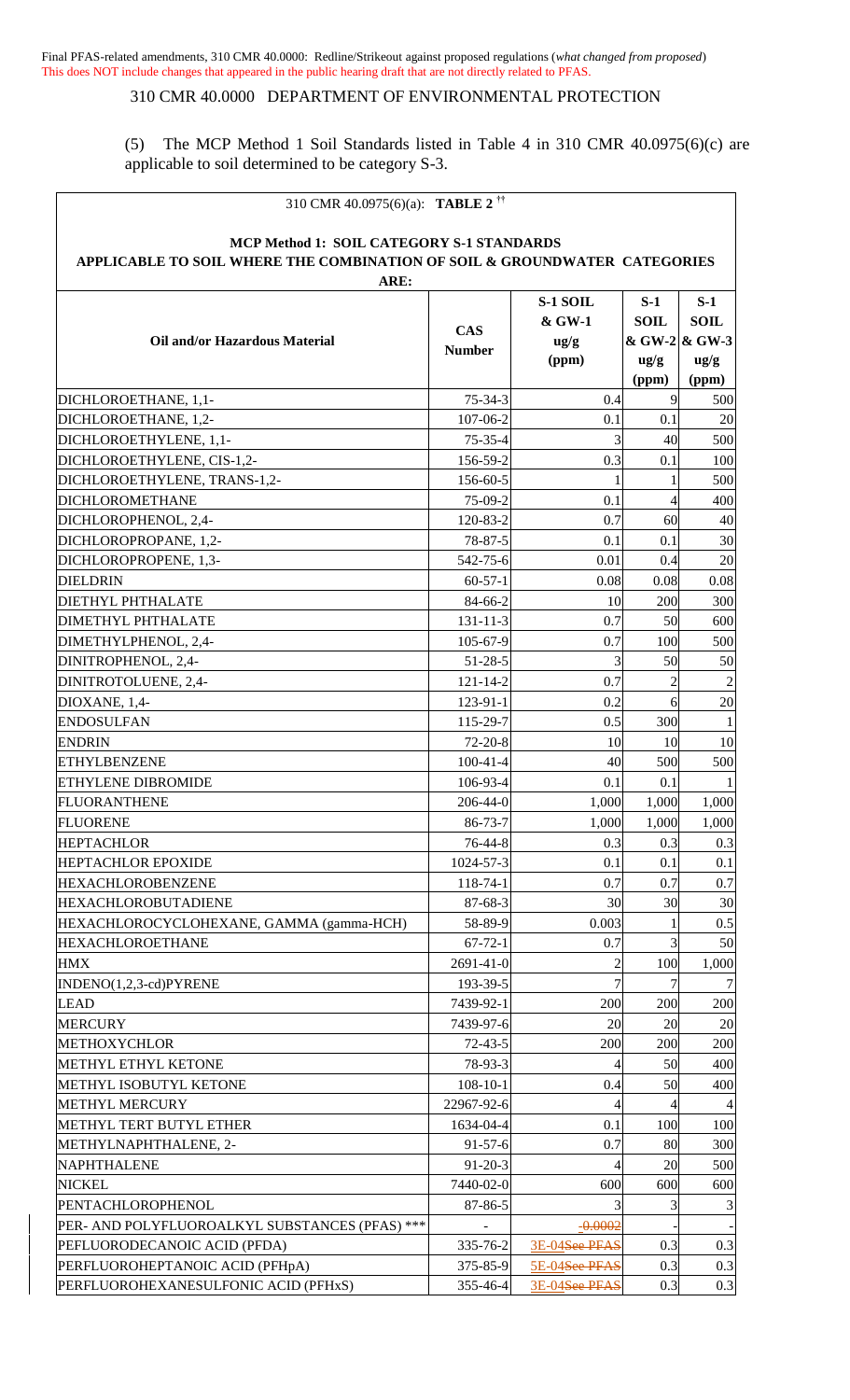## 310 CMR 40.0975(6)(a): **TABLE 2 ††**

#### **MCP Method 1: SOIL CATEGORY S-1 STANDARDS APPLICABLE TO SOIL WHERE THE COMBINATION OF SOIL & GROUNDWATER CATEGORIES ARE: Oil and/or Hazardous Material CAS Number S-1 SOIL & GW-1 ug/g (ppm) S-1 SOIL & GW-2 & GW-3 ug/g (ppm) S-1 SOIL ug/g (ppm)**

|                                     |            |                                      | (hhm) | (ррш) |
|-------------------------------------|------------|--------------------------------------|-------|-------|
| PERFLUORONONANOIC ACID (PFNA)       |            | 375-95-1 3.2E-04 <del>See PFAS</del> |       | 0.31  |
| PERFLUOROOCTANESULFONIC ACID (PFOS) | 1763-23-11 | 2E-03 <del>See PFAS</del>            |       | 0.3   |
| PERFLUOROOCTANOIC ACID (PFOA)       |            | 335-67-1 7.2E-04 <del>See PFAS</del> |       | 0.3   |
| PERCHLORATE                         |            |                                      |       |       |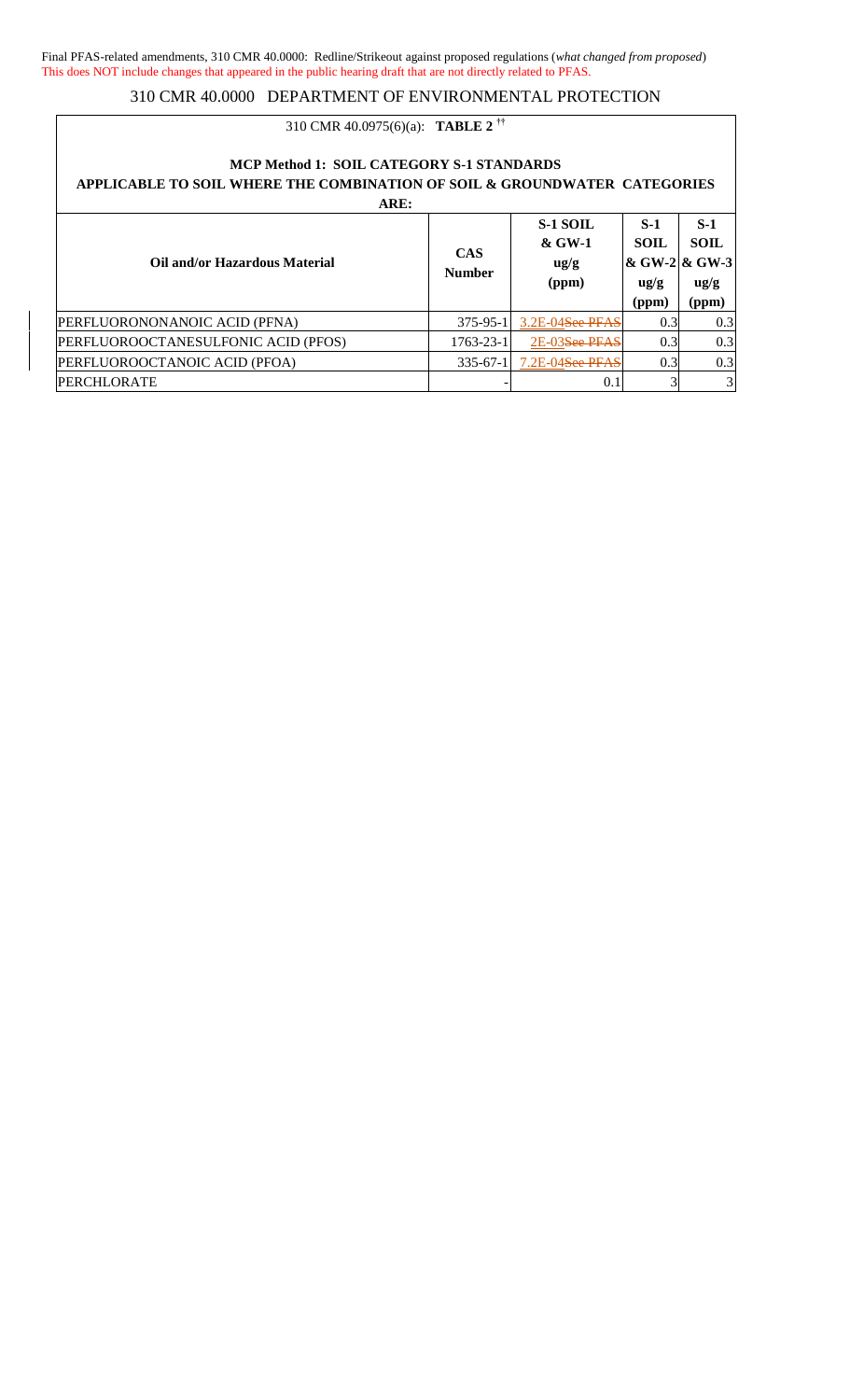## 310 CMR 40.0000 DEPARTMENT OF ENVIRONMENTAL PROTECTION

| 310 CMR 40.0975(6)(a): <b>TABLE 2</b> <sup>††</sup>                                                                         |                   |                                                |                                                |                                               |
|-----------------------------------------------------------------------------------------------------------------------------|-------------------|------------------------------------------------|------------------------------------------------|-----------------------------------------------|
| MCP Method 1: SOIL CATEGORY S-1 STANDARDS<br>APPLICABLE TO SOIL WHERE THE COMBINATION OF SOIL & GROUNDWATER CATEGORIES ARE: |                   |                                                |                                                |                                               |
| Oil and/or Hazardous Material                                                                                               | <b>CAS Number</b> | S-1 SOIL<br>& GW-1<br>$\frac{u g}{g}$<br>(ppm) | S-1 SOIL<br>& GW-2<br>$\frac{u g}{g}$<br>(ppm) | S-1 SOIL<br>& GW-3<br>$\frac{ug}{g}$<br>(ppm) |
| PETROLEUM HYDROCARBONS                                                                                                      |                   |                                                |                                                |                                               |
| TOTAL PETROLEUM HYDROCARBON <sup>†</sup>                                                                                    | <b>NA</b>         | 1,000                                          | 1,000                                          | 1,000                                         |
| ALIPHATIC HYDROCARBONS                                                                                                      |                   |                                                |                                                |                                               |
| C5 through C8 Aliphatic Hydrocarbons                                                                                        | <b>NA</b>         | 100                                            | 100                                            | 100                                           |
| C9 through C12 Aliphatic Hydrocarbons                                                                                       | <b>NA</b>         | 1,000                                          | 1,000                                          | 1,000                                         |
| C9 through C18 Aliphatic Hydrocarbons                                                                                       | <b>NA</b>         | 1,000                                          | 1,000                                          | 1,000                                         |
| C19 through C36 Aliphatic Hydrocarbons                                                                                      | <b>NA</b>         | 3,000                                          | 3,000                                          | 3,000                                         |
| AROMATIC HYDROCARBONS                                                                                                       |                   |                                                |                                                |                                               |
| C9 through C10 Aromatic Hydrocarbons                                                                                        | <b>NA</b>         | 100                                            | 100                                            | 100                                           |
| C11 through C22 Aromatic Hydrocarbons                                                                                       | <b>NA</b>         | 1,000                                          | 1,000                                          | 1,000                                         |
| <b>PHENANTHRENE</b>                                                                                                         | $85 - 01 - 8$     | 10                                             | 500                                            | 500                                           |
| <b>PHENOL</b>                                                                                                               | 108-95-2          | 1                                              | 50                                             | 20                                            |
| POLYCHLORINATED BIPHENYLS (PCBs)                                                                                            | 1336-36-3         |                                                |                                                |                                               |
| <b>PYRENE</b>                                                                                                               | 129-00-0          | 1,000                                          | 1,000                                          | 1,000                                         |
| <b>RDX</b>                                                                                                                  | 121-82-4          | 1                                              | 20                                             | 20                                            |
| <b>SELENIUM</b>                                                                                                             | 7782-49-2         | 400                                            | 400                                            | 400                                           |
| <b>SILVER</b>                                                                                                               | 7440-22-4         | 100                                            | 100                                            | 100                                           |
| <b>STYRENE</b>                                                                                                              | $100-42-5$        |                                                |                                                | 70                                            |
| TETRACHLORODIBENZO-p-DIOXIN (TCDD), 2,3,7,8- (equivalents)                                                                  | 1746-01-6         | $2.E-05$                                       | $2.E-05$                                       | $2.E-05$                                      |
| TETRACHLOROETHANE, 1,1,1,2-                                                                                                 | 630-20-6          | 0.1                                            | 0.1                                            | 80                                            |
| TETRACHLOROETHANE, 1,1,2,2-                                                                                                 | 79-34-5           | 0.005                                          | 0.02                                           | 10                                            |
| TETRACHLOROETHYLENE                                                                                                         | $127 - 18 - 4$    |                                                | 10                                             | 30                                            |
| <b>THALLIUM</b>                                                                                                             | 7440-28-0         | 8                                              | 8                                              | 8                                             |
| <b>TOLUENE</b>                                                                                                              | 108-88-3          | 30                                             | 500                                            | 500                                           |
| TRICHLOROBENZENE, 1,2,4-                                                                                                    | $120 - 82 - 1$    |                                                | 6                                              | 700                                           |
| TRICHLOROETHANE, 1,1,1-                                                                                                     | $71 - 55 - 6$     | 30                                             | 500                                            | 500                                           |
| TRICHLOROETHANE, 1,1,2-                                                                                                     | 79-00-5           | 0.1                                            |                                                | 40                                            |
| TRICHLOROETHYLENE                                                                                                           | $79-01-6$         | 0.3                                            | 0.3                                            | 30                                            |
| TRICHLOROPHENOL, 2,4,5-                                                                                                     | 95-95-4           | 4                                              | 1,000                                          | 600                                           |
| TRICHLOROPHENOL 2,4,6-                                                                                                      | 88-06-2           | 0.7                                            | 20                                             | 20                                            |
| <b>VANADIUM</b>                                                                                                             | 7440-62-2         | 400                                            | 400                                            | 400                                           |
| <b>VINYL CHLORIDE</b>                                                                                                       | $75-01-4$         | 0.9                                            | 0.7                                            |                                               |
| XYLENES (Mixed Isomers)                                                                                                     | 1330-20-7         | 400                                            | 100                                            | 500                                           |
| <b>ZINC</b>                                                                                                                 | 7440-66-6         | 1,000                                          | 1,000                                          | 1,000                                         |

NOTE: All concentrations of oil and/or hazardous material in soil are calculated and presented on a dry weight/dry weight basis. NA -Not Applicable

**\*** - The Total Chromium standard is applicable in the absence of species-specific data for Chromium III and Chromium VI.

**\*\*** - Cyanide expressed as Physiologically Available Cyanide (PAC). In the absence of measured Physiologically Available Cyanide, the standard is applicable to Total Cyanide.

\*\*\* **The Per-and Polyfluoroalkyl Substances (PFAS) standard shall be compared to the sum of the concentrations of the** following PFAS: perfluorodecanoic acid (PFDA), perfluoroheptanoic acid (PFHpA), perfluorohexanesulfonic acid (PFHxS), perfluorooctanoic acid (PFOA), perfluorooctanesulfonic acid (PFOS), and perfluorononanoic acid (PFNA). The listed

compounds and associated CAS numbers are for the acid forms of these PFAS compounds. The information PFAS standards presented in Table 2 are also apply applicable to the respective anionic forms of these PFAS compounds. These anions may form salts with any of a number of cations resulting in a variety of possible chemical species, each having a unique CAS number.

<sup>†</sup> - The Total Petroleum Hydrocarbon (TPH) standard may be used as an alternative to the appropriate combinations of the Aliphatic and Aromatic Hydrocarbon Fraction standards. The use of the general TPH standard is a valid option only for C9 and greater petroleum hydrocarbons; it is not appropriate for the characterization of risks associated with lighter (gasoline-range) hydrocarbons.

**†† -** The Department periodically reviews the scientific basis for these Standards and amends them, as appropriate, to incorporate new scientific information.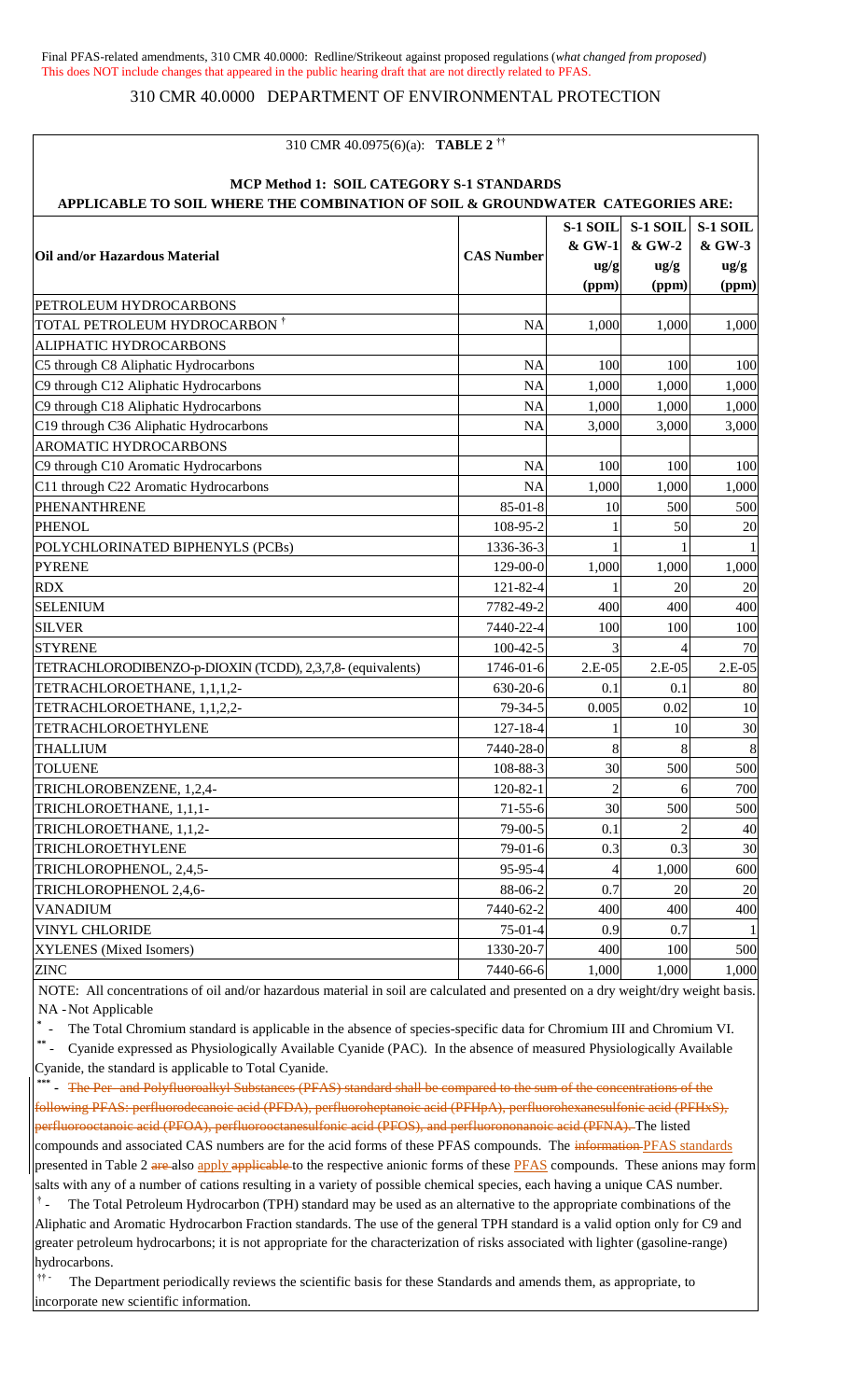## 310 CMR 40.0975(6)(b): **TABLE 3 ††**

| MCP Method 1: SOIL CATEGORY S-2 STANDARDS<br>APPLICABLE TO SOIL WHERE THE COMBINATION OF SOIL & GROUNDWATER CATEGORIES ARE: |                   |                                                  |                                                |                                                |  |
|-----------------------------------------------------------------------------------------------------------------------------|-------------------|--------------------------------------------------|------------------------------------------------|------------------------------------------------|--|
| Oil and/or Hazardous Material                                                                                               | <b>CAS Number</b> | $S-2$ SOIL<br>& GW-1<br>$\frac{u g}{g}$<br>(ppm) | S-2 SOIL<br>& GW-2<br>$\frac{u g}{g}$<br>(ppm) | S-2 SOIL<br>& GW-3<br>$\frac{u g}{g}$<br>(ppm) |  |
| <b>DICHLOROMETHANE</b>                                                                                                      | 75-09-2           | 0.1                                              | $\overline{4}$                                 | 700                                            |  |
| DICHLOROPHENOL, 2,4-                                                                                                        | 120-83-2          | 0.7                                              | 60                                             | 40                                             |  |
| DICHLOROPROPANE, 1,2-                                                                                                       | 78-87-5           | 0.1                                              | 0.1                                            | 100                                            |  |
| DICHLOROPROPENE, 1,3-                                                                                                       | 542-75-6          | 0.01                                             | 0.4                                            | 90                                             |  |
| <b>DIELDRIN</b>                                                                                                             | $60-57-1$         | 0.5                                              | 0.5                                            | 0.5                                            |  |
| <b>DIETHYL PHTHALATE</b>                                                                                                    | 84-66-2           | 10                                               | 200                                            | 300                                            |  |
| <b>DIMETHYL PHTHALATE</b>                                                                                                   | $131 - 11 - 3$    | 0.7                                              | 50                                             | 600                                            |  |
| DIMETHYLPHENOL, 2,4-                                                                                                        | 105-67-9          | 0.7                                              | 100                                            | 1,000                                          |  |
| DINITROPHENOL, 2,4-                                                                                                         | $51 - 28 - 5$     | 3                                                | 50                                             | 100                                            |  |
| DINITROTOLUENE, 2,4-                                                                                                        | $121 - 14 - 2$    | 0.7                                              | 10                                             | 10                                             |  |
| DIOXANE, 1-4-                                                                                                               | $123 - 91 - 1$    | 0.2                                              | 6                                              | 90                                             |  |
| <b>ENDOSULFAN</b>                                                                                                           | 115-29-7          | 0.5                                              | 500                                            |                                                |  |
| <b>ENDRIN</b>                                                                                                               | $72 - 20 - 8$     | 20                                               | 20                                             | 20                                             |  |
| <b>ETHYLBENZENE</b>                                                                                                         | $100 - 41 - 4$    | 40                                               | 1,000                                          | 1,000                                          |  |
| ETHYLENE DIBROMIDE                                                                                                          | 106-93-4          | 0.1                                              | 0.1                                            |                                                |  |
|                                                                                                                             | 206-44-0          |                                                  |                                                |                                                |  |
| <b>FLUORANTHENE</b>                                                                                                         |                   | 3,000                                            | 3,000                                          | 3,000                                          |  |
| <b>FLUORENE</b>                                                                                                             | 86-73-7           | 3,000                                            | 3,000                                          | 3,000                                          |  |
| <b>HEPTACHLOR</b>                                                                                                           | 76-44-8           | $\overline{c}$                                   | $\mathfrak{D}$                                 | $\overline{c}$                                 |  |
| <b>HEPTACHLOR EPOXIDE</b>                                                                                                   | 1024-57-3         | 0.9                                              | 0.9                                            | 0.9                                            |  |
| <b>HEXACHLOROBENZENE</b>                                                                                                    | 118-74-1          | 0.8                                              | 0.8                                            | 0.8                                            |  |
| <b>HEXACHLOROBUTADIENE</b>                                                                                                  | 87-68-3           | 100                                              | 100                                            | 100                                            |  |
| HEXACHLOROCYCLOHEXANE, GAMMA (gamma-HCH)                                                                                    | 58-89-9           | 0.003                                            | 2                                              | 0.5                                            |  |
| <b>HEXACHLOROETHANE</b>                                                                                                     | $67 - 72 - 1$     | 0.7                                              | 3                                              | 200                                            |  |
| <b>HMX</b>                                                                                                                  | 2691-41-0         | $\overline{2}$                                   | 100                                            | 1,000                                          |  |
| INDENO(1,2,3-cd)PYRENE                                                                                                      | 193-39-5          | 40                                               | 40                                             | 40                                             |  |
| <b>LEAD</b>                                                                                                                 | 7439-92-1         | 600                                              | 600                                            | 600                                            |  |
| <b>MERCURY</b>                                                                                                              | 7439-97-6         | 30                                               | 30                                             | 30                                             |  |
| <b>METHOXYCHLOR</b>                                                                                                         | $72 - 43 - 5$     | 400                                              | 400                                            | 400                                            |  |
| METHYL ETHYL KETONE                                                                                                         | 78-93-3           | 4                                                | 50                                             | 400                                            |  |
| METHYL ISOBUTYL KETONE                                                                                                      | $108 - 10 - 1$    | 0.4                                              | 50                                             | 400                                            |  |
| <b>METHYL MERCURY</b>                                                                                                       | 22967-92-6        | 8                                                | 8                                              | 8                                              |  |
| METHYL TERT BUTYL ETHER                                                                                                     | 1634-04-4         | 0.1                                              | 100                                            | 500                                            |  |
| METHYLNAPHTHALENE, 2-                                                                                                       | $91 - 57 - 6$     |                                                  | 80                                             | 500                                            |  |
| NAPHTHALENE                                                                                                                 | $91 - 20 - 3$     |                                                  | 20                                             | 1,000                                          |  |
| <b>NICKEL</b>                                                                                                               | 7440-02-0         | 1,000                                            | 1,000                                          | 1,000                                          |  |
| PENTACHLOROPHENOL                                                                                                           | 87-86-5           |                                                  | 20                                             | 10                                             |  |
| PER- AND POLYFLUOROALKYL SUBSTANCES (PFAS) ***                                                                              |                   | $-0.0002$                                        |                                                |                                                |  |
| PERFLUORODECANOIC ACID (PFDA)                                                                                               | 335-76-2          | 3E-04See PFAS                                    | 0.4                                            | 0.4                                            |  |
| PERFLUOROHEPTANOIC ACID (PFHpA)                                                                                             | 375-85-9          | 5E-04See PFAS                                    | 0.4                                            | 0.4                                            |  |
| PERFLUOROHEXANESULFONIC ACID (PFHxS)                                                                                        | 355-46-6          | 3E-04See PFAS                                    | 0.4                                            | 0.4                                            |  |
| PERFLUORONONANOIC ACID (PFNA)                                                                                               |                   | 375-95-1 3.2E-04See PFAS                         | 0.4                                            | 0.4                                            |  |
| PERFLUOROOCTANESULFONIC ACID (PFOS)                                                                                         | 1763-23-1         | 2E-03See PFAS                                    | 0.4                                            | 0.4                                            |  |
| PERFLUOROOCTANOIC ACID (PFOA)                                                                                               | $335 - 67 - 1$    | 7.2E-04See PFAS                                  | 0.4                                            | 0.4                                            |  |
| <b>PERCHLORATE</b>                                                                                                          |                   | 0.1                                              | 5                                              | 5                                              |  |
| PETROLEUM HYDROCARBONS                                                                                                      |                   |                                                  |                                                |                                                |  |
| TOTAL PETROLEUM HYDROCARBON <sup>†</sup>                                                                                    | <b>NA</b>         | 1,000                                            | 3,000                                          | 3,000                                          |  |
| ALIPHATIC HYDROCARBONS                                                                                                      |                   |                                                  |                                                |                                                |  |
| C5 through C8 Aliphatic Hydrocarbons                                                                                        | <b>NA</b>         | 500                                              | 500                                            | 500                                            |  |
| C9 through C12 Aliphatic Hydrocarbons                                                                                       | <b>NA</b>         | 3,000                                            | 3,000                                          | 3,000                                          |  |
| C9 through C18 Aliphatic Hydrocarbons                                                                                       | <b>NA</b>         | 3,000                                            | 3,000                                          | 3,000                                          |  |
| C19 through C36 Aliphatic Hydrocarbons                                                                                      | <b>NA</b>         | 5,000                                            | 5,000                                          | 5,000                                          |  |
| AROMATIC HYDROCARBONS                                                                                                       |                   |                                                  |                                                |                                                |  |
| C9 through C10 Aromatic Hydrocarbons                                                                                        | <b>NA</b>         | 300                                              | 500                                            | 500                                            |  |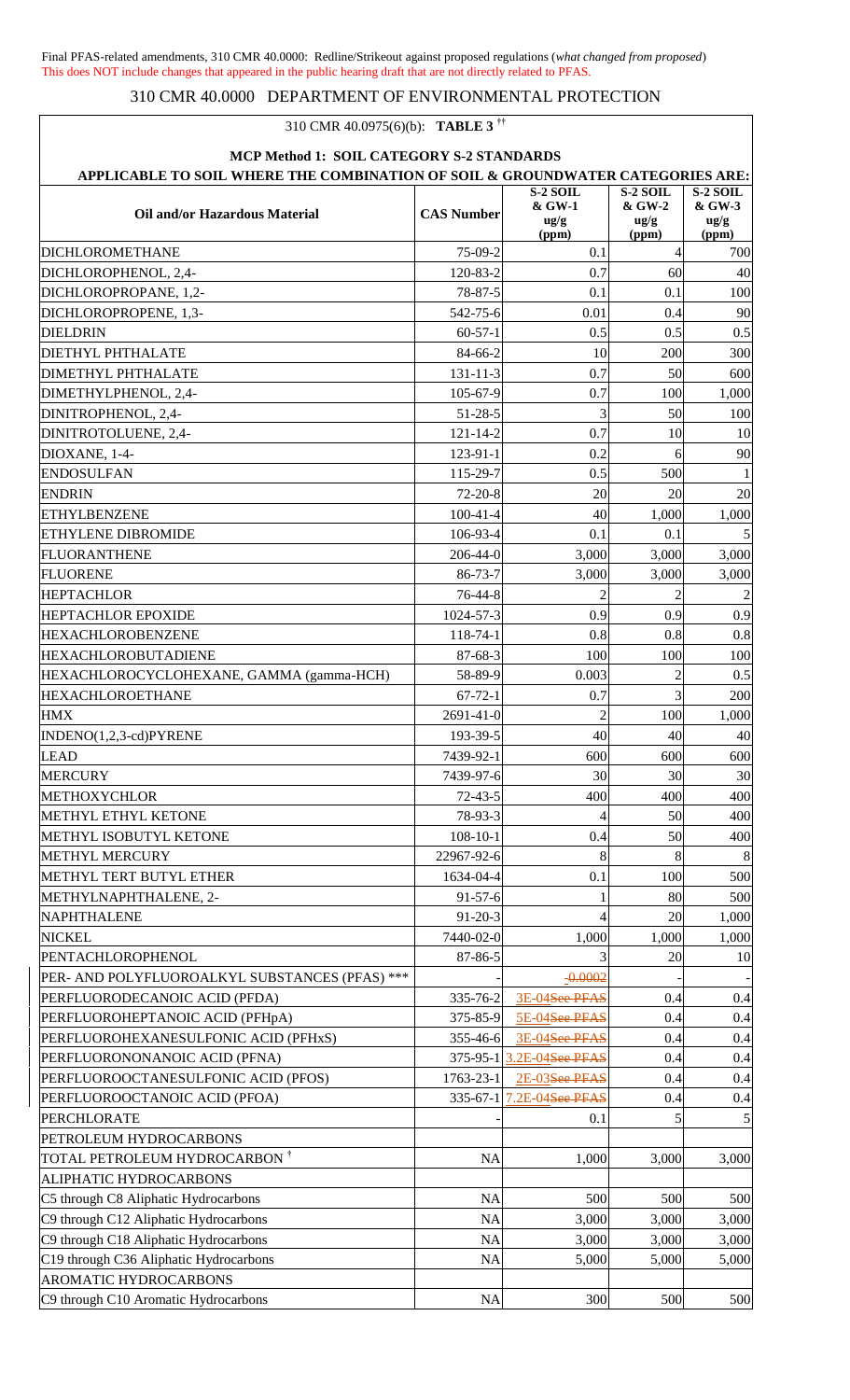| MCP Method 1: SOIL CATEGORY S-2 STANDARDS<br>APPLICABLE TO SOIL WHERE THE COMBINATION OF SOIL & GROUNDWATER CATEGORIES ARE:<br>Oil and/or Hazardous Material<br><b>CAS Number</b><br>C11 through C22 Aromatic Hydrocarbons<br>PHENANTHRENE<br>$85 - 01 - 8$<br><b>PHENOL</b><br>108-95-2<br>POLYCHLORINATED BIPHENYLS (PCBs)<br>1336-36-3<br><b>PYRENE</b><br>129-00-0<br><b>RDX</b><br>121-82-4<br><b>SELENIUM</b><br>7782-49-2<br><b>SILVER</b><br>7440-22-4<br><b>STYRENE</b><br>$100-42-5$<br>TETRACHLORODIBENZO-p-DIOXIN (TCDD), 2,3,7,8-<br>1746-01-6<br>(equivalents)<br>TETRACHLOROETHANE, 1,1,1,2-<br>630-20-6<br>TETRACHLOROETHANE, 1,1,2,2-<br>79-34-5<br>TETRACHLOROETHYLENE<br>$127 - 18 - 4$<br><b>THALLIUM</b><br>7440-28-0<br><b>TOLUENE</b><br>108-88-3 | S-2 SOIL<br>& GW-1<br>ug/g (ppm)<br><b>NA</b><br>1,000<br>20 | S-2 SOIL<br>& GW-2<br>ug/g (ppm)<br>3,000<br>1,000<br>50 | S-2 SOIL<br>& GW-3<br>$\frac{ug}{g}$<br>(ppm)<br>3,000<br>1,000 |
|--------------------------------------------------------------------------------------------------------------------------------------------------------------------------------------------------------------------------------------------------------------------------------------------------------------------------------------------------------------------------------------------------------------------------------------------------------------------------------------------------------------------------------------------------------------------------------------------------------------------------------------------------------------------------------------------------------------------------------------------------------------------------|--------------------------------------------------------------|----------------------------------------------------------|-----------------------------------------------------------------|
|                                                                                                                                                                                                                                                                                                                                                                                                                                                                                                                                                                                                                                                                                                                                                                          |                                                              |                                                          |                                                                 |
|                                                                                                                                                                                                                                                                                                                                                                                                                                                                                                                                                                                                                                                                                                                                                                          |                                                              |                                                          |                                                                 |
|                                                                                                                                                                                                                                                                                                                                                                                                                                                                                                                                                                                                                                                                                                                                                                          |                                                              |                                                          |                                                                 |
|                                                                                                                                                                                                                                                                                                                                                                                                                                                                                                                                                                                                                                                                                                                                                                          |                                                              |                                                          |                                                                 |
|                                                                                                                                                                                                                                                                                                                                                                                                                                                                                                                                                                                                                                                                                                                                                                          |                                                              |                                                          |                                                                 |
|                                                                                                                                                                                                                                                                                                                                                                                                                                                                                                                                                                                                                                                                                                                                                                          |                                                              |                                                          |                                                                 |
|                                                                                                                                                                                                                                                                                                                                                                                                                                                                                                                                                                                                                                                                                                                                                                          |                                                              |                                                          |                                                                 |
|                                                                                                                                                                                                                                                                                                                                                                                                                                                                                                                                                                                                                                                                                                                                                                          |                                                              |                                                          |                                                                 |
|                                                                                                                                                                                                                                                                                                                                                                                                                                                                                                                                                                                                                                                                                                                                                                          |                                                              |                                                          | 20                                                              |
|                                                                                                                                                                                                                                                                                                                                                                                                                                                                                                                                                                                                                                                                                                                                                                          |                                                              |                                                          |                                                                 |
|                                                                                                                                                                                                                                                                                                                                                                                                                                                                                                                                                                                                                                                                                                                                                                          | 3,000                                                        | 3,000                                                    | 3,000                                                           |
|                                                                                                                                                                                                                                                                                                                                                                                                                                                                                                                                                                                                                                                                                                                                                                          |                                                              | 80                                                       | 80                                                              |
|                                                                                                                                                                                                                                                                                                                                                                                                                                                                                                                                                                                                                                                                                                                                                                          | 700                                                          | 700                                                      | 700                                                             |
|                                                                                                                                                                                                                                                                                                                                                                                                                                                                                                                                                                                                                                                                                                                                                                          | 200                                                          | 200                                                      | 200                                                             |
|                                                                                                                                                                                                                                                                                                                                                                                                                                                                                                                                                                                                                                                                                                                                                                          | 3                                                            | 4                                                        | 300                                                             |
|                                                                                                                                                                                                                                                                                                                                                                                                                                                                                                                                                                                                                                                                                                                                                                          | 5.E-05                                                       | 5.E-05                                                   | 5.E-05                                                          |
|                                                                                                                                                                                                                                                                                                                                                                                                                                                                                                                                                                                                                                                                                                                                                                          |                                                              |                                                          |                                                                 |
|                                                                                                                                                                                                                                                                                                                                                                                                                                                                                                                                                                                                                                                                                                                                                                          | 0.1                                                          | 0.1                                                      | 400                                                             |
|                                                                                                                                                                                                                                                                                                                                                                                                                                                                                                                                                                                                                                                                                                                                                                          | 0.005                                                        | 0.02                                                     | 50                                                              |
|                                                                                                                                                                                                                                                                                                                                                                                                                                                                                                                                                                                                                                                                                                                                                                          | 1                                                            | 10                                                       | 200                                                             |
|                                                                                                                                                                                                                                                                                                                                                                                                                                                                                                                                                                                                                                                                                                                                                                          | 60                                                           | 60                                                       | 60                                                              |
|                                                                                                                                                                                                                                                                                                                                                                                                                                                                                                                                                                                                                                                                                                                                                                          | 30                                                           | 1,000                                                    | 1,000                                                           |
| TRICHLOROBENZENE, 1,2,4-<br>$120 - 82 - 1$                                                                                                                                                                                                                                                                                                                                                                                                                                                                                                                                                                                                                                                                                                                               | $\overline{2}$                                               | 6                                                        | 3,000                                                           |
| TRICHLOROETHANE, 1,1,1-<br>$71 - 55 - 6$                                                                                                                                                                                                                                                                                                                                                                                                                                                                                                                                                                                                                                                                                                                                 | 30                                                           | 600                                                      | 1,000                                                           |
| TRICHLOROETHANE, 1,1,2-<br>79-00-5                                                                                                                                                                                                                                                                                                                                                                                                                                                                                                                                                                                                                                                                                                                                       | 0.1                                                          | $\overline{c}$                                           | 200                                                             |
| TRICHLOROETHYLENE<br>79-01-6                                                                                                                                                                                                                                                                                                                                                                                                                                                                                                                                                                                                                                                                                                                                             | 0.3                                                          | 0.3                                                      | 60                                                              |
| TRICHLOROPHENOL, 2,4,5-<br>95-95-4                                                                                                                                                                                                                                                                                                                                                                                                                                                                                                                                                                                                                                                                                                                                       | $\overline{4}$                                               | 1,000                                                    | 600                                                             |
| TRICHLOROPHENOL 2,4,6-<br>88-06-2                                                                                                                                                                                                                                                                                                                                                                                                                                                                                                                                                                                                                                                                                                                                        | 0.7                                                          | 20                                                       | 20                                                              |
| <b>VANADIUM</b><br>7440-62-2                                                                                                                                                                                                                                                                                                                                                                                                                                                                                                                                                                                                                                                                                                                                             | 700                                                          | 700                                                      | 700                                                             |
| <b>VINYL CHLORIDE</b><br>$75-01-4$                                                                                                                                                                                                                                                                                                                                                                                                                                                                                                                                                                                                                                                                                                                                       | 0.9                                                          | 0.7                                                      |                                                                 |
| XYLENES (Mixed Isomers)<br>1330-20-7                                                                                                                                                                                                                                                                                                                                                                                                                                                                                                                                                                                                                                                                                                                                     | 400                                                          | 100                                                      | 1,000                                                           |
| 7440-66-6<br><b>ZINC</b>                                                                                                                                                                                                                                                                                                                                                                                                                                                                                                                                                                                                                                                                                                                                                 | 3,000                                                        | 3,000                                                    | 3,000                                                           |

NOTE: All concentrations of oil and/or hazardous material in soil are calculated and presented on a dry weight/dry weight basis.

NA- Not Applicable

**\*** - The Total Chromium standard is applicable in the absence of species-specific data for Chromium III and Chromium VI. **\*\*** - Cyanide expressed as Physiologically Available Cyanide (PAC). In the absence of measured Physiologically Available Cyanide, the standard is applicable to Total Cyanide.

\*\*\* **The Per-and Polyfluoroalkyl Substances (PFAS) standard shall be compared to the sum of the concentrations of the** following PFAS: perfluorodecanoic acid (PFDA), perfluoroheptanoic acid (PFHpA), perfluorohexanesulfonic acid (PFHxS), perfluorooctanoic acid (PFOA), perfluorooctanesulfonic acid (PFOS), and perfluorononanoic acid (PFNA). The listed PFAS compounds and associated CAS numbers are for the acid forms of these PFAS compounds. The **PFAS** standards information presented in Table 3 are also apply applicable to the respective anionic forms of these PFAS compounds. These anions may form salts with any of a number of cations resulting in a variety of possible chemical species, each having a unique CAS number.

<sup>†</sup> - The Total Petroleum Hydrocarbon (TPH) standard may be used as an alternative to the appropriate combinations of the Aliphatic and Aromatic Hydrocarbon Fraction standards. The use of the general TPH standard is a valid option only for C9 and greater petroleum hydrocarbons; it is not appropriate for the characterization of risks associated with lighter (gasoline-range) hydrocarbons.

**†† -** The Department periodically reviews the scientific basis for these Standards and amends them, as appropriate, to incorporate new scientific information.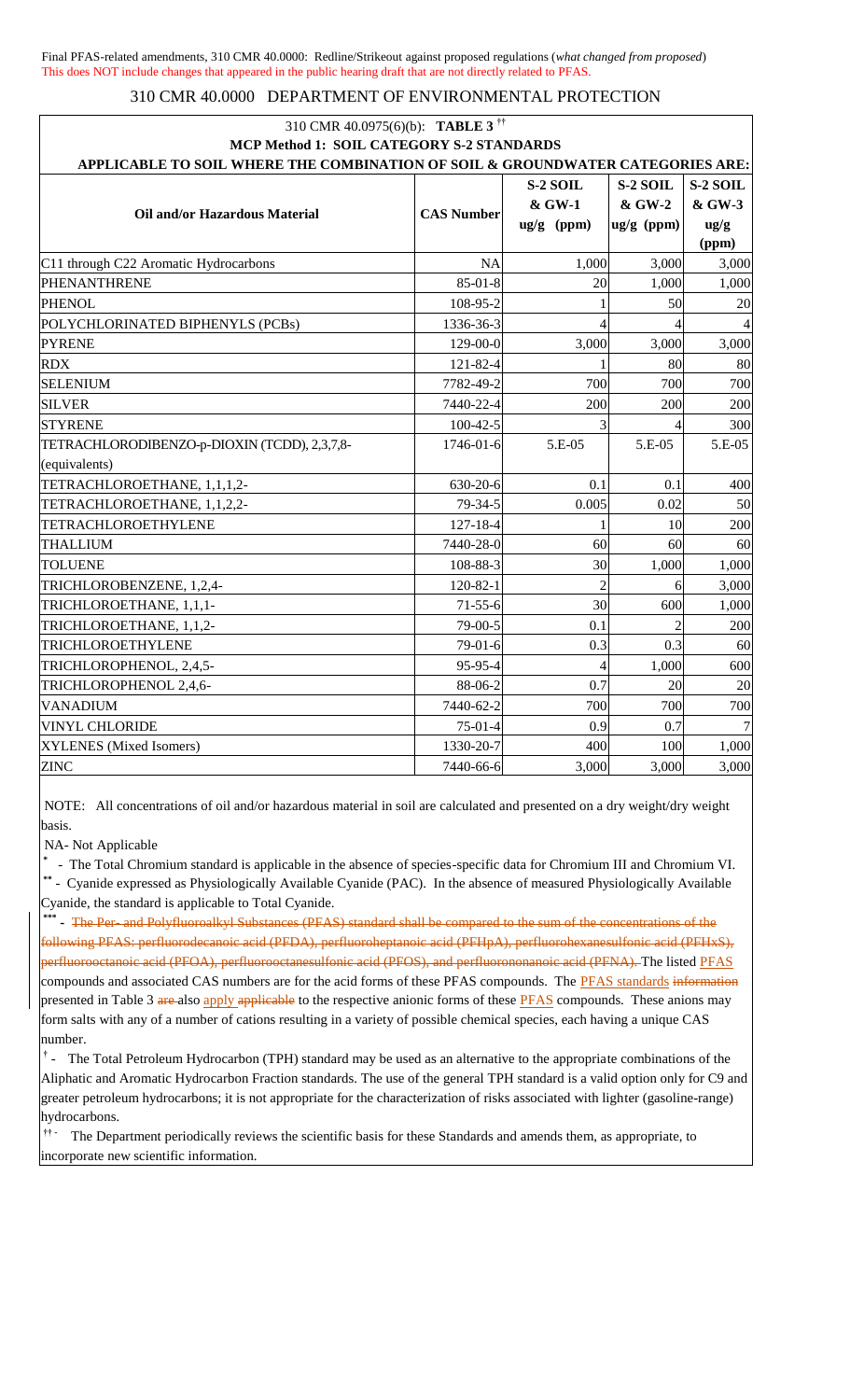$\overline{1}$ 

# 310 CMR 40.0000 DEPARTMENT OF ENVIRONMENTAL PROTECTION

| 310 CMR 40.0975(6)(c): TABLE 4 <sup><math>\dagger</math>†</sup>                |                |                                     |                 |                |
|--------------------------------------------------------------------------------|----------------|-------------------------------------|-----------------|----------------|
| MCP Method 1: SOIL CATEGORY S-3 STANDARDS                                      |                |                                     |                 |                |
| APPLICABLE TO SOIL WHERE THE COMBINATION OF SOIL & GROUNDWATER CATEGORIES ARE: |                |                                     |                 |                |
|                                                                                |                | S-3 SOIL                            | S-3 SOIL        | S-3 SOIL       |
|                                                                                | <b>CAS</b>     | & GW-1                              | & GW-2          | & GW-3         |
| Oil and/or Hazardous Material                                                  | <b>Number</b>  |                                     |                 |                |
|                                                                                |                | $\frac{ug}{g}$                      | $\frac{u g}{g}$ | $\frac{ug}{g}$ |
|                                                                                |                | (ppm)                               | (ppm)           | (ppm)          |
| <b>DICHLOROMETHANE</b>                                                         | 75-09-2        | 0.1                                 |                 | 700            |
| DICHLOROPHENOL, 2,4-                                                           | 120-83-2       | 0.7                                 | 60              | 40             |
| DICHLOROPROPANE, 1,2-                                                          | 78-87-5        | 0.1                                 | 0.1             | 1,000          |
| DICHLOROPROPENE, 1,3-                                                          | 542-75-6       | 0.01                                | 0.4             | 100            |
| <b>DIELDRIN</b>                                                                | $60 - 57 - 1$  | 3                                   |                 | 3              |
| <b>DIETHYL PHTHALATE</b>                                                       | 84-66-2        | 10                                  | 200             | 300            |
| <b>DIMETHYL PHTHALATE</b>                                                      | $131 - 11 - 3$ | 0.7                                 | 50              | 600            |
| DIMETHYLPHENOL, 2,4-                                                           | 105-67-9       | 0.7                                 | 100             | 1,000          |
| DINITROPHENOL, 2,4-                                                            | $51 - 28 - 5$  | 3                                   | 50              | 100            |
| DINITROTOLUENE, 2,4-                                                           | $121 - 14 - 2$ | 0.7                                 | 50              | 80             |
| DIOXANE, 1,4-                                                                  | 123-91-1       | 0.2                                 |                 | 500            |
| <b>ENDOSULFAN</b>                                                              | 115-29-7       | 0.5                                 | 500             |                |
| <b>ENDRIN</b>                                                                  | $72 - 20 - 8$  | 20                                  | 20              | 20             |
| <b>ETHYLBENZENE</b>                                                            | $100 - 41 - 4$ | 40                                  | 1,000           | 3,000          |
| <b>ETHYLENE DIBROMIDE</b>                                                      | 106-93-4       | 0.1                                 | 0.1             | 40             |
| <b>FLUORANTHENE</b>                                                            | $206 - 44 - 0$ | 5,000                               | 5,000           | 5,000          |
| <b>FLUORENE</b>                                                                | $86 - 73 - 7$  | 5,000                               | 5,000           | 5,000          |
| <b>HEPTACHLOR</b>                                                              | 76-44-8        | 10                                  | 10              | 10             |
| <b>HEPTACHLOR EPOXIDE</b>                                                      | 1024-57-3      |                                     |                 |                |
| <b>HEXACHLOROBENZENE</b>                                                       | 118-74-1       | 0.8                                 | 0.8             | 0.8            |
| <b>HEXACHLOROBUTADIENE</b>                                                     | $87 - 68 - 3$  | 100                                 | 100             | 100            |
| HEXACHLOROCYCLOHEXANE, GAMMA (gamma-HCH)                                       | 58-89-9        | 0.003                               |                 | 0.5            |
| HEXACHLOROETHANE                                                               | $67 - 72 - 1$  | 0.7                                 | 3               | 200            |
| <b>HMX</b>                                                                     | 2691-41-0      |                                     | 100             | 1,000          |
| INDENO(1,2,3-cd)PYRENE                                                         | 193-39-5       | 300                                 | 300             | 300            |
| <b>LEAD</b>                                                                    | 7439-92-1      | 600                                 | 600             | 600            |
| <b>MERCURY</b>                                                                 | 7439-97-6      | 30                                  | 30              | 30             |
| <b>METHOXYCHLOR</b>                                                            | $72 - 43 - 5$  | 400                                 | 400             | 400            |
| METHYL ETHYL KETONE                                                            | 78-93-3        |                                     | 50              | 400            |
| METHYL ISOBUTYL KETONE                                                         | $108 - 10 - 1$ | 0.4                                 | 50              | 400            |
| <b>METHYL MERCURY</b>                                                          | 22967-92-6     |                                     | 8               | 8              |
| METHYL TERT BUTYL ETHER                                                        | 1634-04-4      | 0.1                                 | 100             | 500            |
| METHYLNAPHTHALENE, 2-                                                          | $91 - 57 - 6$  |                                     | 80              | 500            |
| NAPHTHALENE                                                                    | $91 - 20 - 3$  |                                     | 20              | 3,000          |
| <b>NICKEL</b>                                                                  | 7440-02-0      | 1,000                               | 1,000           | 1,000          |
| PENTACHLOROPHENOL                                                              | 87-86-5        |                                     | 70              | 10             |
| PER- AND POLYFLUOROALKYL SUBSTANCES (PFAS) ***                                 |                | $-0.0002$                           |                 |                |
| PERFLUORODECANOIC ACID (PFDA)                                                  | 335-76-2       | 3E-04See<br><b>PFAS</b>             | 0.4             | 0.4            |
| PERFLUOROHEPTANOIC ACID (PFHpA)                                                | 375-85-9       | 5E-04 <del>See</del><br><b>PFAS</b> | 0.4             | 0.4            |
| PERFLUOROHEXANESULFONIC ACID (PFHxS)                                           | 355-46-4       | 3E-04See<br><b>PFAS</b>             | 0.4             | 0.4            |
| PERFLUORONONANOIC ACID (PFNA)                                                  | $375 - 95 - 1$ | 3.2E-04See<br><b>PFAS</b>           | 0.4             | 0.4            |
| PERFLUOROOCTANESULFONIC ACID (PFOS)                                            | 1763-23-1      | 2E-03See<br><b>PFAS</b>             | 0.4             | 0.4            |
| PERFLUOROOCTANOIC ACID (PFOA)                                                  | $335 - 67 - 1$ | 7.2E-04See<br><b>PFAS</b>           | 0.4             | 0.4            |
| <b>PERCHLORATE</b>                                                             |                | 0.1                                 |                 | 5              |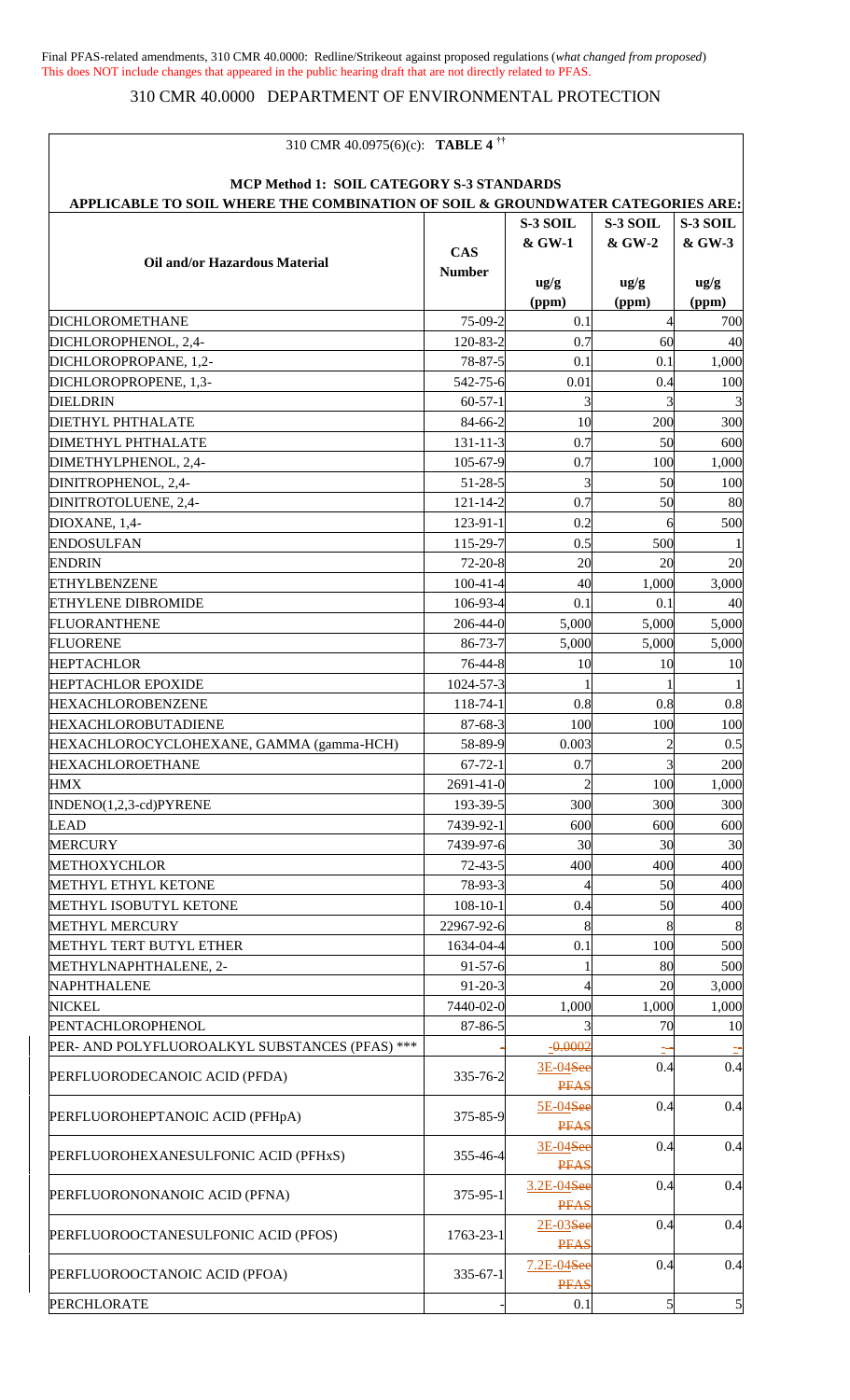## 310 CMR 40.0000 DEPARTMENT OF ENVIRONMENTAL PROTECTION

## 310 CMR 40.0975(6)(c): **TABLE 4 ††**

| MCP Method 1: SOIL CATEGORY S-3 STANDARDS<br>APPLICABLE TO SOIL WHERE THE COMBINATION OF SOIL & GROUNDWATER CATEGORIES ARE: |                             |                         |                          |                          |
|-----------------------------------------------------------------------------------------------------------------------------|-----------------------------|-------------------------|--------------------------|--------------------------|
|                                                                                                                             |                             | S-3 SOIL                | S-3 SOIL                 | S-3 SOIL                 |
|                                                                                                                             |                             | & GW-1                  | & GW-2                   | & GW-3                   |
| <b>Oil and/or Hazardous Material</b>                                                                                        | <b>CAS</b><br><b>Number</b> | $\frac{ug}{g}$<br>(ppm) | $\frac{u g}{g}$<br>(ppm) | $\frac{u g}{g}$<br>(ppm) |
| PETROLEUM HYDROCARBONS                                                                                                      |                             |                         |                          |                          |
| TOTAL PETROLEUM HYDROCARBON †                                                                                               | <b>NA</b>                   | 1,000                   | 5,000                    | 5,000                    |
| ALIPHATIC HYDROCARBONS                                                                                                      |                             |                         |                          |                          |
| C5 through C8 Aliphatic Hydrocarbons                                                                                        | <b>NA</b>                   | 500                     | 500                      | 500                      |
| C9 through C12 Aliphatic Hydrocarbons                                                                                       | <b>NA</b>                   | 5,000                   | 5,000                    | 5,000                    |
| C9 through C18 Aliphatic Hydrocarbons                                                                                       | <b>NA</b>                   | 5,000                   | 5,000                    | 5,000                    |
| C19 through C36 Aliphatic Hydrocarbons                                                                                      | <b>NA</b>                   | 5,000                   | 5,000                    | 5,000                    |
| <b>AROMATIC HYDROCARBONS</b>                                                                                                |                             |                         |                          |                          |
| C9 through C10 Aromatic Hydrocarbons                                                                                        | <b>NA</b>                   | 300                     | 500                      | 500                      |
| C11 through C22 Aromatic Hydrocarbons                                                                                       | <b>NA</b>                   | 1,000                   | 5,000                    | 5,000                    |
| PHENANTHRENE                                                                                                                | $85 - 01 - 8$               | 20                      | 3,000                    | 3,000                    |
| <b>PHENOL</b>                                                                                                               | 108-95-2                    |                         | 50                       | 20                       |
| POLYCHLORINATED BIPHENYLS (PCBs)                                                                                            | 1336-36-3                   |                         |                          |                          |
| <b>PYRENE</b>                                                                                                               | 129-00-0                    | 5,000                   | 5,000                    | 5,000                    |
| <b>RDX</b>                                                                                                                  | 121-82-4                    |                         | 100                      | 400                      |
| <b>SELENIUM</b>                                                                                                             | 7782-49-2                   | 700                     | 700                      | 700                      |
| <b>SILVER</b>                                                                                                               | 7440-22-4                   | 200                     | 200                      | 200                      |
| <b>STYRENE</b>                                                                                                              | $100 - 42 - 5$              |                         |                          | 2,000                    |
| TETRACHLORODIBENZO-p-DIOXIN (TCDD), 2,3,7,8- (equivalents)                                                                  | 1746-01-6                   | 5.E-05                  | 5.E-05                   | 5.E-05                   |
| TETRACHLOROETHANE, 1,1,1,2-                                                                                                 | 630-20-6                    | 0.1                     | 0.1                      | 500                      |
| TETRACHLOROETHANE, 1,1,2,2-                                                                                                 | 79-34-5                     | 0.005                   | 0.02                     | 400                      |
| TETRACHLOROETHYLENE                                                                                                         | 127-18-4                    |                         | 10                       | 1,000                    |
| <b>THALLIUM</b>                                                                                                             | 7440-28-0                   | 80                      | 80                       | 80                       |
| <b>TOLUENE</b>                                                                                                              | 108-88-3                    | 30                      | 2,000                    | 3,000                    |
| TRICHLOROBENZENE, 1,2,4-                                                                                                    | 120-82-1                    | $\overline{c}$          | 6                        | 5,000                    |
| TRICHLOROETHANE, 1,1,1-                                                                                                     | $71 - 55 - 6$               | 30                      | 600                      | 3,000                    |
| TRICHLOROETHANE, 1,1,2-                                                                                                     | 79-00-5                     | 0.1                     |                          | 500                      |
| TRICHLOROETHYLENE                                                                                                           | $79-01-6$                   | 0.3                     | 0.3                      | 60                       |
| TRICHLOROPHENOL, 2,4,5-                                                                                                     | 95-95-4                     |                         | 1,000                    | 600                      |
| TRICHLOROPHENOL 2,4,6-                                                                                                      | 88-06-2                     | 0.7                     | 20                       | 20                       |
| <b>VANADIUM</b>                                                                                                             | 7440-62-2                   | 700                     | 700                      | 700                      |
| <b>VINYL CHLORIDE</b>                                                                                                       | $75-01-4$                   | 0.9                     | 0.7                      | 60                       |
| XYLENES (Mixed Isomers)                                                                                                     | 1330-20-7                   | 400                     | 100                      | 3,000                    |
| <b>ZINC</b>                                                                                                                 | 7440-66-6                   | 5,000                   | 5,000                    | 5,000                    |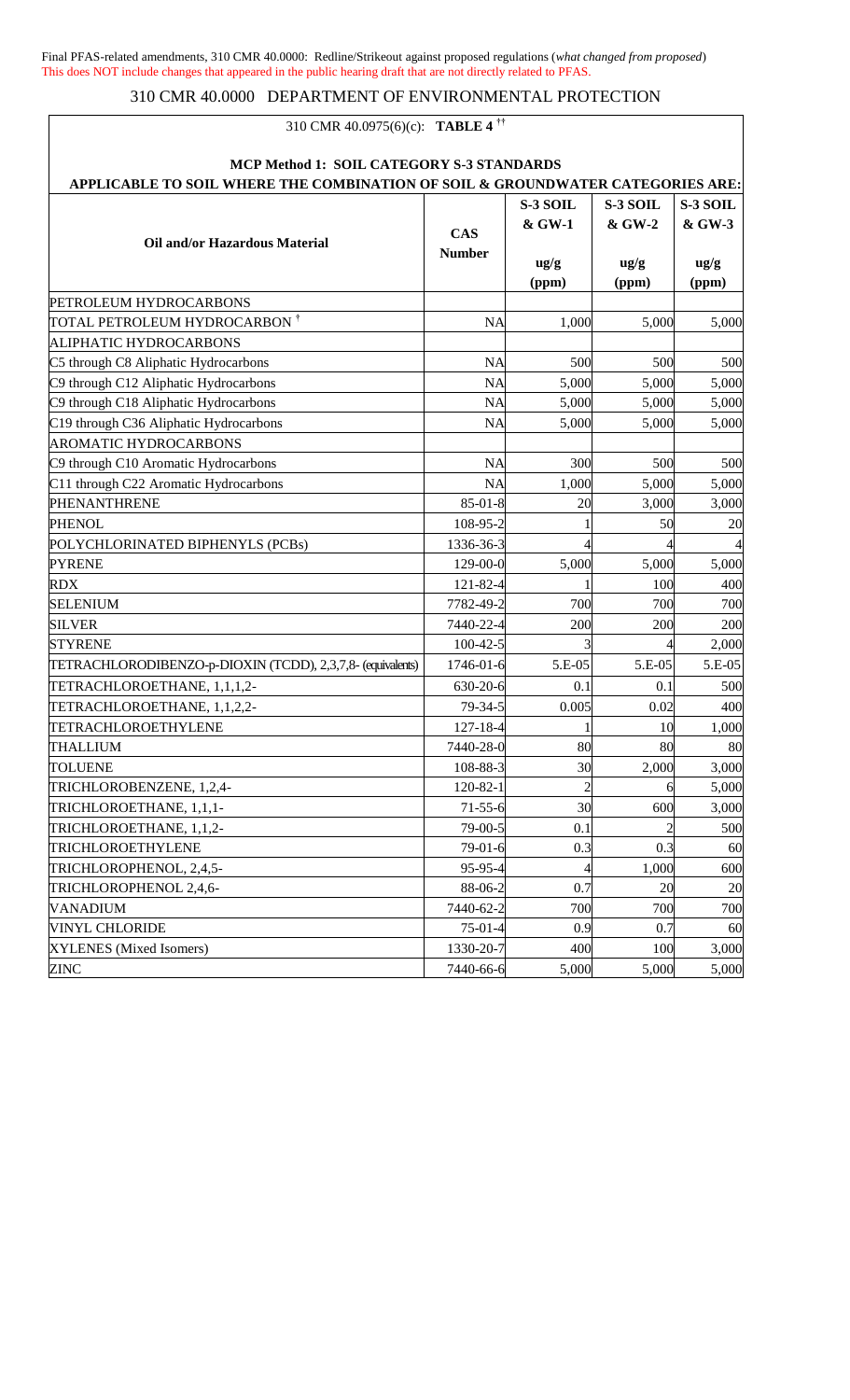### 310 CMR 40.0975(6)(c): **TABLE 4 ††**

| MCP Method 1: SOIL CATEGORY S-3 STANDARDS<br>APPLICABLE TO SOIL WHERE THE COMBINATION OF SOIL & GROUNDWATER CATEGORIES ARE: |                             |                                               |                                                |                                                  |
|-----------------------------------------------------------------------------------------------------------------------------|-----------------------------|-----------------------------------------------|------------------------------------------------|--------------------------------------------------|
| Oil and/or Hazardous Material                                                                                               | <b>CAS</b><br><b>Number</b> | S-3 SOIL<br>& GW-1<br>$\frac{ug}{g}$<br>(ppm) | S-3 SOIL<br>& GW-2<br>$\frac{u g}{g}$<br>(ppm) | S-3 SOIL<br>$&$ GW-3<br>$\frac{u g}{g}$<br>(ppm) |

NOTE: All concentrations of oil and/or hazardous material in soil are calculated and presented on a dry weight/dry weight basis.

NA- Not Applicable

**\*** - The Total Chromium standard is applicable in the absence of species-specific data for Chromium III and Chromium VI.

**\*\*** - Cyanide expressed as Physiologically Available Cyanide (PAC). In the absence of measured Physiologically Available Cyanide, the standard is applicable to Total Cyanide.

**\*\*\*** \*\*\*- The Per- and Polyfluoroalkyl Substances (PFAS) standard shall be compared to the sum of the concentrations of the following PFAS: perfluorodecanoic acid (PFDA), perfluoroheptanoic acid (PFHpA), perfluorohexanesulfonic acid (PFHxS), perfluorooctanoic acid (PFOA), perfluorooctanesulfonic acid (PFOS), and perfluorononanoic acid (PFNA). The listed **PFAS** compounds and associated CAS numbers are for the acid forms of these PFAS compounds. The information PFAS standards presented in Table 4 are also apply applicable to the respective anionic forms of these PFAS compounds. These anions may form salts with any of a number of cations resulting in a variety of possible chemical species, each having a unique CAS number.

**†** The Total Petroleum Hydrocarbon (TPH) standard may be used as an alternative to the appropriate combinations of the Aliphatic and Aromatic Hydrocarbon Fraction standards. The use of the general TPH standard is a valid option only for C9 and greater petroleum hydrocarbons; it is not appropriate for the characterization of risks associated with lighter (gasolinerange) hydrocarbons.

<sup>††</sup> - The Department periodically reviews the scientific basis for these Standards and amends them, as appropriate, to incorporate new scientific information.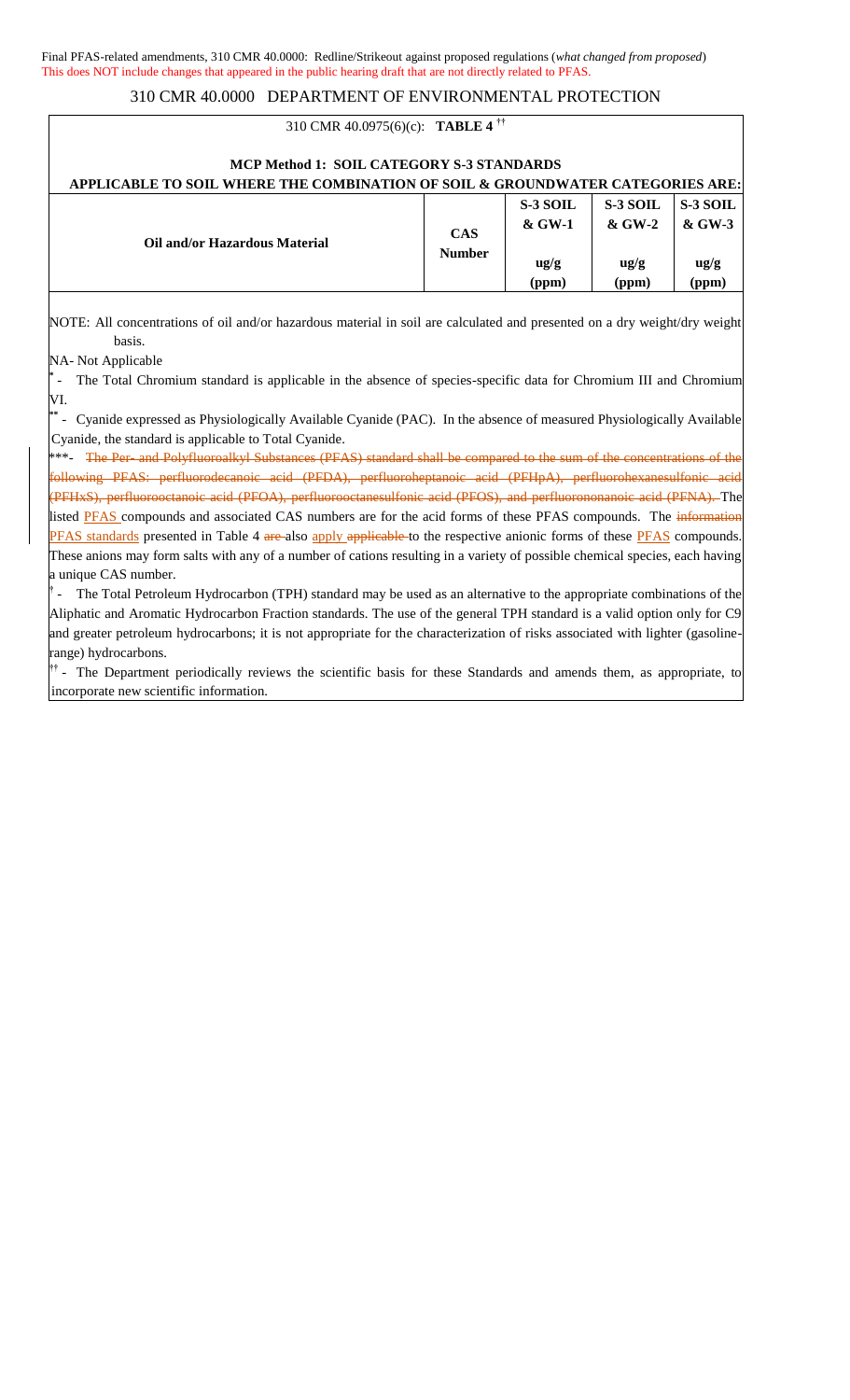| 310 CMR 40.0985(6): TABLE 5 <sup>††</sup>                                         |                |                 |                 |                                        |
|-----------------------------------------------------------------------------------|----------------|-----------------|-----------------|----------------------------------------|
| MCP Method 2: DIRECT CONTACT EXPOSURE-BASED SOIL CONCENTRATIONS APPLICABLE TO THE |                |                 |                 |                                        |
| <b>SPECIFIED</b>                                                                  |                |                 |                 |                                        |
| <b>SOIL CATEGORY.</b>                                                             |                |                 |                 |                                        |
|                                                                                   |                | <b>Soil</b>     | <b>Soil</b>     | Soil                                   |
| Oil and/or Hazardous Material                                                     |                |                 |                 | Category S-1 Category S-2 Category S-3 |
|                                                                                   | <b>CAS</b>     | $\frac{u g}{g}$ | $\frac{u g}{g}$ | $\frac{ug}{g}$                         |
|                                                                                   | <b>Number</b>  | (ppm)           | (ppm)           | (ppm)                                  |
| <b>ENDOSULFAN</b>                                                                 | 115-29-7       | 300             | 500             | 500                                    |
| <b>ENDRIN</b>                                                                     | $72 - 20 - 8$  | 10              | 20              | 20                                     |
| <b>ETHYLBENZENE</b>                                                               | $100 - 41 - 4$ | 500             | 1,000           | 3,000                                  |
| <b>ETHYLENE DIBROMIDE</b>                                                         | 106-93-4       |                 |                 | 40                                     |
| <b>FLUORANTHENE</b>                                                               | $206 - 44 - 0$ | 1,000           | 3,000           | 5,000                                  |
| <b>FLUORENE</b>                                                                   | 86-73-7        | 1,000           | 3,000           | 5,000                                  |
| <b>HEPTACHLOR</b>                                                                 | 76-44-8        | 0.3             |                 | 10                                     |
| <b>HEPTACHLOR EPOXIDE</b>                                                         | 1024-57-3      | 0.1             | 0.9             |                                        |
| <b>HEXACHLOROBENZENE</b>                                                          | 118-74-1       | 0.7             | 0.8             | 0.8                                    |
| <b>HEXACHLOROBUTADIENE</b>                                                        | 87-68-3        | 30              | 100             | 100                                    |
| HEXACHLOROCYCLOHEXANE, GAMMA (gamma-HCH)                                          | 58-89-9        |                 |                 | 60                                     |
| <b>HEXACHLOROETHANE</b>                                                           | $67 - 72 - 1$  | 50              | 200             | 200                                    |
| <b>HMX</b>                                                                        | 2691-41-0      | 1,000           | 3,000           | 5,000                                  |
| INDENO(1,2,3-cd)PYRENE                                                            | 193-39-5       |                 | 40              | 300                                    |
| <b>LEAD</b>                                                                       | 7439-92-1      | 200             | 600             | 600                                    |
| <b>MERCURY</b>                                                                    | 7439-97-6      | 20              | 30              | 30                                     |
| <b>METHOXYCHLOR</b>                                                               | $72 - 43 - 5$  | 200             | 400             | 400                                    |
| METHYL ETHYL KETONE                                                               | 78-93-3        | 500             | 1,000           | 3,000                                  |
| METHYL ISOBUTYL KETONE                                                            | $108 - 10 - 1$ | 500             | 1,000           | 3,000                                  |
| <b>METHYL MERCURY</b>                                                             | 22967-92-6     |                 | 8               | 8                                      |
| METHYL TERT BUTYL ETHER                                                           | 1634-04-4      | 100             | 500             | 500                                    |
| METHYLNAPHTHALENE, 2-                                                             | $91 - 57 - 6$  | 300             | 500             | 500                                    |
| NAPHTHALENE                                                                       | $91 - 20 - 3$  | 500             | 1,000           | 3,000                                  |
| <b>NICKEL</b>                                                                     | 7440-02-0      | 600             | 1,000           | 1,000                                  |
| PENTACHLOROPHENOL                                                                 | 87-86-5        |                 | 20              | 70                                     |
| PER- AND POLYFLUOROALKYL SUBSTANCES (PFAS)***                                     |                |                 |                 |                                        |
| PERFLUORODECANOIC ACID (PFDA)                                                     | 335-76-2       | 0.3             | 0.4             | 0.4                                    |
| PERFLUOROHEPTANOIC ACID (PFHpA)                                                   | 375-85-9       | 0.3             | 0.4             | 0.4                                    |
| PERFLUOROHEXANESULFONIC ACID (PFHxS)                                              | 355-46-4       | 0.3             | 0.4             | 0.4                                    |
| PERFLUORONONANOIC ACID (PFNA)                                                     | 375-95-1       | 0.3             | 0.4             | 0.4                                    |
| PERFLUOROOCTANESULFONIC ACID (PFOS)                                               | 1763-23-1      | 0.3             | 0.4             | 0.4                                    |
| PERFLUOROOCTANOIC ACID (PFOA)                                                     | $335 - 67 - 1$ | 0.3             | 0.4             | 0.4                                    |
| <b>PERCHLORATE</b>                                                                | <b>NA</b>      |                 |                 |                                        |
| PETROLEUM HYDROCARBONS                                                            |                |                 |                 |                                        |
| TOTAL PETROLEUM HYDROCARBON †                                                     |                |                 |                 |                                        |
|                                                                                   | <b>NA</b>      | 1,000           | 3,000           | 5,000                                  |
| ALIPHATIC HYDROCARBONS                                                            |                |                 |                 |                                        |
| C5 through C8 Aliphatic Hydrocarbons                                              | <b>NA</b>      | 100             | 500             | 500                                    |
| C9 through C12 Aliphatic Hydrocarbons                                             | <b>NA</b>      | 1,000           | 3,000           | 5,000                                  |
| C9 through C18 Aliphatic Hydrocarbons                                             | <b>NA</b>      | 1,000           | 3,000           | 5,000                                  |
| C19 through C36 Aliphatic Hydrocarbons                                            | <b>NA</b>      | 3,000           | 5,000           | 5,000                                  |
| <b>AROMATIC HYDROCARBONS</b>                                                      |                |                 |                 |                                        |
| C9 through C10 Aromatic Hydrocarbons                                              | <b>NA</b>      | 100             | 500             | 500                                    |
| C11 through C22 Aromatic Hydrocarbons                                             | <b>NA</b>      | 1,000           | 3,000           | 5,000                                  |
| PHENANTHRENE                                                                      | $85 - 01 - 8$  | 500             | 1,000           | 3,000                                  |
| <b>PHENOL</b>                                                                     | 108-95-2       | 500             | 1,000           | 3,000                                  |
| POLYCHLORINATED BIPHENYLS (PCBs)                                                  | 1336-36-3      |                 |                 |                                        |
| <b>PYRENE</b>                                                                     | 129-00-0       | 1,000           | 3,000           | 5,000                                  |
| <b>RDX</b>                                                                        | 121-82-4       | 20              | 80              | 400                                    |
| <b>SELENIUM</b>                                                                   | 7782-49-2      | 400             | 700             | 700                                    |
| <b>SILVER</b>                                                                     | 7440-22-4      | 100             | 200             | 200                                    |
| <b>STYRENE</b>                                                                    | $100 - 42 - 5$ | 70              | 300             | 3,000                                  |
| TETRACHLORODIBENZO-p-DIOXIN (TCDD), 2,3,7,8- (equivalents)                        | 1746-01-6      | $2.E-05$        | 5.E-05          | 5.E-05                                 |
| TETRACHLOROETHANE, 1,1,1,2-                                                       | 630-20-6       | 80              | 400             | 500                                    |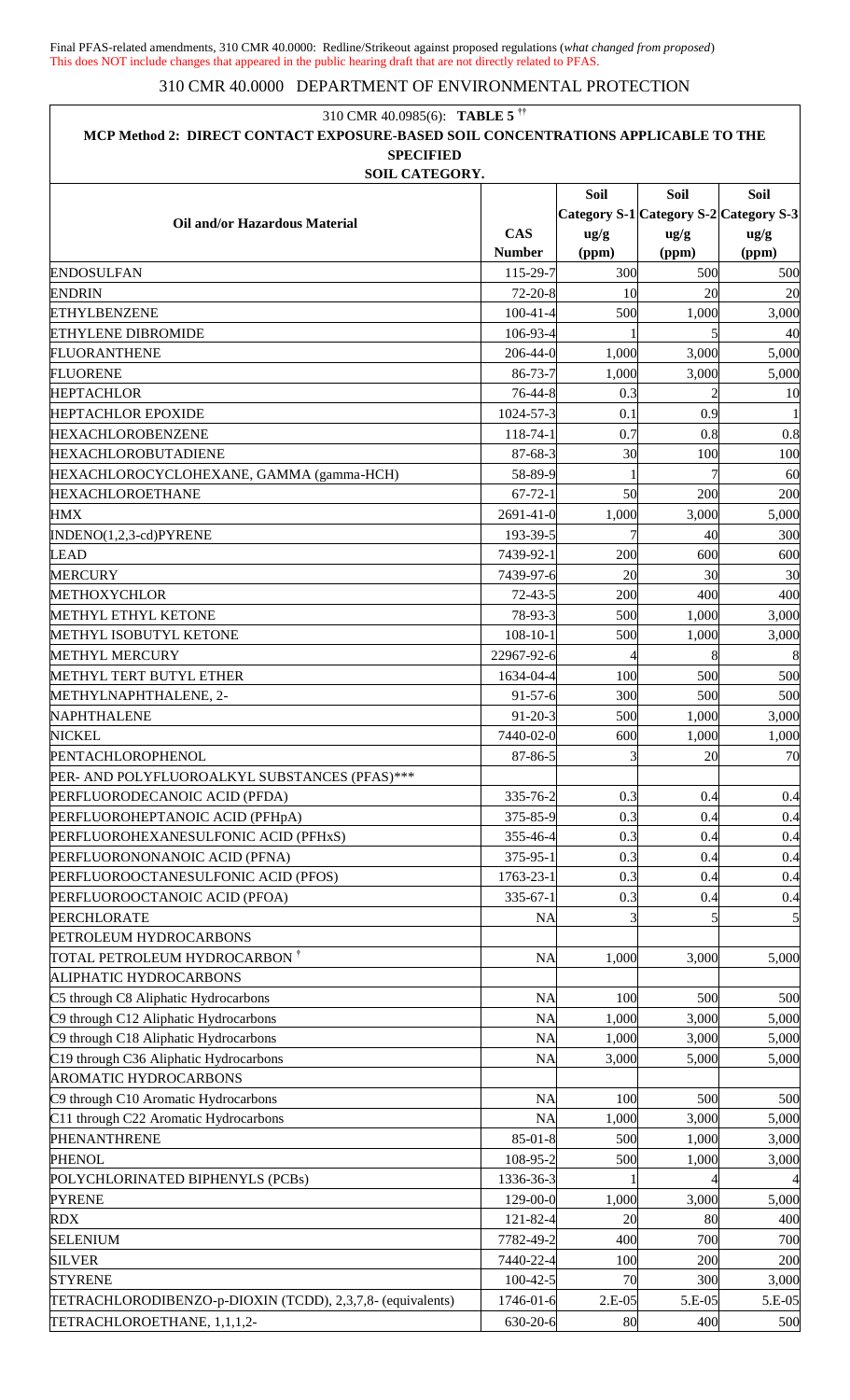| TETRACHLOROETHANE.<br>. | $7Q_{-}$ |  | 50 | 400 |
|-------------------------|----------|--|----|-----|
|-------------------------|----------|--|----|-----|

310 CMR 40.0985(6): **TABLE 5 ††**

| MCP Method 2: DIRECT CONTACT EXPOSURE-BASED SOIL CONCENTRATIONS APPLICABLE TO THE<br><b>SPECIFIED</b><br><b>SOIL CATEGORY.</b><br><b>Soil</b><br><b>Soil</b><br><b>Soil</b><br>Category S-1 Category S-2 |                   |                         |                         |                                                |  |  |  |
|----------------------------------------------------------------------------------------------------------------------------------------------------------------------------------------------------------|-------------------|-------------------------|-------------------------|------------------------------------------------|--|--|--|
| Oil and/or Hazardous Material                                                                                                                                                                            | <b>CAS Number</b> | $\frac{ug}{g}$<br>(ppm) | $\frac{ug}{g}$<br>(ppm) | <b>Category S-3</b><br>$\frac{ug}{g}$<br>(ppm) |  |  |  |
| TETRACHLOROETHYLENE                                                                                                                                                                                      | 127-18-4          | 30                      | 200                     | 1000                                           |  |  |  |
| <b>THALLIUM</b>                                                                                                                                                                                          | 7440-28-0         |                         | 60                      | 80                                             |  |  |  |
| <b>TOLUENE</b>                                                                                                                                                                                           | 108-88-3          | 500                     | 1,000                   | 3,000                                          |  |  |  |
| TRICHLOROBENZENE, 1,2,4-                                                                                                                                                                                 | $120 - 82 - 1$    | 700                     | 3,000                   | 5,000                                          |  |  |  |
| TRICHLOROETHANE, 1,1,1-                                                                                                                                                                                  | $71 - 55 - 6$     | 500                     | 1,000                   | 3,000                                          |  |  |  |
| TRICHLOROETHANE, 1,1,2-                                                                                                                                                                                  | $79-00-5$         | 40                      | 200                     | 500                                            |  |  |  |
| TRICHLOROETHYLENE                                                                                                                                                                                        | $79-01-6$         | 30                      | 60                      | 60                                             |  |  |  |
| TRICHLOROPHENOL, 2,4,5-                                                                                                                                                                                  | 95-95-4           | 1,000                   | 3,000                   | 5,000                                          |  |  |  |
| TRICHLOROPHENOL 2,4,6-                                                                                                                                                                                   | 88-06-2           | 20                      | 400                     | 400                                            |  |  |  |
| <b>VANADIUM</b>                                                                                                                                                                                          | 7440-62-2         | 400                     | 700                     | 700                                            |  |  |  |
| <b>VINYL CHLORIDE</b>                                                                                                                                                                                    | $75-01-4$         |                         |                         | 60                                             |  |  |  |
| XYLENES (Mixed Isomers)                                                                                                                                                                                  | 1330-20-7         | 500                     | 1,000                   | 3,000                                          |  |  |  |
| ZINC                                                                                                                                                                                                     | 7440-66-6         | 1,000                   | 3,000                   | 5,000                                          |  |  |  |

NOTE: All concentrations of oil and/or hazardous material in soil are calculated and presented on a dry weight/dry weight basis. NA - Not Applicable

**\*** The Total Chromium standard is applicable in the absence of species-specific data for Chromium III and Chromium VI.

- Cyanide expressed as Physiologically Available Cyanide (PAC). In the absence of measured Physiologically Available Cyanide, the standard is applicable to Total Cyanide.

**\*\*\***  The listed PFAS compounds and associated CAS numbers are for the acid forms of these PFAS compounds. The PFAS standards information presented in Table 5 are also apply applicable to the respective anionic forms of these PFAS compounds. These anions may form salts with any of a number of cations resulting in a variety of possible chemical species, each having a unique CAS number.

**†** The Total Petroleum Hydrocarbon (TPH) standard may be used as an alternative to the appropriate combinations of the Aliphatic and Aromatic Hydrocarbon Fraction standards. The use of the general TPH standard is a valid option only for C9 and greater petroleum hydrocarbons; it is not appropriate for the characterization of risks associated with lighter (gasolinerange) hydrocarbons.

**††** The Department periodically reviews the scientific basis for these Standards and amends them, as appropriate, to incorporate new scientific information.

## 40.0986: Determination of Method 2 GW-2 Standards.

**\*\***

(1) MCP Method 1 GW-2 Standards consider the potential for oil and/or hazardous material to volatilize from the groundwater and migrate to indoor air. These standards may be modified under Method 2, or a determination may be made that one or more GW-2 standards are not applicable, based upon site-specific conditions. Modifications of a standard will result in a proposed MCP Method 2 GW-2 Standard. Proposed Method 2 standards or the determination that one or more GW-2 standards are not applicable shall be scientifically justified and sufficiently documented to demonstrate that the Response Action Performance Standard, described in 310 CMR 40.0191 has been met.

(2) An MCP Method 2 GW-2 Standard shall be protective of migration of oil and/or hazardous material into indoor air. The presence of oil and/or hazardous material in the groundwater at the proposed MCP Method 2 GW-2 Standard below or near a building shall not result in indoor air concentrations which pose a significant risk of harm to health, public welfare or the environment. The MCP Method 2 GW-2 Standard may be greater or less than the corresponding MCP Method 1 GW-2 Standard, or it may be determined that the Method 1 Standard is not applicable, based upon site-specific conditions. The development of such standards shall be documented by:

(a) site-specific information on source, hydrogeological, and building conditions which demonstrates that the oil and/or hazardous material in the groundwater will not infiltrate to indoor air and result in significant risk of harm to health, public welfare or the environment; and/or

(b) soil gas characterization data, indoor air characterization data, and other information and data resulting from field investigation conducted at and proximate to the disposal site.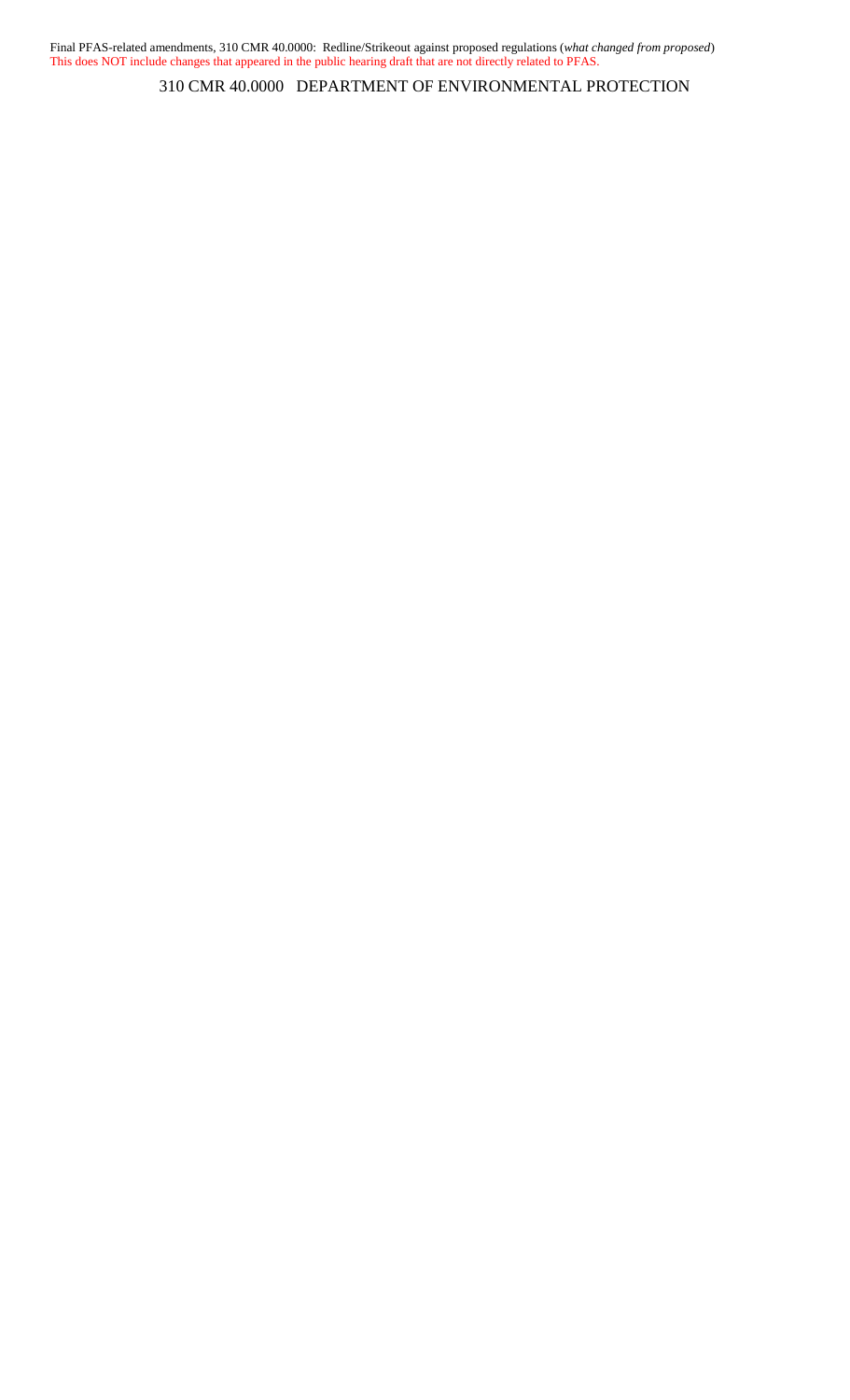### 310 CMR 40.0000 DEPARTMENT OF ENVIRONMENTAL PROTECTION

#### 40.0992: General Approach to Method 3

Method 3 relies upon detailed information about the site, the oil and/or hazardous material, and potential exposures to Human and Environmental Receptors under all current and reasonably foreseeable Site Activities and Uses to characterize the risk of harm. The scope and level of effort of the Method 3 Risk Characterization shall reflect the site-specific nature of this Method, and the information used to characterize the risk shall be sufficiently documented to demonstrate that the Response Action Performance Standard, described in 310 CMR 40.0191, has been met.

(1) The Method 3 Risk Characterization shall be performed in a manner consistent with scientifically acceptable risk assessment practices, and consider guidance published by the Department and EPA.

(2) In performing a Method 3 Risk Characterization, the objective shall be to provide a conservative estimate of the impact that the oil and/or hazardous material may have on the Human and Environmental Receptors at the disposal site and in the surrounding environment.

(3) This Risk Characterization process makes use of existing standards, Upper Concentration Limits in Groundwater and Soil, quantitative estimates of cancer and noncancer health risks, and both quantitative and qualitative evaluations of risk to public welfare and the environment to determine the need for a remedial action or to demonstrate that a condition of No Significant Risk exists or has been achieved.

(a) The Method 3 characterization of the risk of harm to human health is described in 310 CMR 40.0993.

(b) The Method 3 characterization of the risk of harm to public welfare is described in 310 CMR 40.0994.

(c) The Method 3 characterization of the risk of harm to the environment is described in 310 CMR 40.0995.

(d) The list of Upper Concentration Limits in Groundwater and Soil is in 310 CMR 40.0996(6).

(4) The risk of harm to safety shall also be characterized, as described in 310 CMR 40.0960.

#### 40.0993: Method 3 Human Health Risk Characterization

Under Method 3, the risk of harm to human health shall be characterized for all current and reasonably foreseeable Site Activities and Uses identified in 310 CMR 40.0923, as follows:

(1) The site, receptor and exposure information described in 310 CMR 40.0901 through 40.0920 shall be identified and documented.

(2) The groundwater and soil categories applicable to the disposal site shall be identified and documented, as described in 310 CMR 40.0930. The groundwater and soil categories shall be considered as general indicators of exposure potential in a Method 3 evaluation.

(3) All applicable or suitably analogous health standards shall be identified in the documentation of the Method 3 Risk Characterization. The MCP Method 1 Groundwater and Soil Standards listed in 310 CMR 40.0970 are not considered applicable or suitably analogous, as those standards represent an alternative approach to Method 3. The list of potentially applicable or suitably analogous standards includes, but is not limited to:

(a) Massachusetts Drinking Water Quality Standards promulgated in 310 CMR 22.00: *Drinking Water*, *including the requirements described at 310 CMR 44.03(8)*, which are considered applicable to all category GW-1 groundwater;

(b) Massachusetts Air Quality Standards promulgated in 310 CMR 6.00: *Ambient Air Quality Standards for the Commonwealth of Massachusetts*; and

(c) Massachusetts Surface Water Quality Standards promulgated in 314 CMR 4.00: *Massachusetts Surface Water Quality Standards*.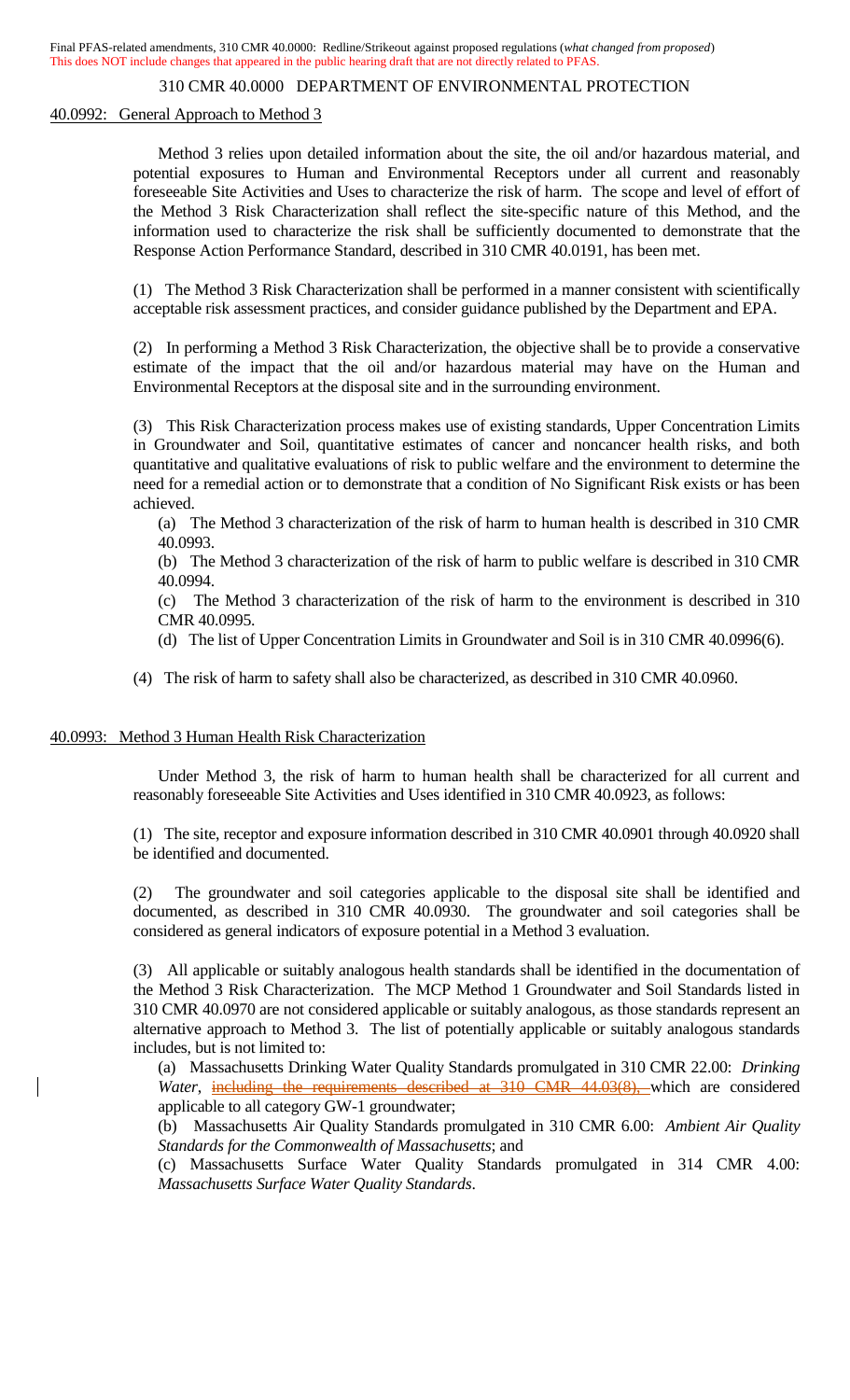40.0993: continued

(4) The frequency, duration and intensity of exposure to each oil and/or hazardous material at the disposal site for each receptor at each Exposure Point shall be determined and documented, considering the current and reasonably foreseeable Site Activities and Uses identified for the disposal site. The magnitude of each receptor's total exposure to the oil and/or hazardous material at the disposal site is calculated in a manner which provides a conservative estimate of the potential exposures. Assessments conducted using a probabilistic analysis shall identify the  $95<sup>th</sup>$  percentile estimate of each receptor's potential exposure.

(5) For each identified Human Receptor, cumulative cancer risks and cumulative non-cancer risks shall be calculated.

(a) Chemical-specific toxicity information used to estimate the cancer and non-cancer risks shall be identified and documented, and the selection of this information shall take into account standards and guidance published by the Department. Primary consideration shall be given to information developed by the Massachusetts Department of Environmental Protection for the purpose of conducting such risk assessments. Examples of such toxicity information include:

1. (a) Reference Doses and Reference Concentrations; and

2. (b) Carcinogenic Slope Factors and Unit Risks values.

(6) When identifying toxicity values for use in a Method 3 Risk Characterization, the following toxicity values-developed by MassDEP shall be used:

(a) For perchlorate, a chronic and subchronic reference dose of 7E-5 mg/(kg-day) $\frac{1}{2}$ .

(b) For methyl tert-butyl ether, a chronic RfD of 1E-1 mg/(kg-day) $:=$ 

(c) For methyl tert-butyl ether, a subchronic RfD of 1E0 mg/(kg-day) $\frac{1}{x}$ .

(d) For tetrachloroethylene, an oral cancer slope factor of  $2E-2$  per mg/(kg-day);

(e) For tetrachloroethylene, an inhalation unit risk of 3E-6 per ug/cubic meter;. and

(f) For the sum of the following per- and polyfluoroalkyl substances (PFAS), a chronic and subchronic reference dose of 5E-6 mg/kg/day:

- 1. Perfluorodecanoic acid (PFDA);
- 2. Perfluoroheptanoic acid (PFHpA);

3. Perfluorohexanesulfonic acid (PFHxS);

- 4. Perfluorononanoic acid (PFNA);
- 5. Perfluorooctanesulfonic acid (PFOS); and
- 6. Perfluorooctanoic acid (PFOA).

(7) If an applicable toxicity value is not listed at 310 CMR 40.0993(6), technical justification for the value selected must be provided. Preferential consideration shall be given to sources of toxicity values in accordance with the following hierarchy:

(a) Toxicity values adopted or otherwise published by MassDEP;

(b) Toxicity values listed in EPA's Integrated Risk Information System (IRIS) database; and

(c) Other EPA and non-EPA sources, including but not limited to EPA Provisional Peer Reviewed Toxicity Values (PPRTVs); Minimum Risk Levels (MRLs) published by U.S. Agency for Toxic Substances and Disease Registry (ATSDR); and values published by California Environmental Protection Agency. In selecting a source for a toxicity value pursuant to 310 CMR 40.0993(7)(c), there should be a preference for toxicity assessments that are informed by current scientific information and account for the most sensitive endpoints.

(8) For receptors who may be exposed to mixtures of oil and/or hazardous material, or through multiple Exposure Pathways at the disposal site, the cumulative risk shall reflect those multiple exposures. Risk estimates are presumed to be additive unless an alternative mechanism is demonstrated to be appropriate.

(9) Risk calculations performed using a probabilistic analysis shall identify the cumulative cancer and non-cancer risks associated with the  $95<sup>th</sup>$  percentile estimate of exposure.

(10) The Cumulative Receptor Cancer Risks shall be compared to a Cumulative Cancer Risk Limit which is an Excess Lifetime Cancer Risk equal to one-in-one hundred thousand. Cumulative Receptor Non-cancer Risks shall be compared to a Cumulative Non-cancer Risk Limit which is a Hazard Index equal to one. Estimated Exposure Point Concentrations shall be compared to any applicable or suitably analogous standards.

(11) A condition of no significant risk of harm to human health exists or has been achieved if:

(a) no Exposure Point Concentration of oil and/or hazardous material is greater than an applicable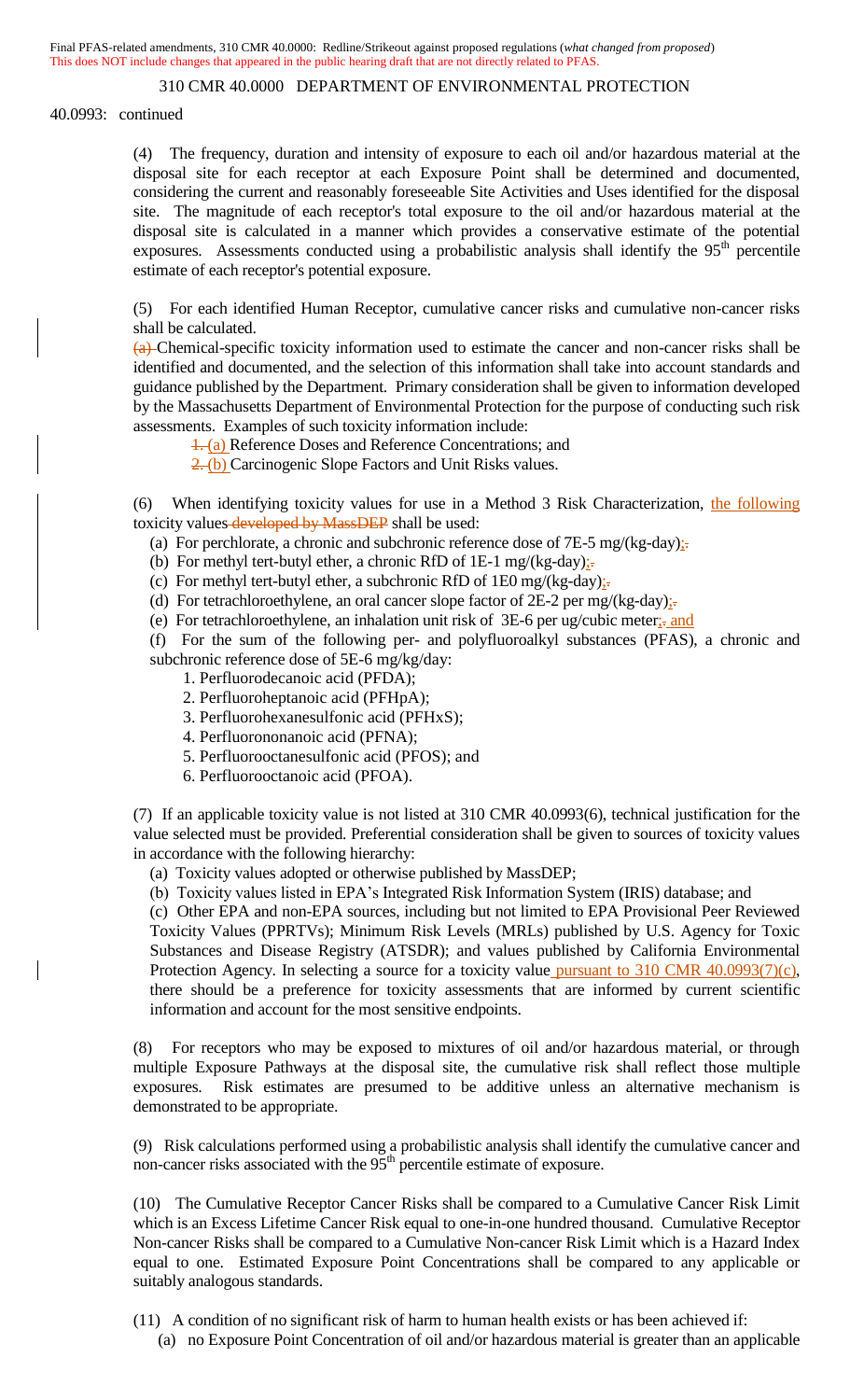or suitably analogous public health standard;

(b) no Cumulative Receptor Cancer Risk calculated is greater than the Cumulative Cancer Risk Limit; and

(c) no Cumulative Receptor Non-cancer Risk is greater than the Cumulative Receptor Non-cancer Risk Limit.

(12) The documentation of the Method 3 human health Risk Characterization shall clearly state whether or not a condition of no significant risk of harm to human health exists or has been achieved, based upon the criteria described in 310 CMR 40.0993(11).

(13) All mathematical equations used to calculate cumulative receptor cancer and non-cancer risks shall be clearly presented and documented.

#### 40.0994: Method 3 Public Welfare Risk Characterization

Purpose. There are two purposes for conducting a characterization of risk to public welfare: (a) to identify and evaluate nuisance conditions which may be localized, and (b) to identify and evaluate significant community effects. The characterization of risk to public welfare shall consider effects which are or may result from the presence of residual contamination or the implementation of a proposed remedial alternative.

The characterization of risk to public welfare shall be conducted for all current and reasonably foreseeable Site Activities and Uses identified in 310 CMR 40.0923, as follows:

(1) The characterization of the risk of harm to public welfare shall consider the site, receptor, and exposure information identified in 310 CMR 40.0901 through 40.0930, as well as data collected pursuant to the response action(s) being performed.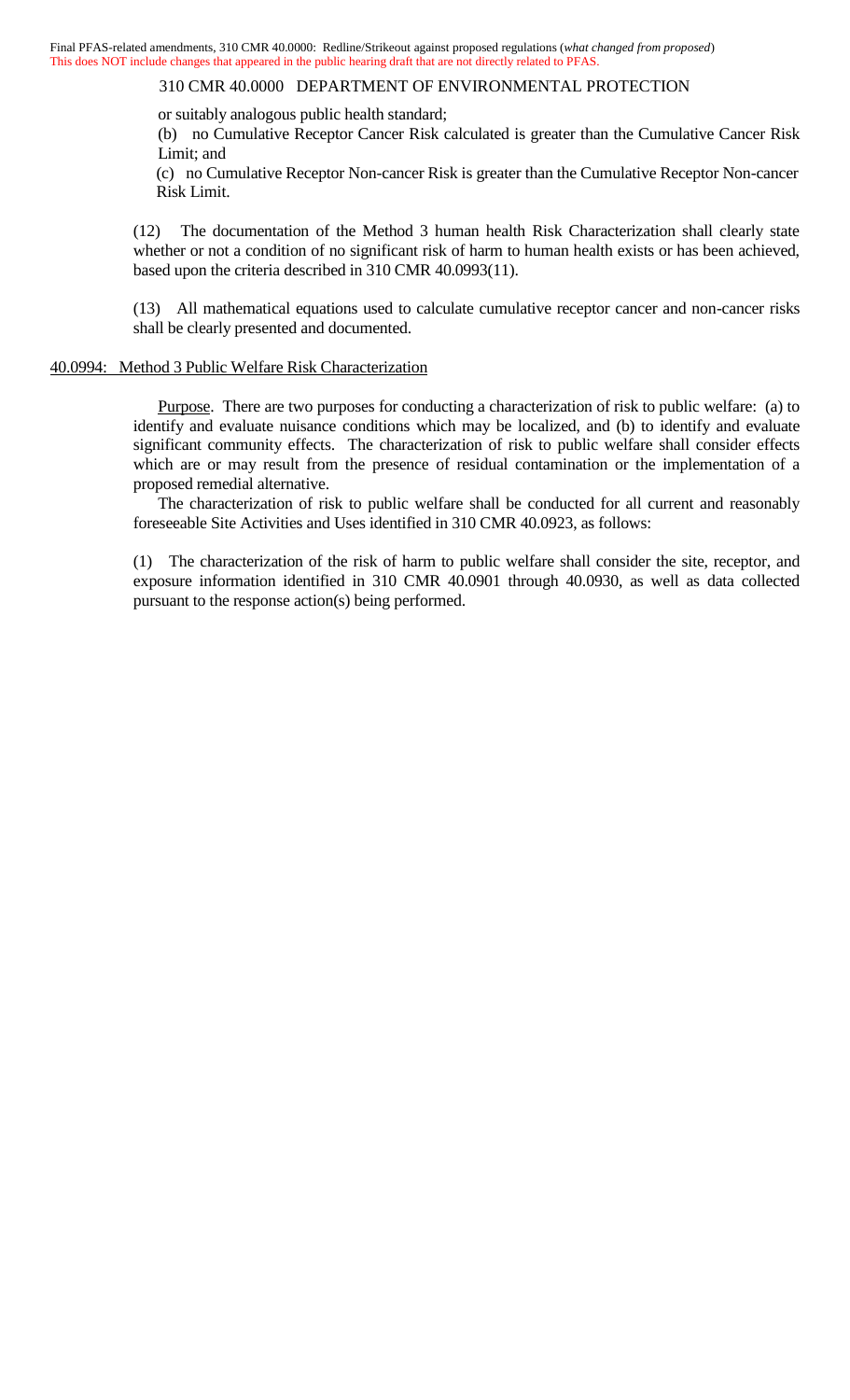| 310 CMR 40.0996(6): <b>TABLE 6</b> <sup>††</sup>                        |                   |                    |                          |
|-------------------------------------------------------------------------|-------------------|--------------------|--------------------------|
| MCP Method 3: UPPER CONCENTRATION LIMITS (UCLs) IN GROUNDWATER AND SOIL |                   | <b>UCLs IN</b>     | <b>UCLs IN</b>           |
|                                                                         | <b>CAS Number</b> | <b>GROUNDWATER</b> | <b>SOIL</b>              |
| Oil and/or Hazardous Material                                           |                   | ug/L<br>(ppb)      | ug/g<br>(ppm)            |
| <b>DICHLOROMETHANE</b>                                                  | 75-09-2           | 100,000            | 7,000                    |
| DICHLOROPHENOL, 2,4-                                                    | 120-83-2          | 100,000            | 8,000                    |
| DICHLOROPROPANE, 1,2-                                                   | 78-87-5           | 100,000            | 10,000                   |
| DICHLOROPROPENE, 1,3-                                                   | 542-75-6          | 2,000              | 9,000                    |
| <b>DIELDRIN</b>                                                         | $60-57-1$         | 80                 | 30                       |
| <b>DIETHYL PHTHALATE</b>                                                | 84-66-2           | 100,000            | 10,000                   |
| <b>DIMETHYL PHTHALATE</b>                                               | 131-11-3          | 100,000            | 10,000                   |
| DIMETHYLPHENOL, 2,4-                                                    | 105-67-9          | 100,000            | 10,000                   |
| DINITROPHENOL, 2,4-                                                     | $51 - 28 - 5$     | 100,000            | 8,000                    |
| DINITROTOLUENE, 2,4-                                                    | 121-14-2          | 100,000            | 800                      |
| DIOXANE, 1,4-                                                           | 123-91-1          | 100,000            | 5,000                    |
| <b>ENDOSULFAN</b>                                                       | 115-29-7          | 100                | 5,000                    |
| <b>ENDRIN</b>                                                           | $72 - 20 - 8$     | 50                 | 200                      |
| <b>ETHYLBENZENE</b>                                                     | $100 - 41 - 4$    | 100,000            | 10,000                   |
| <b>ETHYLENE DIBROMIDE</b>                                               | 106-93-4          | 100,000            | 400                      |
| <b>FLUORANTHENE</b>                                                     | 206-44-0          | 2,000              | 10,000                   |
| <b>FLUORENE</b>                                                         | 86-73-7           | 400                | 10,000                   |
| <b>HEPTACHLOR</b>                                                       | 76-44-8           | 20                 | 100                      |
| <b>HEPTACHLOR EPOXIDE</b>                                               | 1024-57-3         | 70                 | 10                       |
| <b>HEXACHLOROBENZENE</b>                                                | 118-74-1          | 60,000             | 8                        |
| <b>HEXACHLOROBUTADIENE</b>                                              | 87-68-3           | 30,000             | 1,000                    |
| HEXACHLOROCYCLOHEXANE, GAMMA (gamma-HCH)                                | 58-89-9           | 2,000              | 600                      |
| <b>HEXACHLOROETHANE</b>                                                 | $67 - 72 - 1$     | 100,000            | 2,000                    |
| <b>HMX</b>                                                              | 2691-41-0         | 100,000            | 10,000                   |
| INDENO(1,2,3-cd)PYRENE                                                  | 193-39-5          | 1,000              | 3,000                    |
| <b>LEAD</b>                                                             | 7439-92-1         | 150                | 6,000                    |
| <b>MERCURY</b>                                                          | 7439-97-6         | 200                | 300                      |
| <b>METHOXYCHLOR</b>                                                     | $72 - 43 - 5$     | 400                | 4,000                    |
| <b>METHYL ETHYL KETONE</b>                                              | 78-93-3           | 100,000            | 10,000                   |
| METHYL ISOBUTYL KETONE                                                  | $108 - 10 - 1$    | 100,000            | 10,000                   |
| <b>METHYL MERCURY</b>                                                   | 22967-92-6        | 200                | 80                       |
| METHYL TERT BUTYL ETHER                                                 | 1634-04-4         | 100,000            | 5,000                    |
| METHYLNAPHTHALENE, 2-                                                   | $91 - 57 - 6$     | 100,000            | 5,000                    |
| NAPHTHALENE                                                             | $91 - 20 - 3$     | 100,000            | 10,000                   |
| <b>NICKEL</b>                                                           | 7440-02-0         | 2,000              | 10,000                   |
| PENTACHLOROPHENOL                                                       | 87-86-5           | 2,000              | 700                      |
| PER- AND POLYFLUOROALKYL SUBSTANCES (PFAS)***                           |                   |                    |                          |
| PERFLUORODECANOIC ACID (PFDA)                                           | 335-76-2          | 100,000            | $\overline{4}$           |
| PERFLUOROHEPTANOIC ACID (PFHpA)                                         | 375-85-9          | 100,000            | $\overline{4}$           |
| PERFLUOROHEXANESULFONIC ACID (PFHxS)                                    | 355-46-4          | 5,000              | $\overline{4}$           |
| PERFLUORONONANOIC ACID (PFNA)                                           | 375-95-1          | 100,000            | $\overline{\mathcal{L}}$ |
| PERFLUOROOCTANESULFONIC ACID (PFOS)                                     | 1763-23-1         | 5,000              | $\overline{\mathcal{L}}$ |
| PERFLUOROOCTANOIC ACID (PFOA)                                           | 335-67-1          | 100,000            | $\overline{4}$           |
| PERCHLORATE                                                             |                   | 10,000             | 50                       |
| PETROLEUM HYDROCARBONS                                                  |                   |                    |                          |
| TOTAL PETROLEUM HYDROCARBON †                                           | <b>NA</b>         | 50,000             | 10,000                   |
| ALIPHATIC HYDROCARBONS                                                  |                   |                    |                          |
| C5 through C8 Aliphatic Hydrocarbons                                    | <b>NA</b>         | 100,000            | 5,000                    |
| C9 through C12 Aliphatic Hydrocarbons                                   | <b>NA</b>         | 100,000            | 20,000                   |
| C9 through C18 Aliphatic Hydrocarbons                                   | <b>NA</b>         | 100,000            | 20,000                   |
|                                                                         | <b>NA</b>         |                    |                          |
| C19 through C36 Aliphatic Hydrocarbons<br>AROMATIC HYDROCARBONS         |                   | 100,000            | 20,000                   |
| C9 through C10 Aromatic Hydrocarbons                                    | <b>NA</b>         | 100,000            | 5,000                    |
| C11 through C22 Aromatic Hydrocarbons                                   | <b>NA</b>         | 100,000            |                          |
| PHENANTHRENE                                                            | $85 - 01 - 8$     | 100,000            | 10,000<br>10,000         |
| <b>PHENOL</b>                                                           | 108-95-2          | 100,000            | 10,000                   |
|                                                                         |                   |                    |                          |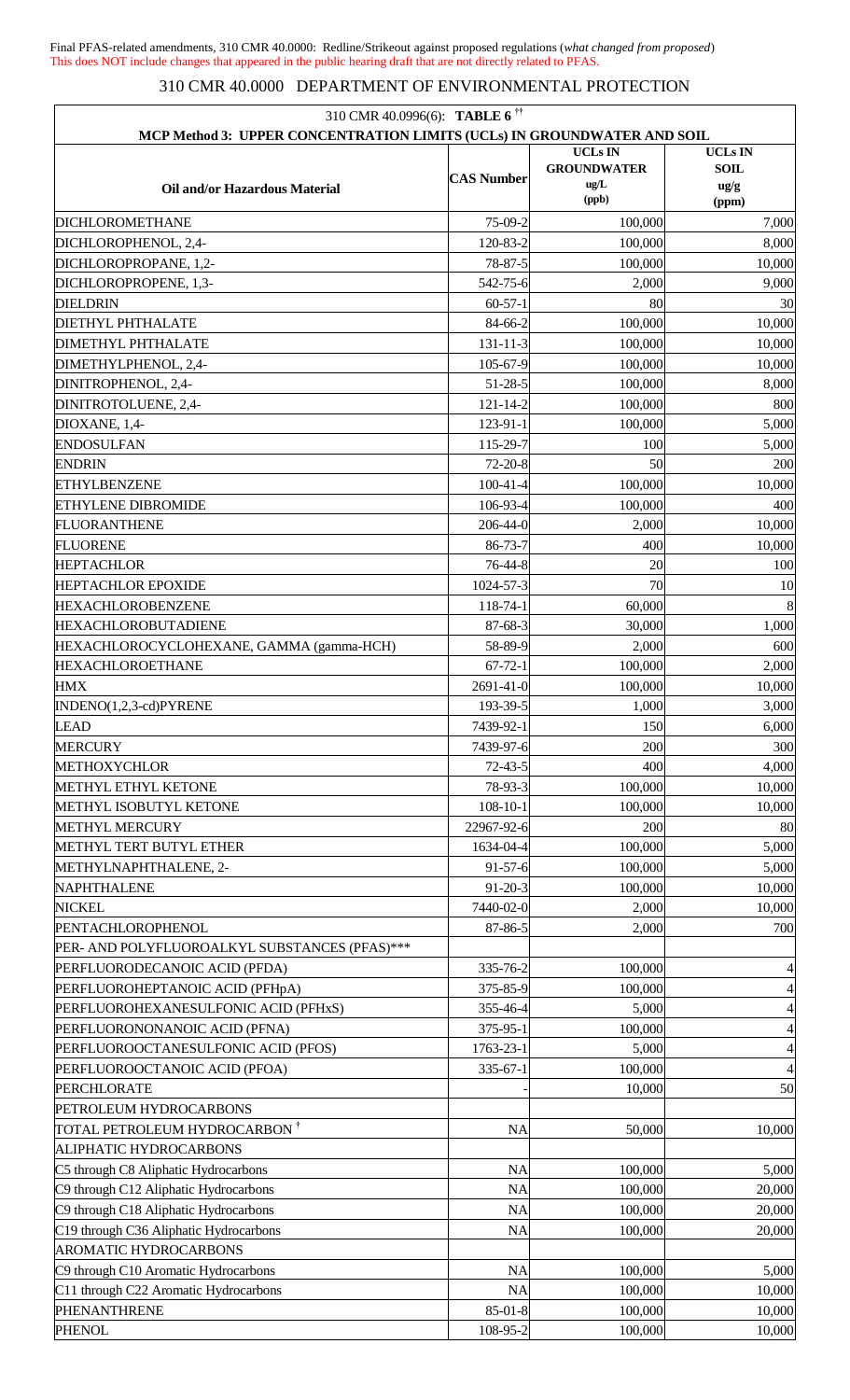| 310 CMR 40.0996(6): <b>TABLE 6</b> <sup>††</sup><br>MCP Method 3: UPPER CONCENTRATION LIMITS (UCLs) IN GROUNDWATER AND SOIL |                   |                                                       |                                                           |  |  |
|-----------------------------------------------------------------------------------------------------------------------------|-------------------|-------------------------------------------------------|-----------------------------------------------------------|--|--|
| Oil and/or Hazardous Material                                                                                               | <b>CAS Number</b> | <b>UCLs IN</b><br><b>GROUNDWATER</b><br>ug/L<br>(ppb) | <b>UCLs IN</b><br><b>SOIL</b><br>$\frac{u g}{g}$<br>(ppm) |  |  |
| POLYCHLORINATED BIPHENYLS (PCBs)                                                                                            | 1336-36-3         | 100                                                   | 100                                                       |  |  |
| <b>PYRENE</b>                                                                                                               | 129-00-0          | 600                                                   | 10,000                                                    |  |  |
| <b>RDX</b>                                                                                                                  | 121-82-4          | 100,000                                               | 4,000                                                     |  |  |
| <b>SELENIUM</b>                                                                                                             | 7782-49-2         | 1,000                                                 | 7,000                                                     |  |  |
| <b>SILVER</b>                                                                                                               | 7440-22-4         | 1,000                                                 | 2,000                                                     |  |  |
| <b>STYRENE</b>                                                                                                              | $100-42-5$        | 60,000                                                | 10,000                                                    |  |  |
| TETRACHLORODIBENZO-p-DIOXIN (TCDD), 2,3,7,8- (equivalents)                                                                  | 1746-01-6         | 4.E-01                                                | 5.E-04                                                    |  |  |
| TETRACHLOROETHANE, 1,1,1,2-                                                                                                 | 630-20-6          | 100,000                                               | 5,000                                                     |  |  |
| TETRACHLOROETHANE, 1,1,2,2-                                                                                                 | 79-34-5           | 100,000                                               | 4,000                                                     |  |  |
| TETRACHLOROETHYLENE                                                                                                         | $127 - 18 - 4$    | 100,000                                               | 10,000                                                    |  |  |
| <b>THALLIUM</b>                                                                                                             | 7440-28-0         | 30,000                                                | 800                                                       |  |  |
| <b>TOLUENE</b>                                                                                                              | 108-88-3          | 100,000                                               | 10,000                                                    |  |  |
| TRICHLOROBENZENE, 1,2,4-                                                                                                    | 120-82-1          | 100,000                                               | 10,000                                                    |  |  |
| TRICHLOROETHANE, 1,1,1-                                                                                                     | $71 - 55 - 6$     | 100,000                                               | 10,000                                                    |  |  |
| TRICHLOROETHANE, 1,1,2-                                                                                                     | 79-00-5           | 100,000                                               | 5,000                                                     |  |  |
| TRICHLOROETHYLENE                                                                                                           | 79-01-6           | 50,000                                                | 600                                                       |  |  |
| TRICHLOROPHENOL, 2,4,5-                                                                                                     | 95-95-4           | 100,000                                               | 10,000                                                    |  |  |
| TRICHLOROPHENOL 2,4,6-                                                                                                      | 88-06-2           | 50,000                                                | 4,000                                                     |  |  |
| <b>VANADIUM</b>                                                                                                             | 7440-62-2         | 40,000                                                | 7,000                                                     |  |  |
| <b>VINYL CHLORIDE</b>                                                                                                       | $75-01-4$         | 100,000                                               | 600                                                       |  |  |
| XYLENES (Mixed Isomers)                                                                                                     | 1330-20-7         | 100,000                                               | 10,000                                                    |  |  |
| <b>ZINC</b><br>$\mathbf{a}$ and $\mathbf{a}$ and $\mathbf{a}$ and $\mathbf{a}$                                              | 7440-66-6         | 50,000                                                | 10,000<br>$\cdot$ $\cdot$ $\cdot$ $\cdot$                 |  |  |

NOTE: All concentrations of oil and/or hazardous material in soil are calculated and presented on a dry weight/dry weight basis. NA - Not Applicable

**\*** The Total Chromium standard is applicable in the absence of species-specific data for Chromium III and Chromium VI.

- Cyanide expressed as Physiologically Available Cyanide (PAC). In the absence of measured Physiologically Available Cyanide, the standard is applicable to Total Cyanide.

**\*\*\*** The listed compounds and associated CAS numbers are for the acid forms of these PFAS compounds. The *information* PFAS standards presented in Table 6 are also applicable to the respective anionic forms of these PFAS compounds. These anions may form salts with any of a number of cations resulting in a variety of possible chemical species, each having a unique CAS number.

The Department periodically reviews the scientific basis for these Standards and amends them, as appropriate, to incorporate new scientific information.

# SUBPART J: PERMANENT AND TEMPORARY SOLUTIONS

#### 40.1000: Permanent and Temporary Solutions

310 CMR 40.1001 through 40.1099 shall be cited collectively as 310 CMR 40.1000.

## 40.1001: Purpose

**\*\***

(1) 310 CMR 40.1000 establishes requirements and procedures for:

(a) determining when the response actions taken at a site where there has been a release or threat of release of oil and/or hazardous material to the environment are sufficient to meet the requirements of a Permanent or Temporary Solution;

- (b) implementing Activity and Use Limitations;
- (c) identifying any conditions that apply to maintaining the Permanent or Temporary Solution; and

(d) documenting and supporting the Permanent or Temporary Solution in a Permanent Solution Statement or Temporary Solution Statement.

**<sup>†</sup>** The Total Petroleum Hydrocarbon (TPH) standard may be used as an alternative to the appropriate combinations of the Aliphatic and Aromatic Hydrocarbon Fraction standards. The use of the general TPH standard is a valid option only for C9 and greater petroleum hydrocarbons; it is not appropriate for the characterization of risks associated with lighter (gasoline-range) hydrocarbons.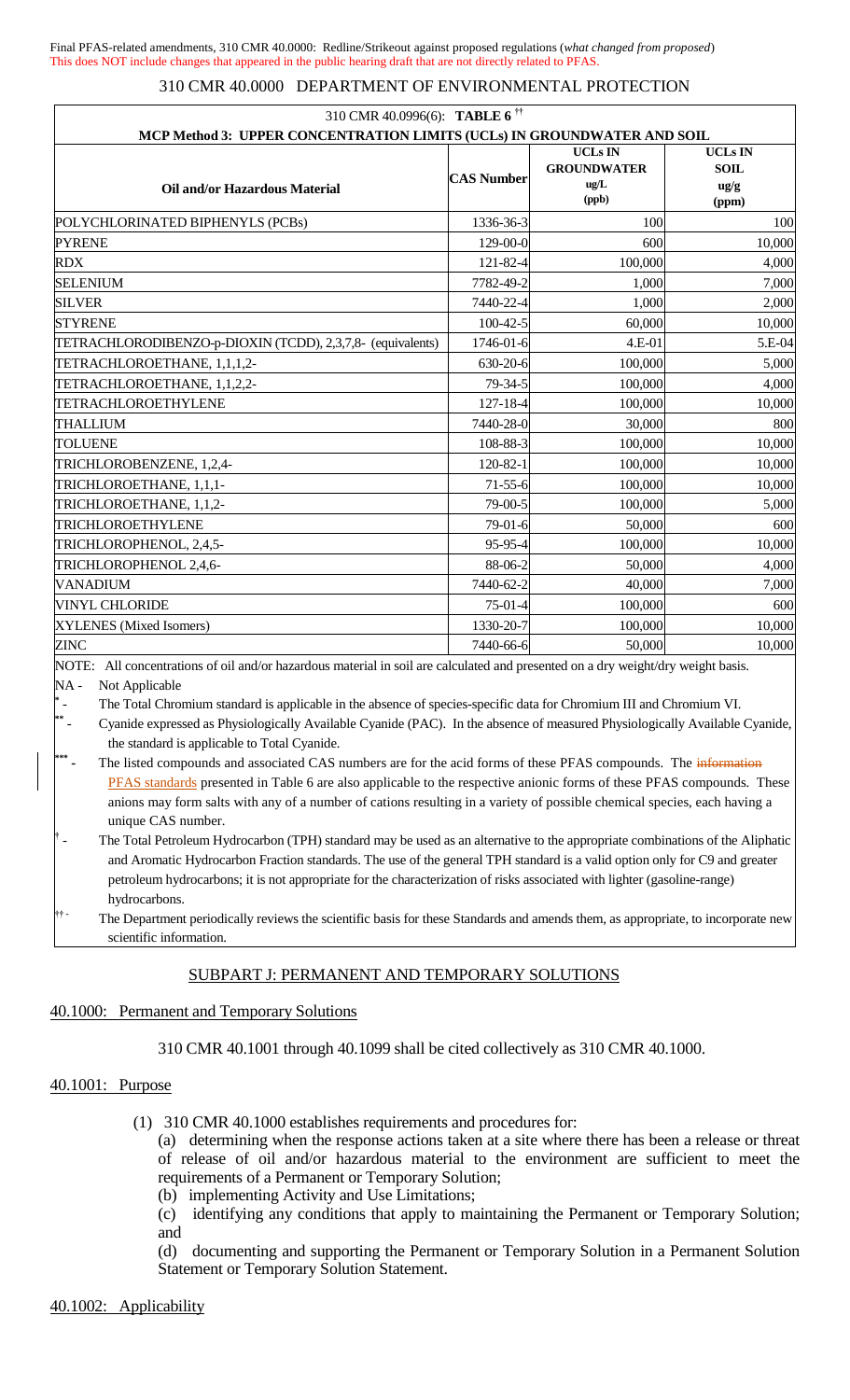310 CMR 40.0000 DEPARTMENT OF ENVIRONMENTAL PROTECTION

The requirements contained in 310 CMR 40.1000 are applicable to all releases and threats of release of oil and/or hazardous material which require notification to the Department under the provisions of 310 CMR 40.0300, except as specifically provided in 310 CMR 40.0110 for a site or disposal site that is adequately regulated.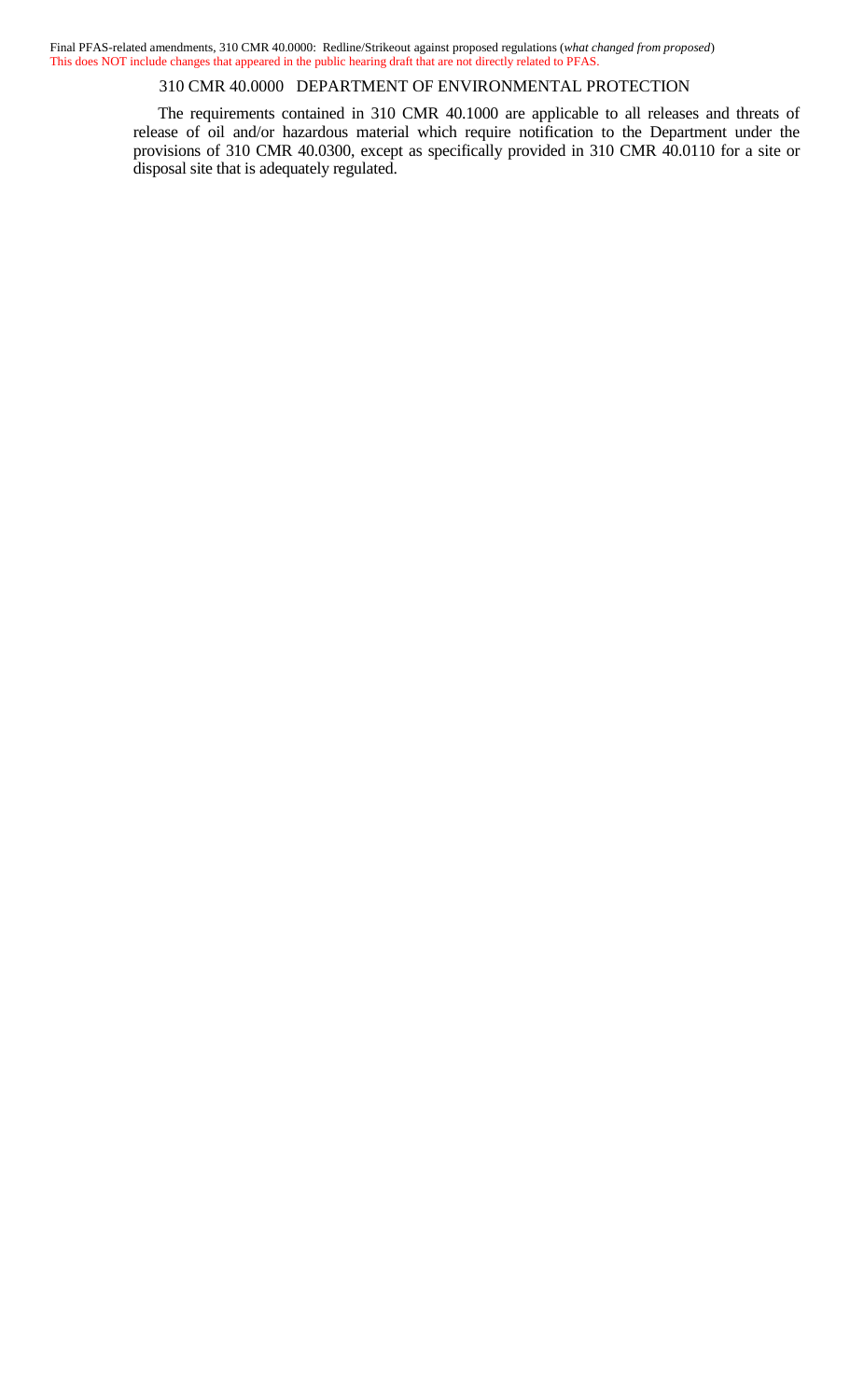### SUBPART P: **MASSACHUSETTS OIL AND HAZARDOUS MATERIAL LIST TABLE OF CONTENTS**

## TABLE 1 - MASSACHUSETTS OIL AND HAZARDOUS MATERIAL LIST (ALPHABETICAL LISTING)

NOTES:

The Massachusetts Oil and Hazardous Materials List (MOHML) contains oils and hazardous materials subject to 310 CMR 40.0000 and their reportable quantities (RQs) and reportable concentrations (RCs). These values are referred to in the notification requirements (310 CMR 40.0300). This list The MOHML is organized alphabetically by chemical name and includes the unique Chemical Abstracts Service Number (CAS Number) assigned to a substance.- and references The MOHML refers to other lists on which a substance appears, each such other list identified by the following name source codes:

Name Source 1 - The Department of Transportation (DOT) Hazardous Materials List (49 CFR Part 172.101 Hazardous Materials Table)

Name Source 2 - The Resource Conservation and Recovery Act Appendix VIII List (40 CFR Part 261 - Appendix VIII Hazardous Constituents)

 Name Source 3 - The Comprehensive Environmental Response, Compensation, and Liability Act (CERCLA) Hazardous Substance and Waste Stream Lists (40 CFR Part 302 - Table 302.4)

 Name Source 4 - The Extremely Hazardous Substance List as mandated by Superfund Amendments and Reauthorization Act, Title III, Section 302 (40 CFR Part 355 Appendices A and B)

- Name Source 5 DEP Allowable Ambient Limits (AALs) and Drinking Water Guidelines
- Name Source 6 The Massachusetts Substance List (MSL)(105 CMR 670.000: *"Right to Know"* Appendix A)
- Name Source 7 The Chemical Abstracts name, 9th collective period, 1972-1976
- Name Source 8 The EPA Right to Know list, Section 313 of the Emergency Planning and Community Right to Know Act of 1986 (40 CFR Part 372.65).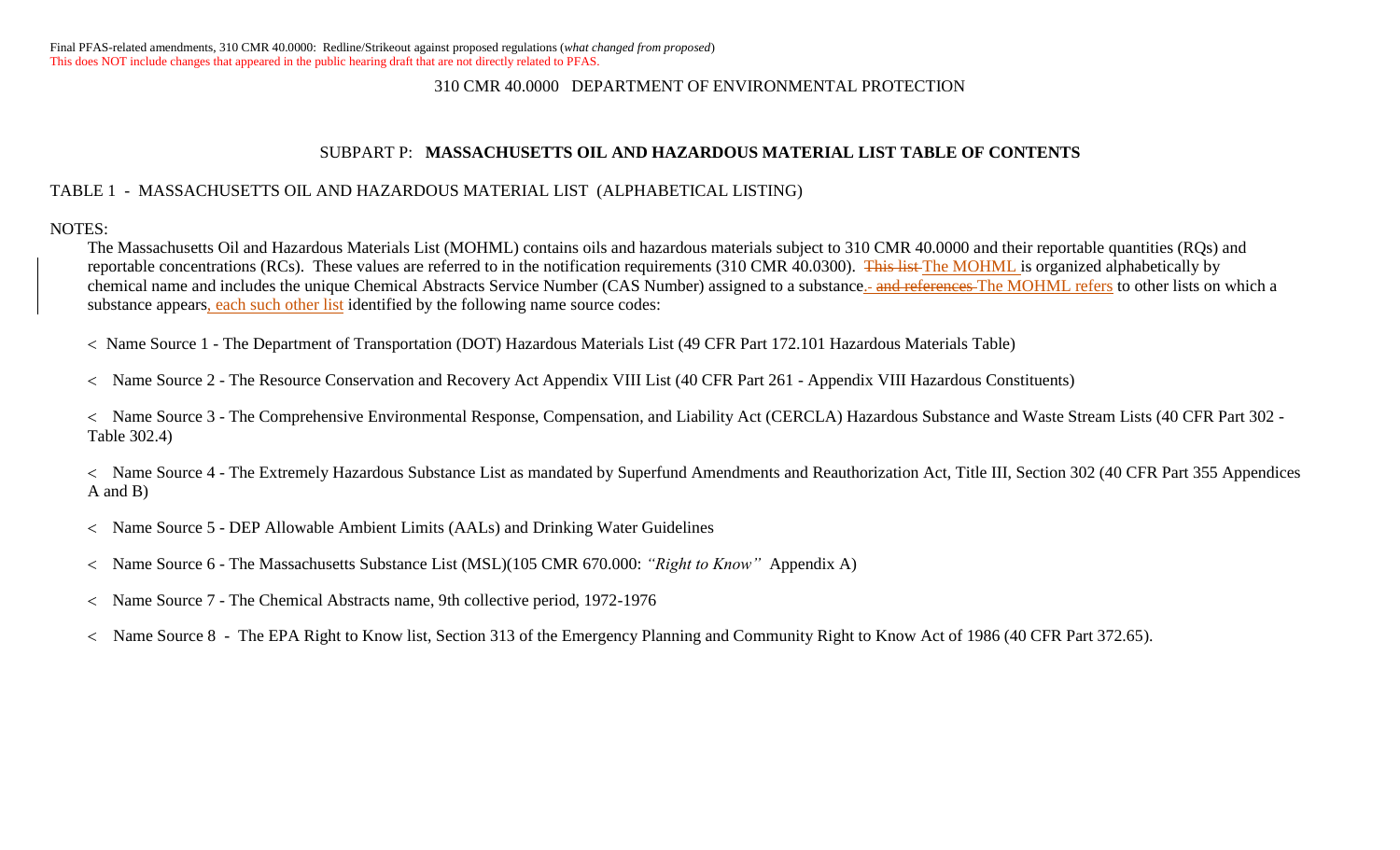## MASSACHUSETTS OIL AND HAZARDOUS MATERIAL LIST TABLE 1 ALPHABETICAL ORDER

| <b>CHEMICAL NAME</b>                                                             | CAS NUM.         | <b>DEP</b><br>RQ<br>(Pounds) | <b>NAME</b><br><b>SOURCES</b> | GW1<br>(mg/l)                                       | GW <sub>2</sub><br>(mg/l) | <b>Reportable Concentrations</b><br>S <sub>1</sub><br>(mg/kg) | S <sub>2</sub><br>(mg/kg) |
|----------------------------------------------------------------------------------|------------------|------------------------------|-------------------------------|-----------------------------------------------------|---------------------------|---------------------------------------------------------------|---------------------------|
| 2-PENTENE, 3,4,4-TRIMETHYL-                                                      | 00598-96-9       | 50                           | 7,6                           | 5                                                   | 50                        | 500                                                           | 5000                      |
| 2,4-PENTENEDIONE                                                                 | 00123-54-6       | 100                          | 7,6                           | 10                                                  | 100                       | 1000                                                          | 10000                     |
| PENTYL ACETATE                                                                   | 00628-63-7       | 100                          | 6,1,3                         | 10                                                  | 100                       | 1000                                                          | 10000                     |
| PER- AND POLYFLUOROALKYL SUBSTANCES (PFAS) (sum of constituents listed below)    |                  |                              |                               | $2E-05$                                             |                           |                                                               |                           |
| PERFLUORODECANOIC ACID (PFDA)                                                    | 335-76-2         |                              |                               | see PFAS                                            | 40 3E-04 0.0002           |                                                               | 0.4                       |
| PERFLUOROHEPTANOIC ACID (PFHpA)                                                  | 375-85-9         |                              |                               | see PFAS                                            | 40 5E-04 0.0002           |                                                               | 0.4                       |
| PERFLUOROHEXANESULFONIC ACID (PFHxS)                                             | 355-46-4         |                              |                               | see PFAS                                            | $0.5$ 3E-04 $0.0002$      |                                                               | 0.4                       |
| PERFLUORONONANOIC ACID (PFNA)                                                    | 375-95-1         |                              |                               | see PFAS                                            | 403.2E-04 0.0002          |                                                               | 0.4                       |
| PERFLUOROOCTANESULFONIC ACID (PFOS)                                              | 1763-23-1        |                              |                               | see PFAS                                            | $0.5$ 2E-03 $0.0002$      |                                                               | 0.4                       |
| PERFLUOROOCTANOIC ACID (PFOA)                                                    | $335 - 67 - 1$   |                              |                               | see PFAS                                            | 407.2E-04 0.0002          |                                                               | 0.4                       |
| PERACETIC ACID                                                                   | $00079 - 21 - 0$ |                              | 4,6,8,1                       | 0.1                                                 |                           | 10                                                            | 100                       |
| PERCHLORATE COMPOUNDS, NOS                                                       |                  | 10                           | 6,10.002                      |                                                     | 0.1                       | 5                                                             |                           |
| PERCHLORIC ACID<br>____________________________________                          | 07601-90-3       | 10                           | 6,1,7                         |                                                     |                           | (See RCs of any listed constituents)                          |                           |
| PERCHLOROETHYLENE                                                                | $127 - 18 - 4$   | 10                           | 1,3,5,6,8                     | 0.005                                               | 0.05                      |                                                               | 10                        |
| PERCHLOROMETHYL MERCAPTAN                                                        | 00594-42-3       | 10                           | 6,1,2,3,4                     |                                                     | 10                        | 100                                                           | 1000                      |
| PERFLUOROISOBUTYLENE                                                             | 00382-21-8       | $\mathbf{1}$                 | 6                             | 0.1                                                 | $\overline{1}$            | 10                                                            | 100                       |
| PERMANGANATE OF POTASH                                                           | 07722-64-7       | 10                           | 1,3,6                         |                                                     |                           | (See RCs of any listed constituents)                          |                           |
| PERMANGANIC ACID (HMnO4), POTASSIUM SALT                                         | 07722-64-7       | 10                           | 7,1,3,6                       | (See RCs of any listed constituents)                |                           |                                                               |                           |
| <b>PERMETHRIN</b>                                                                | 52645-53-1       | $\mathbf{1}$                 | 6                             | 0.1                                                 | -1                        | 10                                                            | 100                       |
| PEROXIDE, BIS(1,1-DIMETHYLETHYL)-                                                | 00110-05-4       | 10                           | 7,1,6                         | $\mathbf{1}$                                        | 10                        | 100                                                           | 1000                      |
| PEROXIDE, DIACETYL-                                                              | 00110-22-5       | 10                           | 7,1,6                         |                                                     | 10                        | 100                                                           | 1000                      |
| PEROXIDE, DIBENZOYL<br>_________________________________                         | 00094-36-0       | 10                           | 7,1,6,8                       |                                                     | 10                        | 100                                                           | 1000                      |
| PEROXYACETIC ACID                                                                | $00079 - 21 - 0$ | $\mathbf{1}$                 | 1,6,4,8                       | 0.1                                                 | $\mathbf{1}$              | 10                                                            | 100                       |
| (DEP RQ in gallons)<br>PETROLEUM BASED OIL                                       |                  | 10                           | 5                             | (See TPH RC and RCs of other relevant constituents) |                           |                                                               |                           |
| PETROLEUM DISTILLATES                                                            | 08030-30-6       | 10                           | 6,1,5                         | (See TPH RC and RCs of other relevant constituents) |                           |                                                               |                           |
| PETROLEUM ETHER                                                                  | 08030-30-6       | 10                           | 6,1,5                         | (See TPH RC and RCs of other relevant constituents) |                           |                                                               |                           |
| PETROLEUM HYDROCARBONS                                                           |                  |                              |                               |                                                     |                           |                                                               |                           |
| TOTAL PETROLEUM HYDROCARBONS (TPH) (DEP RQ in gallons)<br>ALIPHATIC HYDROCARBONS |                  | 10                           | 5                             | 0.2                                                 | 5                         | 1000                                                          | 3000                      |
| $C_5$ through $C_8$ Aliphatic Hydrocarbons                                       |                  |                              |                               | 0.3                                                 | 3                         | 100                                                           | 500                       |
| $C_9$ through $C_{12}$ Aliphatic Hydrocarbons                                    |                  |                              |                               | 0.7                                                 | 5                         | 1000                                                          | 3000                      |
| $C_9$ through $C_{18}$ Aliphatic Hydrocarbons                                    |                  |                              |                               | 0.7                                                 | 5                         | 1000                                                          | 3000                      |
| $C_{19}$ through $C_{36}$ Aliphatic Hydrocarbons                                 |                  |                              |                               | 14                                                  | 50                        | 3000                                                          | 5000                      |
| AROMATIC HYDROCARBONS                                                            |                  |                              |                               |                                                     |                           |                                                               |                           |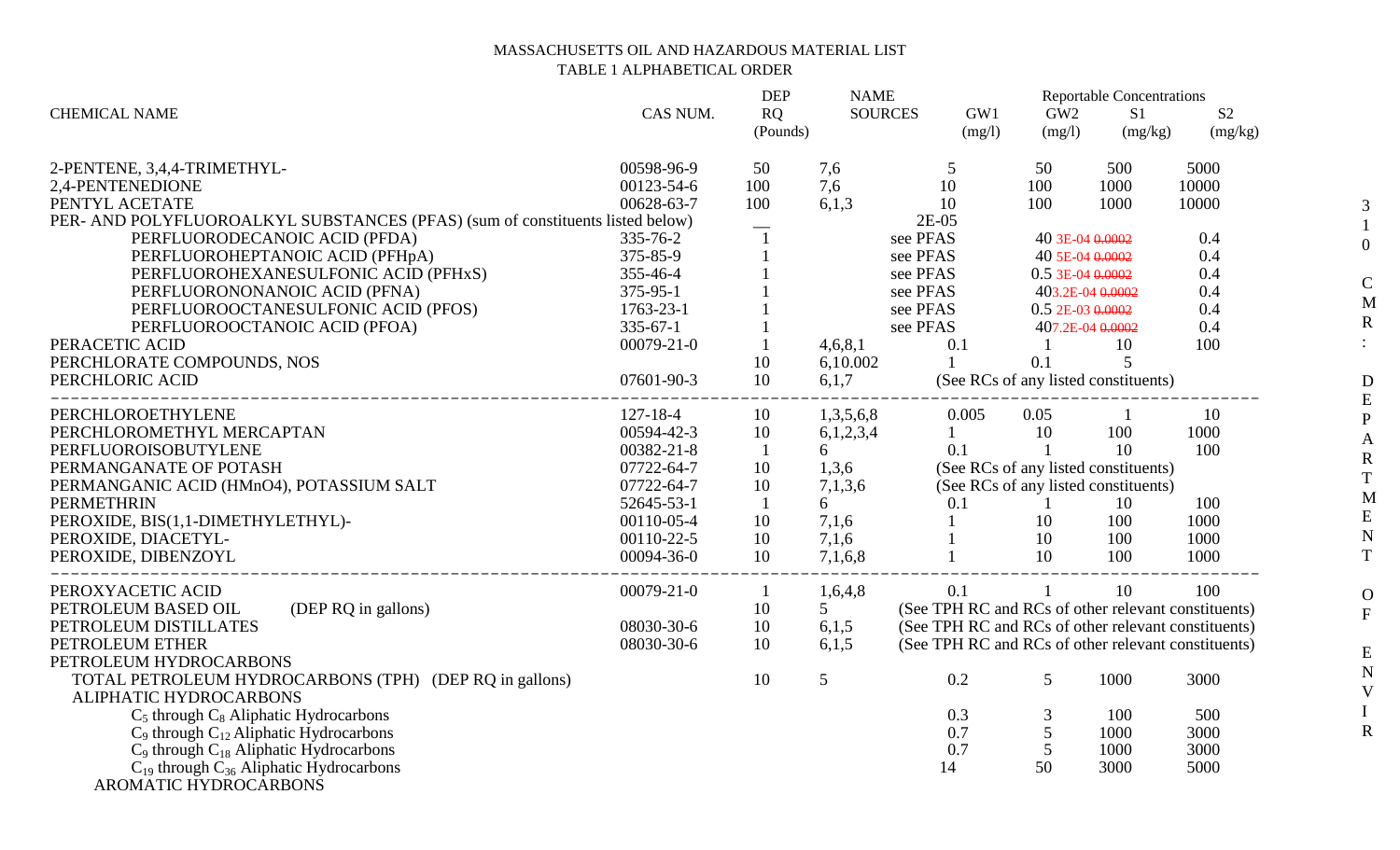# MASSACHUSETTS OIL AND HAZARDOUS MATERIAL LIST TABLE 1 ALPHABETICAL ORDER

|                                                 |            | DEP                   | <b>NAME</b>    |                                                     | <b>Reportable Concentrations</b> |               |               |  |
|-------------------------------------------------|------------|-----------------------|----------------|-----------------------------------------------------|----------------------------------|---------------|---------------|--|
| <b>CHEMICAL NAME</b>                            | CAS NUM.   | <b>RO</b><br>(Pounds) | <b>SOURCES</b> | GW1<br>(mg/l)                                       | GW <sub>2</sub><br>(mg/l)        | S1<br>(mg/kg) | S2<br>(mg/kg) |  |
| $C_9$ through $C_{10}$ Aromatic Hydrocarbons    |            |                       |                | 0.2                                                 |                                  | 100           | 500           |  |
| $C_{11}$ through $C_{22}$ Aromatic Hydrocarbons |            |                       |                | 0.2                                                 |                                  | 1000          | 3000          |  |
| PETROLEUM NAPHTHA                               | 08030-30-6 | 10                    | 6,1,5          | (See TPH RC and RCs of other relevant constituents) |                                  |               |               |  |
| <b>PHENACETIN</b>                               | 00062-44-2 | 10                    | 2,3,6          |                                                     |                                  | 100           | 1000          |  |